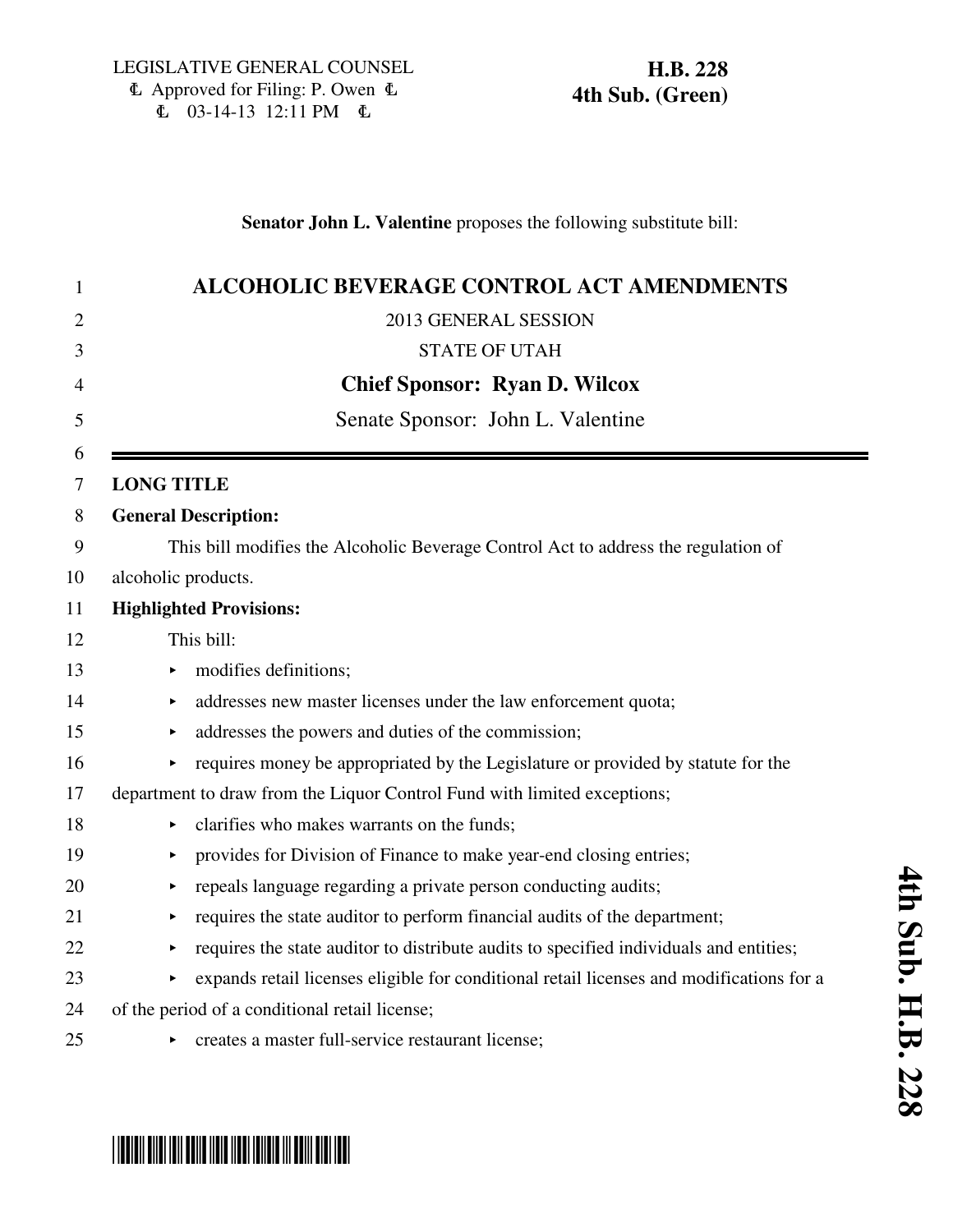| 26 | creates a master limited-service restaurant license;<br>▶                          |
|----|------------------------------------------------------------------------------------|
| 27 | addresses guests of fraternals;<br>▶                                               |
| 28 | extends the effective date for the Transfer of Retail License Act; and<br>▶        |
| 29 | makes technical and conforming changes.                                            |
| 30 | <b>Money Appropriated in this Bill:</b>                                            |
| 31 | None                                                                               |
| 32 | <b>Other Special Clauses:</b>                                                      |
| 33 | This bill provides effective dates.                                                |
| 34 | This bill provides revisor instructions.                                           |
| 35 | <b>Utah Code Sections Affected:</b>                                                |
| 36 | <b>AMENDS:</b>                                                                     |
| 37 | 32B-1-102, as last amended by Laws of Utah 2011, Second Special Session, Chapter 2 |
| 38 | 32B-1-201, as last amended by Laws of Utah 2011, Chapter 334                       |
| 39 | 32B-2-202, as last amended by Laws of Utah 2012, Chapter 365                       |
| 40 | 32B-2-301, as last amended by Laws of Utah 2012, Chapter 357                       |
| 41 | 32B-2-302, as last amended by Laws of Utah 2012, Chapter 365                       |
| 42 | 32B-5-205, as enacted by Laws of Utah 2010, Chapter 276                            |
| 43 | 32B-6-407, as last amended by Laws of Utah 2011, Chapter 297                       |
| 44 | 32B-8a-201 (Effective 07/01/13), as enacted by Laws of Utah 2011, Chapter 334      |
| 45 | <b>ENACTS:</b>                                                                     |
| 46 | 32B-6-206, Utah Code Annotated 1953                                                |
| 47 | 32B-6-306, Utah Code Annotated 1953                                                |
| 48 | <b>Uncodified Material Affected:</b>                                               |
| 49 | AMENDS UNCODIFIED MATERIAL:                                                        |
| 50 | Uncodified Section 7, Laws of Utah 2012, Fourth Special Session, Chapter 1         |
| 51 | This uncodified section affects Sections 32B-5-309 (Effective 07/01/13) and the    |
| 52 | sections in Title 32B, Chapter 8a, Transfer of Retail License Act.                 |
| 53 | Uncodified Section 8, Laws of Utah 2012, Fourth Special Session, Chapter 1         |
| 54 | <b>Utah Code Sections Affected by Revisor Instructions:</b>                        |
| 55 | 32B-5-309 (Superseded 07/01/13), as enacted by Laws of Utah 2010, Chapter 276      |
| 56 | 32B-5-309 (Effective 07/01/13), as last amended by Laws of Utah 2011, Chapter 334  |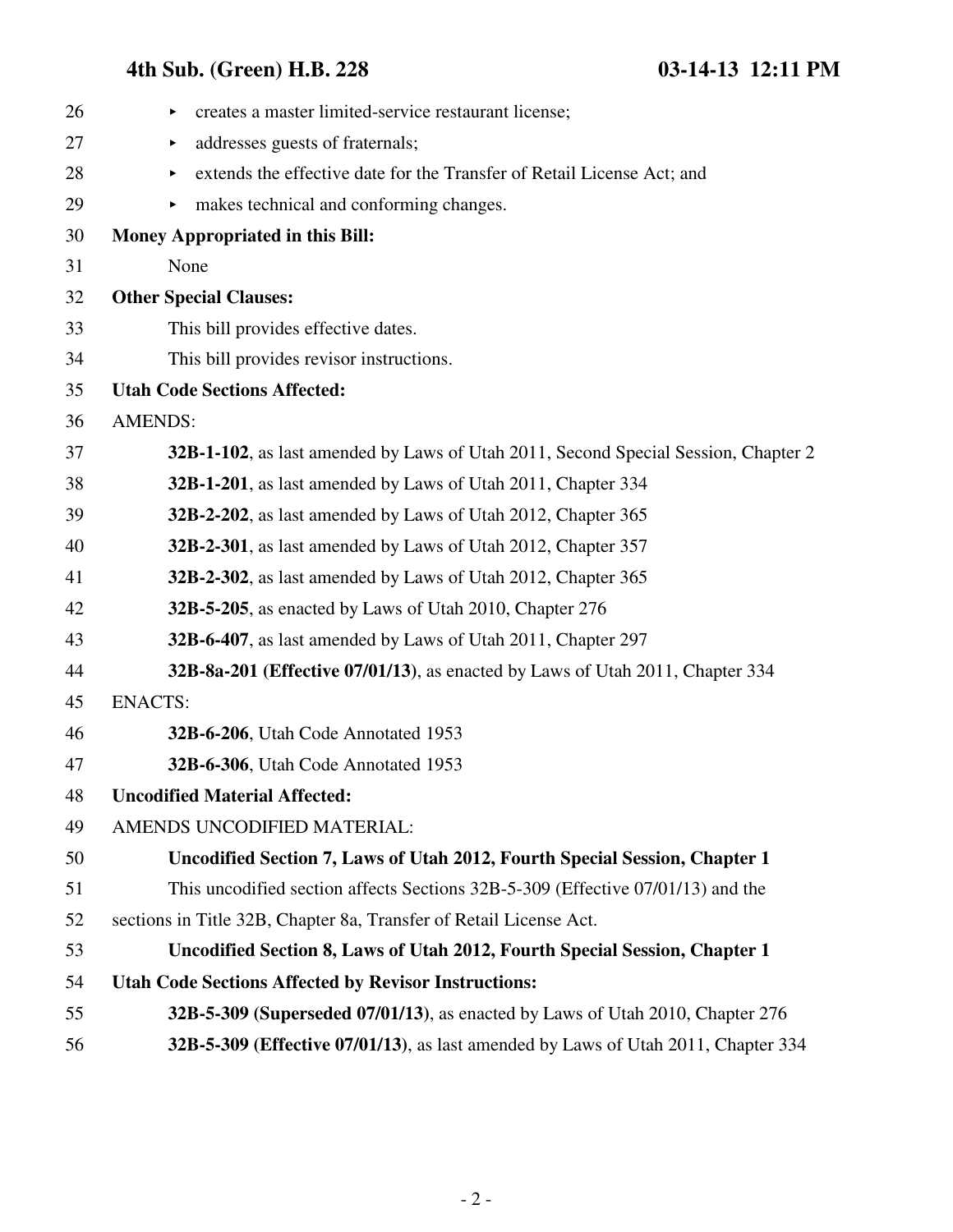| 57 | 32B-8a-101 (Effective 07/01/13), as enacted by Laws of Utah 2011, Chapter 334              |
|----|--------------------------------------------------------------------------------------------|
| 58 | 32B-8a-102 (Effective 07/01/13), as enacted by Laws of Utah 2011, Chapter 334              |
| 59 | 32B-8a-201 (Effective 07/01/13), as enacted by Laws of Utah 2011, Chapter 334              |
| 60 | <b>32B-8a-202 (Effective 07/01/13)</b> , as enacted by Laws of Utah 2011, Chapter 334      |
| 61 | 32B-8a-203 (Effective 07/01/13), as enacted by Laws of Utah 2011, Chapter 334              |
| 62 | 32B-8a-301 (Effective 07/01/13), as enacted by Laws of Utah 2011, Chapter 334              |
| 63 | 32B-8a-302 (Effective 07/01/13), as last amended by Laws of Utah 2012, Chapter 365         |
| 64 | 32B-8a-303 (Effective 07/01/13), as last amended by Laws of Utah 2012, Chapter 365         |
| 65 | 32B-8a-401 (Effective 07/01/13), as enacted by Laws of Utah 2011, Chapter 334              |
| 66 | 32B-8a-402 (Effective 07/01/13), as enacted by Laws of Utah 2011, Chapter 334              |
| 67 | 32B-8a-403 (Effective 07/01/13), as enacted by Laws of Utah 2011, Chapter 334              |
| 68 | 32B-8a-404 (Effective 07/01/13), as enacted by Laws of Utah 2011, Chapter 334              |
| 69 | 32B-8a-501 (Effective 07/01/13), as enacted by Laws of Utah 2011, Chapter 334              |
| 70 | 32B-8a-502 (Effective 07/01/13), as enacted by Laws of Utah 2011, Chapter 334              |
| 71 |                                                                                            |
|    |                                                                                            |
| 72 | Be it enacted by the Legislature of the state of Utah:                                     |
| 73 | Section 1. Section 32B-1-102 is amended to read:                                           |
| 74 | 32B-1-102. Definitions.                                                                    |
| 75 | As used in this title:                                                                     |
| 76 | (1) "Airport lounge" means a business location:                                            |
| 77 | (a) at which an alcoholic product is sold at retail for consumption on the premises; and   |
| 78 | (b) that is located at an international airport with a United States Customs office on the |
| 79 | premises of the international airport.                                                     |
| 80 | (2) "Airport lounge license" means a license issued in accordance with Chapter 5,          |
| 81 | Retail License Act, and Chapter 6, Part 5, Airport Lounge License.                         |
| 82 | (3) "Alcoholic beverage" means the following:                                              |
| 83 | $(a)$ beer; or                                                                             |
| 84 | $(b)$ liquor.                                                                              |
| 85 | $(4)$ (a) "Alcoholic product" means a product that:                                        |
| 86 | (i) contains at least .5% of alcohol by volume; and                                        |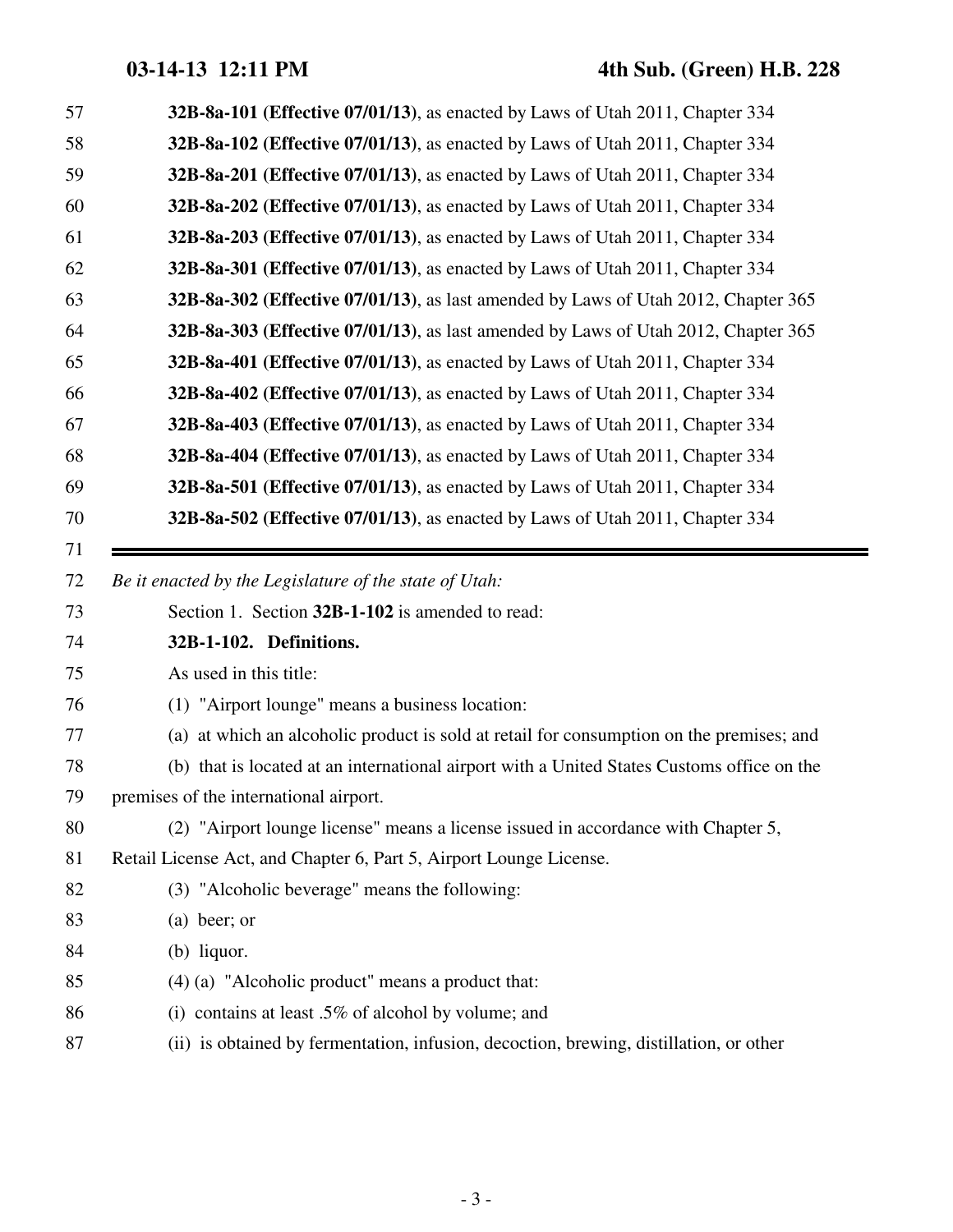| 88  | process that uses liquid or combinations of liquids, whether drinkable or not, to create alcohol |
|-----|--------------------------------------------------------------------------------------------------|
| 89  | in an amount equal to or greater than .5% of alcohol by volume.                                  |
| 90  | (b) "Alcoholic product" includes an alcoholic beverage.                                          |
| 91  | (c) "Alcoholic product" does not include any of the following common items that                  |
| 92  | otherwise come within the definition of an alcoholic product:                                    |
| 93  | (i) except as provided in Subsection $(4)(d)$ , an extract;                                      |
| 94  | (ii) vinegar;                                                                                    |
| 95  | (iii) cider;                                                                                     |
| 96  | (iv) essence;                                                                                    |
| 97  | (v) tincture;                                                                                    |
| 98  | (vi) food preparation; or                                                                        |
| 99  | (vii) an over-the-counter medicine.                                                              |
| 100 | (d) "Alcoholic product" includes an extract containing alcohol obtained by distillation          |
| 101 | when it is used as a flavoring in the manufacturing of an alcoholic product.                     |
| 102 | (5) "Alcohol training and education seminar" means a seminar that is:                            |
| 103 | (a) required by Chapter 5, Part 4, Alcohol Training and Education Act; and                       |
| 104 | (b) described in Section 62A-15-401.                                                             |
| 105 | (6) "Banquet" means an event:                                                                    |
| 106 | (a) that is held at one or more designated locations approved by the commission in or            |
| 107 | on the premises of a:                                                                            |
| 108 | $(i)$ hotel;                                                                                     |
| 109 | (ii) resort facility;                                                                            |
| 110 | (iii) sports center; or                                                                          |
| 111 | (iv) convention center;                                                                          |
| 112 | (b) for which there is a contract:                                                               |
| 113 | (i) between a person operating a facility listed in Subsection $(6)(a)$ and another person;      |
| 114 | and                                                                                              |
| 115 | (ii) under which the person operating a facility listed in Subsection $(6)(a)$ is required to    |
| 116 | provide an alcoholic product at the event; and                                                   |
| 117 | (c) at which food and alcoholic products may be sold, offered for sale, or furnished.            |
| 118 | $(7)$ (a) "Bar" means a surface or structure:                                                    |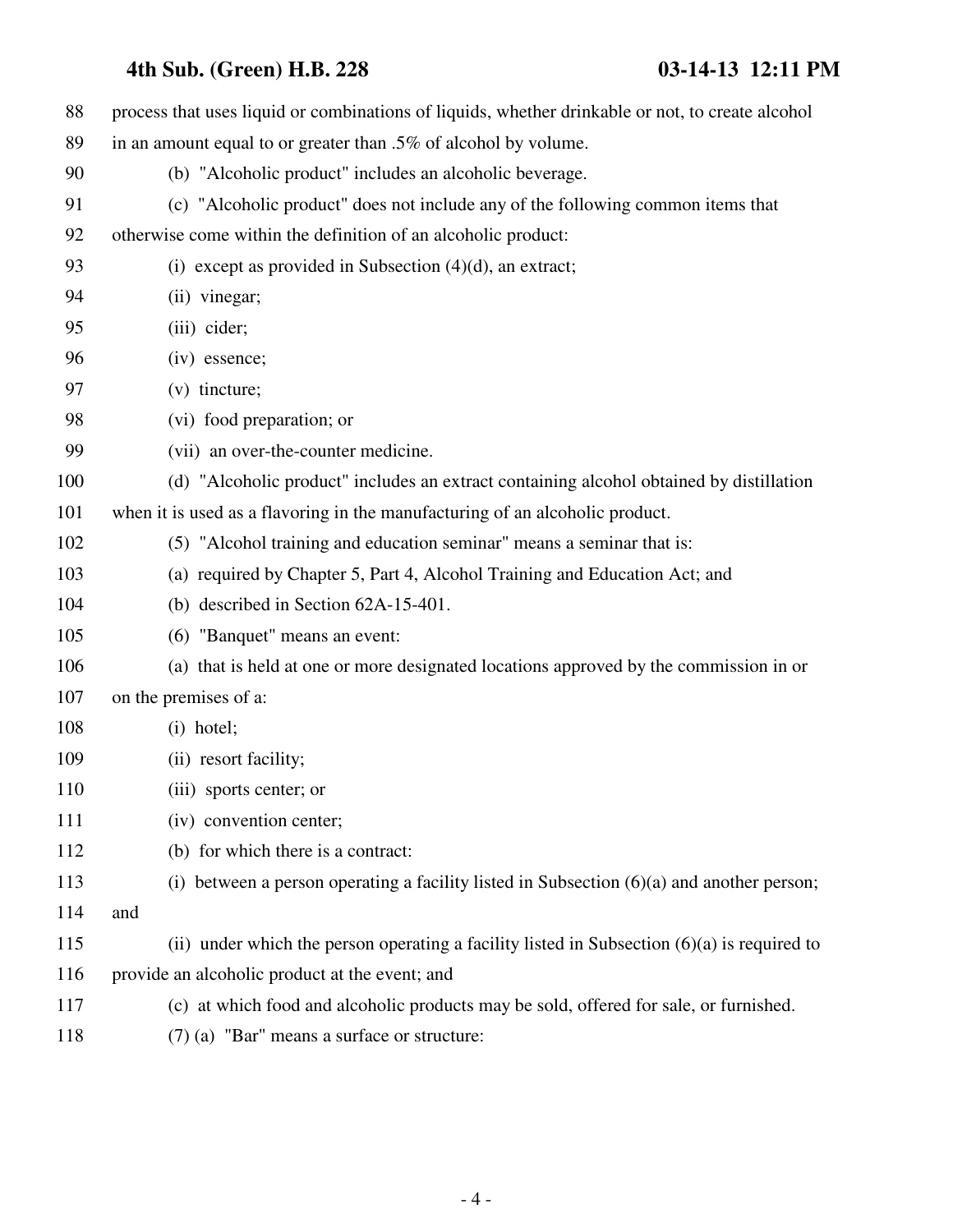| 119 | (i) at which an alcoholic product is:                                                   |
|-----|-----------------------------------------------------------------------------------------|
| 120 | (A) stored; or                                                                          |
| 121 | (B) dispensed; or                                                                       |
| 122 | (ii) from which an alcoholic product is served.                                         |
| 123 | (b) "Bar structure" means a surface or structure on a licensed premises if on or at any |
| 124 | place of the surface or structure an alcoholic product is:                              |
| 125 | (i) stored; or                                                                          |
| 126 | (ii) dispensed.                                                                         |
| 127 | $(8)$ (a) Subject to Subsection $(8)(d)$ , "beer" means a product that:                 |
| 128 | (i) contains at least .5% of alcohol by volume, but not more than $4\%$ of alcohol by   |
| 129 | volume or 3.2% by weight; and                                                           |
| 130 | (ii) is obtained by fermentation, infusion, or decoction of malted grain.               |
| 131 | (b) "Beer" may or may not contain hops or other vegetable products.                     |
| 132 | (c) "Beer" includes a product that:                                                     |
| 133 | (i) contains alcohol in the percentages described in Subsection $(8)(a)$ ; and          |
| 134 | (ii) is referred to as:                                                                 |
| 135 | $(A)$ beer;                                                                             |
| 136 | $(B)$ ale;                                                                              |
| 137 | $(C)$ porter;                                                                           |
| 138 | $(D)$ stout;                                                                            |
| 139 | (E) lager; or                                                                           |
| 140 | (F) a malt or malted beverage.                                                          |
| 141 | (d) "Beer" does not include a flavored malt beverage.                                   |
| 142 | (9) "Beer-only restaurant license" means a license issued in accordance with Chapter 5, |
| 143 | Retail License Act, and Chapter 6, Part 9, Beer-only Restaurant License.                |
| 144 | (10) "Beer retailer" means a business:                                                  |
| 145 | (a) that is engaged, primarily or incidentally, in the retail sale of beer to a patron, |
| 146 | whether for consumption on or off the business premises; and                            |
| 147 | (b) to whom a license is issued:                                                        |
| 148 | (i) for an off-premise beer retailer, in accordance with Chapter 7, Part 2, Off-premise |
|     |                                                                                         |

149 Beer Retailer Local Authority; or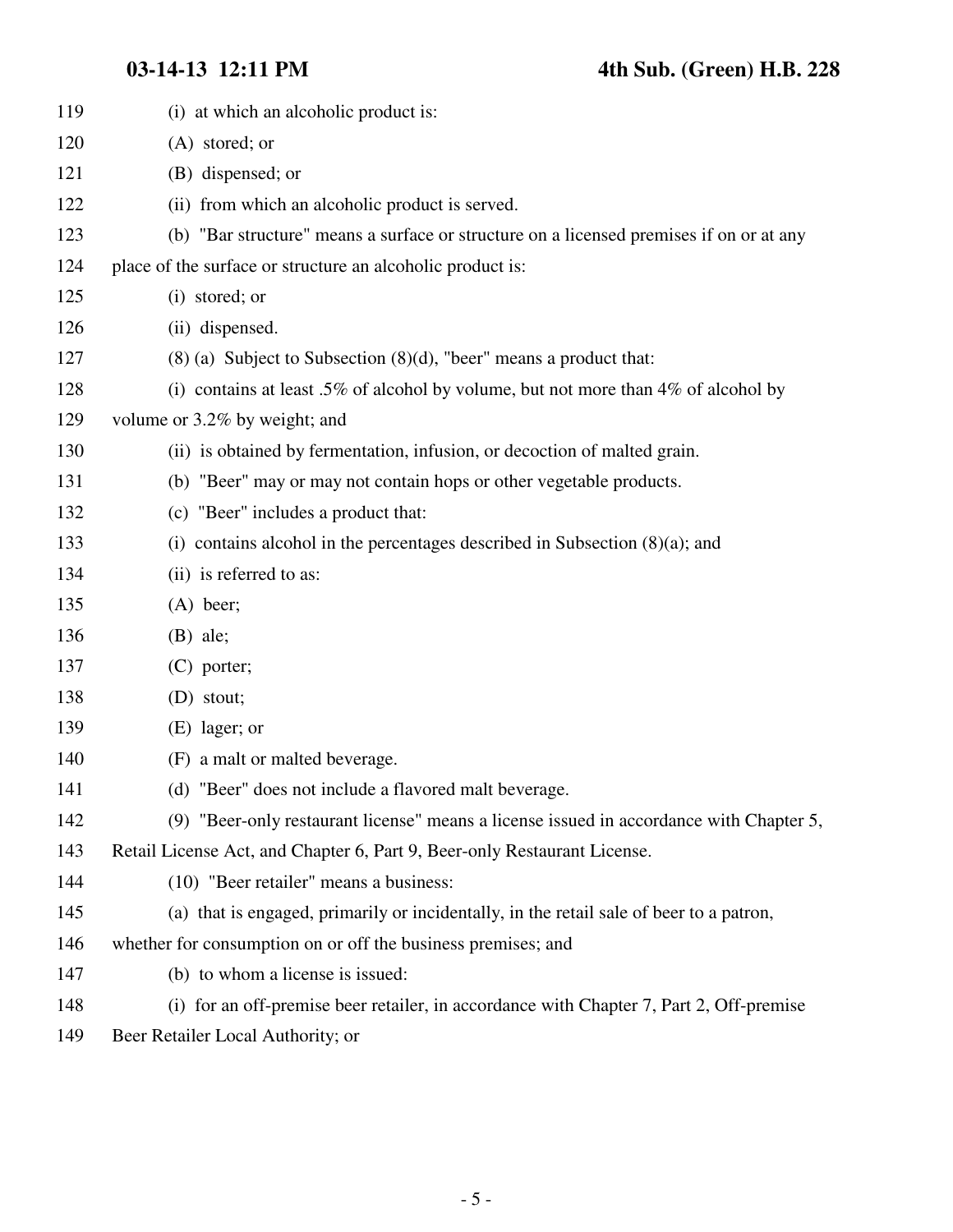| 150 | (ii) for an on-premise beer retailer, in accordance with Chapter 5, Retail License Act,  |
|-----|------------------------------------------------------------------------------------------|
| 151 | and Chapter 6, Part 7, On-premise Beer Retailer License.                                 |
| 152 | (11) "Beer wholesaling license" means a license:                                         |
| 153 | (a) issued in accordance with Chapter 13, Beer Wholesaling License Act; and              |
| 154 | (b) to import for sale, or sell beer in wholesale or jobbing quantities to one or more   |
| 155 | retail licensees or off-premise beer retailers.                                          |
| 156 | (12) "Billboard" means a public display used to advertise, including:                    |
| 157 | (a) a light device;                                                                      |
| 158 | $(b)$ a painting;                                                                        |
| 159 | (c) a drawing;                                                                           |
| 160 | $(d)$ a poster;                                                                          |
| 161 | $(e)$ a sign;                                                                            |
| 162 | (f) a signboard; or                                                                      |
| 163 | (g) a scoreboard.                                                                        |
| 164 | (13) "Brewer" means a person engaged in manufacturing:                                   |
| 165 | $(a)$ beer;                                                                              |
| 166 | (b) heavy beer; or                                                                       |
| 167 | (c) a flavored malt beverage.                                                            |
| 168 | (14) "Brewery manufacturing license" means a license issued in accordance with           |
| 169 | Chapter 11, Part 5, Brewery Manufacturing License.                                       |
| 170 | (15) "Certificate of approval" means a certificate of approval obtained from the         |
| 171 | department under Section 32B-11-201.                                                     |
| 172 | (16) "Chartered bus" means a passenger bus, coach, or other motor vehicle provided by    |
| 173 | a bus company to a group of persons pursuant to a common purpose:                        |
| 174 | (a) under a single contract;                                                             |
| 175 | (b) at a fixed charge in accordance with the bus company's tariff; and                   |
| 176 | (c) to give the group of persons the exclusive use of the passenger bus, coach, or other |
| 177 | motor vehicle, and a driver to travel together to one or more specified destinations.    |
| 178 | $(17)$ "Church" means a building:                                                        |
| 179 | (a) set apart for worship;                                                               |
| 180 | (b) in which religious services are held;                                                |
|     |                                                                                          |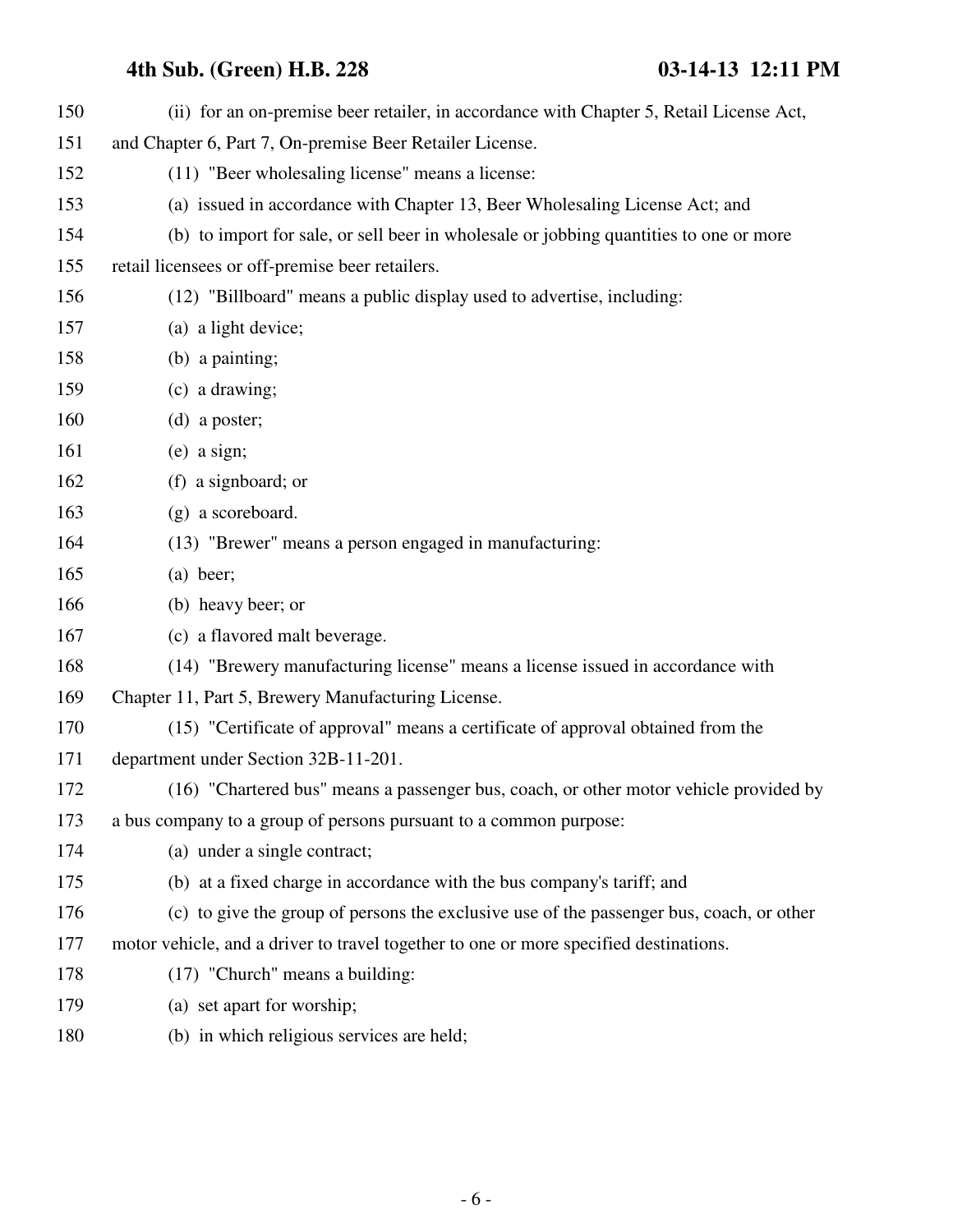| 181 | (c) with which clergy is associated; and                                                 |
|-----|------------------------------------------------------------------------------------------|
| 182 | (d) that is tax exempt under the laws of this state.                                     |
| 183 | (18) (a) "Club license" means a license issued in accordance with Chapter 5, Retail      |
| 184 | License Act, and Chapter 6, Part 4, Club License.                                        |
| 185 | (b) "Club license" includes:                                                             |
| 186 | (i) a dining club license;                                                               |
| 187 | (ii) an equity club license;                                                             |
| 188 | (iii) a fraternal club license; or                                                       |
| 189 | (iv) a social club license.                                                              |
| 190 | (19) "Commission" means the Alcoholic Beverage Control Commission created in             |
| 191 | Section 32B-2-201.                                                                       |
| 192 | (20) "Commissioner" means a member of the commission.                                    |
| 193 | (21) "Community location" means:                                                         |
| 194 | (a) a public or private school;                                                          |
| 195 | (b) a church;                                                                            |
| 196 | (c) a public library;                                                                    |
| 197 | (d) a public playground; or                                                              |
| 198 | (e) a public park.                                                                       |
| 199 | (22) "Community location governing authority" means:                                     |
| 200 | (a) the governing body of the community location; or                                     |
| 201 | (b) if the commission does not know who is the governing body of a community             |
| 202 | location, a person who appears to the commission to have been given on behalf of the     |
| 203 | community location the authority to prohibit an activity at the community location.      |
| 204 | (23) "Container" means a receptacle that contains an alcoholic product, including:       |
| 205 | (a) a bottle;                                                                            |
| 206 | (b) a vessel; or                                                                         |
| 207 | (c) a similar item.                                                                      |
| 208 | (24) "Convention center" means a facility that is:                                       |
| 209 | (a) in total at least 30,000 square feet; and                                            |
| 210 | (b) otherwise defined as a "convention center" by the commission by rule.                |
| 211 | $(25)$ (a) Subject to Subsection $(25)(b)$ , "counter" means a surface or structure in a |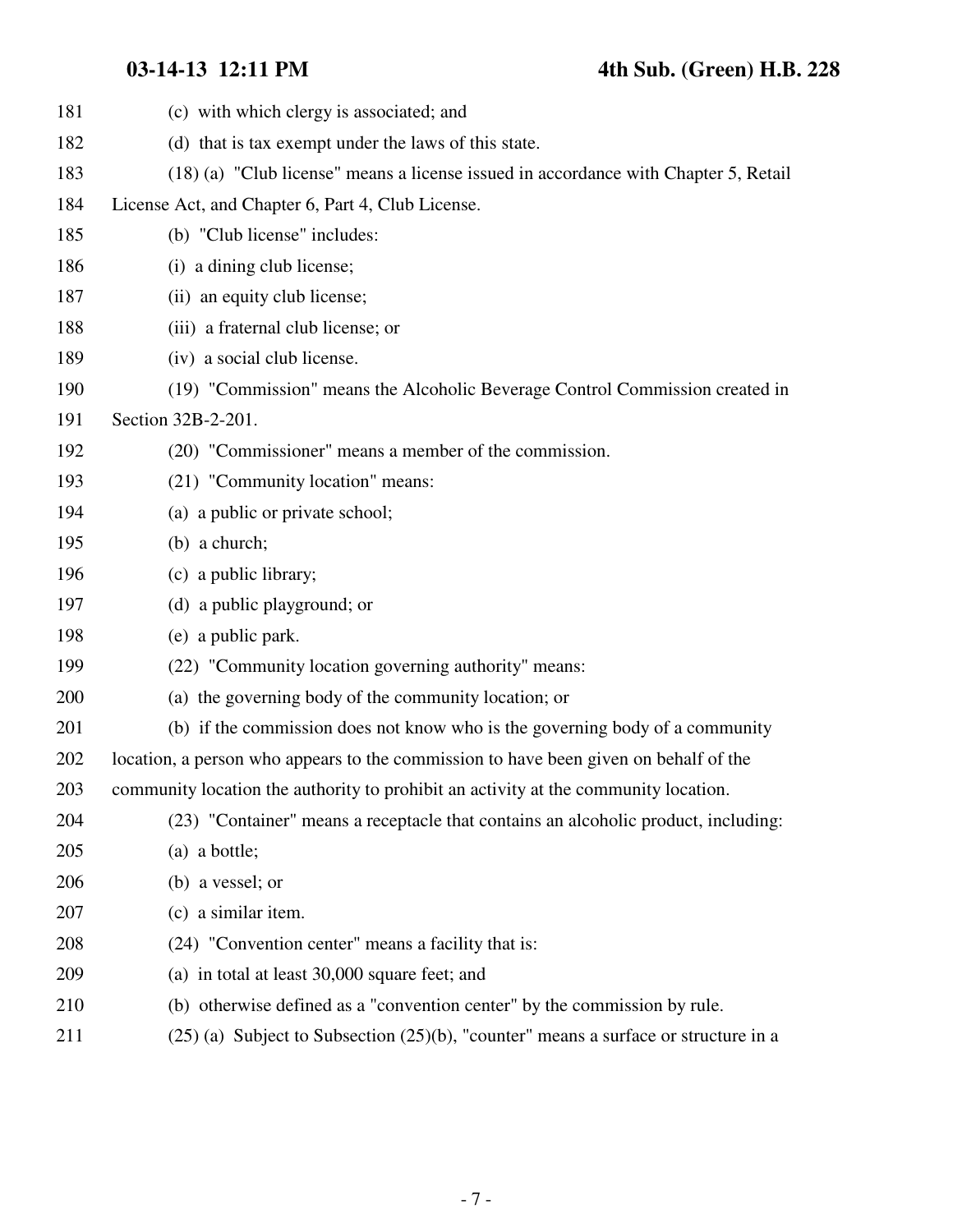| 212 | dining area of a licensed premises where seating is provided to a patron for service of food.   |
|-----|-------------------------------------------------------------------------------------------------|
| 213 | (b) "Counter" does not include a surface or structure if on or at any point of the surface      |
| 214 | or structure an alcoholic product is:                                                           |
| 215 | (i) stored; or                                                                                  |
| 216 | (ii) dispensed.                                                                                 |
| 217 | (26) "Department" means the Department of Alcoholic Beverage Control created in                 |
| 218 | Section 32B-2-203.                                                                              |
| 219 | (27) "Department compliance officer" means an individual who is:                                |
| 220 | (a) an auditor or inspector; and                                                                |
| 221 | (b) employed by the department.                                                                 |
| 222 | (28) "Department sample" means liquor that is placed in the possession of the                   |
| 223 | department for testing, analysis, and sampling.                                                 |
| 224 | (29) "Dining club license" means a license issued in accordance with Chapter 5, Retail          |
| 225 | License Act, and Chapter 6, Part 4, Club License, that is designated by the commission as a     |
| 226 | dining club license.                                                                            |
| 227 | (30) "Director," unless the context requires otherwise, means the director of the               |
| 228 | department.                                                                                     |
| 229 | (31) "Disciplinary proceeding" means an adjudicative proceeding permitted under this            |
| 230 | title:                                                                                          |
| 231 | (a) against a person subject to administrative action; and                                      |
| 232 | (b) that is brought on the basis of a violation of this title.                                  |
| 233 | $(32)$ (a) Subject to Subsection $(32)(b)$ , "dispense" means:                                  |
| 234 | (i) drawing of an alcoholic product:                                                            |
| 235 | (A) from an area where it is stored; or                                                         |
| 236 | (B) as provided in Subsection 32B-6-205(12)(b)(ii), 32B-6-305(12)(b)(ii),                       |
| 237 | $32B-6-805(15)(b)(ii)$ , or $32B-6-905(12)(b)(ii)$ ; and                                        |
| 238 | (ii) using the alcoholic product described in Subsection $(32)(a)(i)$ on the premises of        |
| 239 | the licensed premises to mix or prepare an alcoholic product to be furnished to a patron of the |
| 240 | retail licensee.                                                                                |
| 241 | (b) The definition of "dispense" in this Subsection (32) applies only to:                       |
| 242 | (i) a full-service restaurant license;                                                          |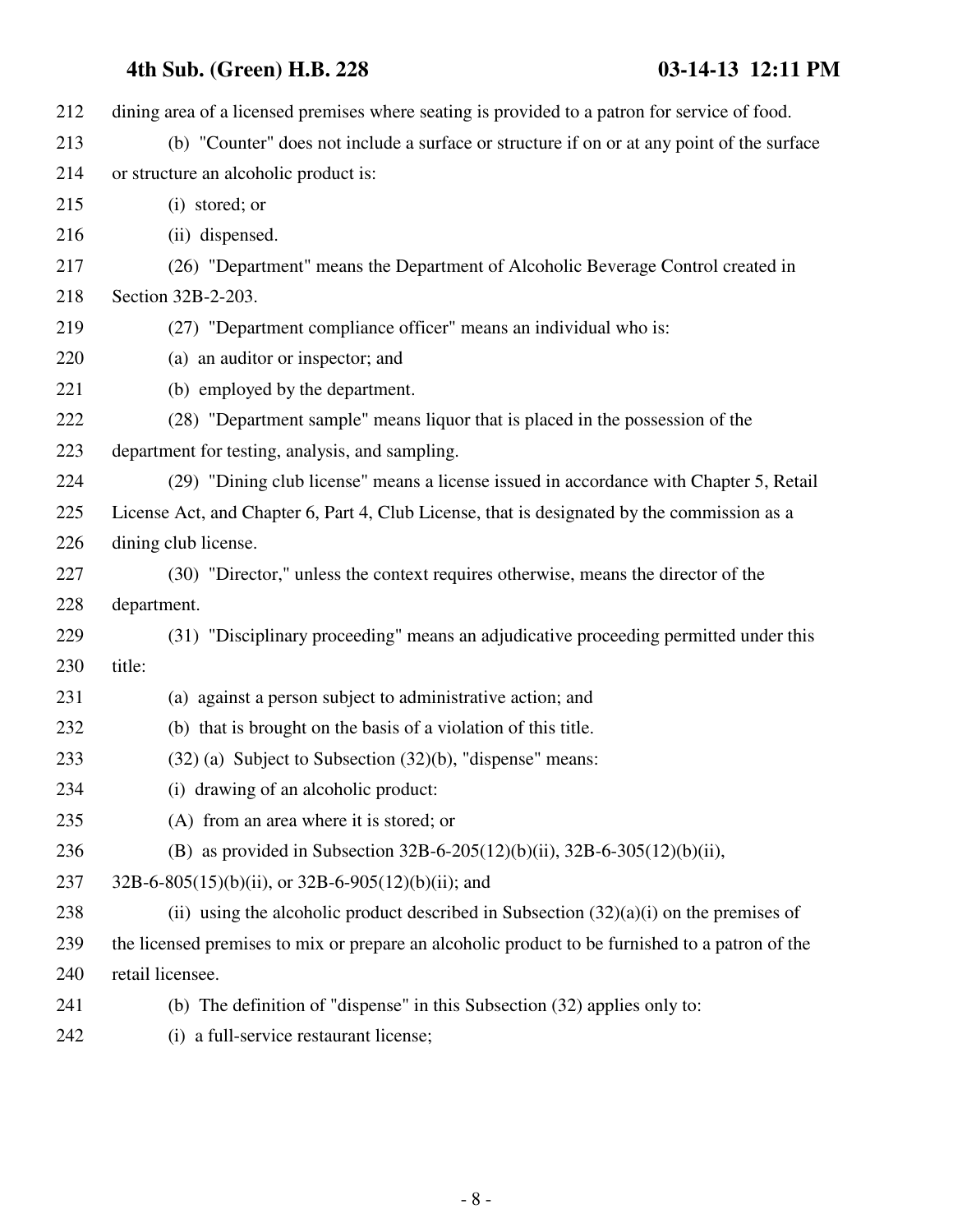| 243 | (ii) a limited-service restaurant license;                                                      |
|-----|-------------------------------------------------------------------------------------------------|
| 244 | (iii) a reception center license; and                                                           |
| 245 | (iv) a beer-only restaurant license.                                                            |
| 246 | (33) "Distillery manufacturing license" means a license issued in accordance with               |
| 247 | Chapter 11, Part 4, Distillery Manufacturing License.                                           |
| 248 | (34) "Distressed merchandise" means an alcoholic product in the possession of the               |
| 249 | department that is saleable, but for some reason is unappealing to the public.                  |
| 250 | (35) "Educational facility" includes:                                                           |
| 251 | (a) a nursery school;                                                                           |
| 252 | (b) an infant day care center; and                                                              |
| 253 | (c) a trade and technical school.                                                               |
| 254 | (36) "Equity club license" means a license issued in accordance with Chapter 5, Retail          |
| 255 | License Act, and Chapter 6, Part 4, Club License, that is designated by the commission as an    |
| 256 | equity club license.                                                                            |
| 257 | (37) "Event permit" means:                                                                      |
| 258 | (a) a single event permit; or                                                                   |
| 259 | (b) a temporary beer event permit.                                                              |
| 260 | (38) "Exempt license" means a license exempt under Section 32B-1-201 from being                 |
| 261 | considered in determining the total number of a retail license that the commission may issue at |
| 262 | any time.                                                                                       |
| 263 | (39) (a) "Flavored malt beverage" means a beverage:                                             |
| 264 | (i) that contains at least $.5\%$ alcohol by volume;                                            |
| 265 | (ii) that is treated by processing, filtration, or another method of manufacture that is not    |
| 266 | generally recognized as a traditional process in the production of a beer as described in 27    |
| 267 | C.F.R. Sec. 25.55;                                                                              |
| 268 | (iii) to which is added a flavor or other ingredient containing alcohol, except for a hop       |
| 269 | extract; and                                                                                    |
| 270 | (iv) (A) for which the producer is required to file a formula for approval with the             |
| 271 | federal Alcohol and Tobacco Tax and Trade Bureau pursuant to 27 C.F.R. Sec. 25.55; or           |
| 272 | (B) that is not exempt under Subdivision (f) of 27 C.F.R. Sec. 25.55.                           |
| 273 | (b) "Flavored malt beverage" is considered liquor for purposes of this title.                   |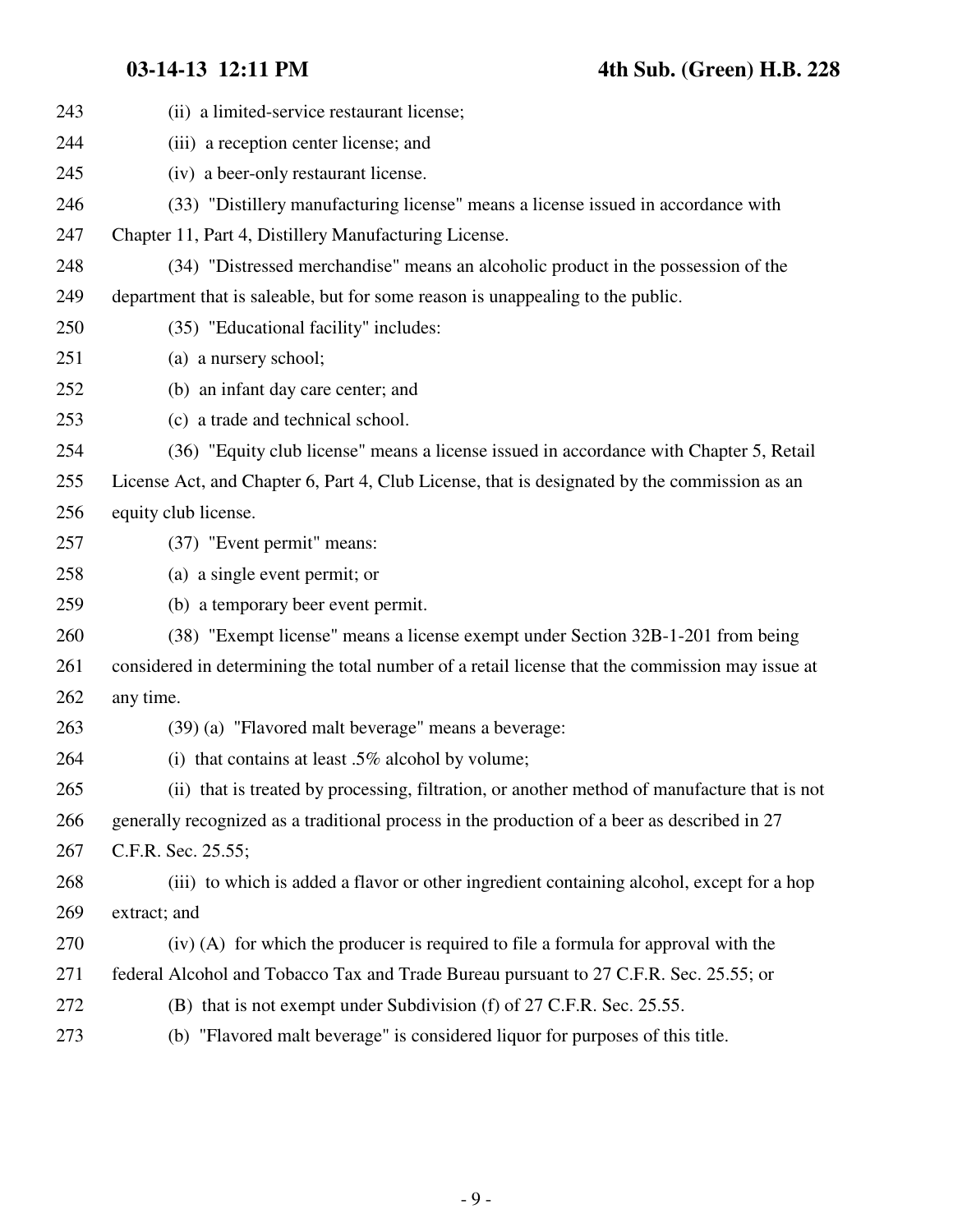| 274 | (40) "Fraternal club license" means a license issued in accordance with Chapter 5,            |
|-----|-----------------------------------------------------------------------------------------------|
| 275 | Retail License Act, and Chapter 6, Part 4, Club License, that is designated by the commission |
| 276 | as a fraternal club license.                                                                  |
| 277 | (41) "Full-service restaurant license" means a license issued in accordance with              |
| 278 | Chapter 5, Retail License Act, and Chapter 6, Part 2, Full-service Restaurant License.        |
| 279 | (42) (a) "Furnish" means by any means to provide with, supply, or give an individual          |
| 280 | an alcoholic product, by sale or otherwise.                                                   |
| 281 | (b) "Furnish" includes to:                                                                    |
| 282 | $(i)$ serve;                                                                                  |
| 283 | (ii) deliver; or                                                                              |
| 284 | (iii) otherwise make available.                                                               |
| 285 | (43) "Guest" means an individual who meets the requirements of Subsection                     |
| 286 | $32B-6-407(9)$ .                                                                              |
| 287 | (44) "Health care practitioner" means:                                                        |
| 288 | (a) a podiatrist licensed under Title 58, Chapter 5a, Podiatric Physician Licensing Act;      |
| 289 | (b) an optometrist licensed under Title 58, Chapter 16a, Utah Optometry Practice Act;         |
| 290 | (c) a pharmacist licensed under Title 58, Chapter 17b, Pharmacy Practice Act;                 |
| 291 | (d) a physical therapist licensed under Title 58, Chapter 24b, Physical Therapy Practice      |
| 292 | Act;                                                                                          |
| 293 | (e) a nurse or advanced practice registered nurse licensed under Title 58, Chapter 31b,       |
| 294 | <b>Nurse Practice Act;</b>                                                                    |
| 295 | (f) a recreational therapist licensed under Title 58, Chapter 40, Recreational Therapy        |
| 296 | Practice Act;                                                                                 |
| 297 | (g) an occupational therapist licensed under Title 58, Chapter 42a, Occupational              |
| 298 | Therapy Practice Act;                                                                         |
| 299 | (h) a nurse midwife licensed under Title 58, Chapter 44a, Nurse Midwife Practice Act;         |
| 300 | (i) a mental health professional licensed under Title 58, Chapter 60, Mental Health           |
| 301 | Professional Practice Act;                                                                    |
| 302 | (j) a physician licensed under Title 58, Chapter 67, Utah Medical Practice Act;               |
| 303 | (k) an osteopath licensed under Title 58, Chapter 68, Utah Osteopathic Medical                |
| 304 | Practice Act;                                                                                 |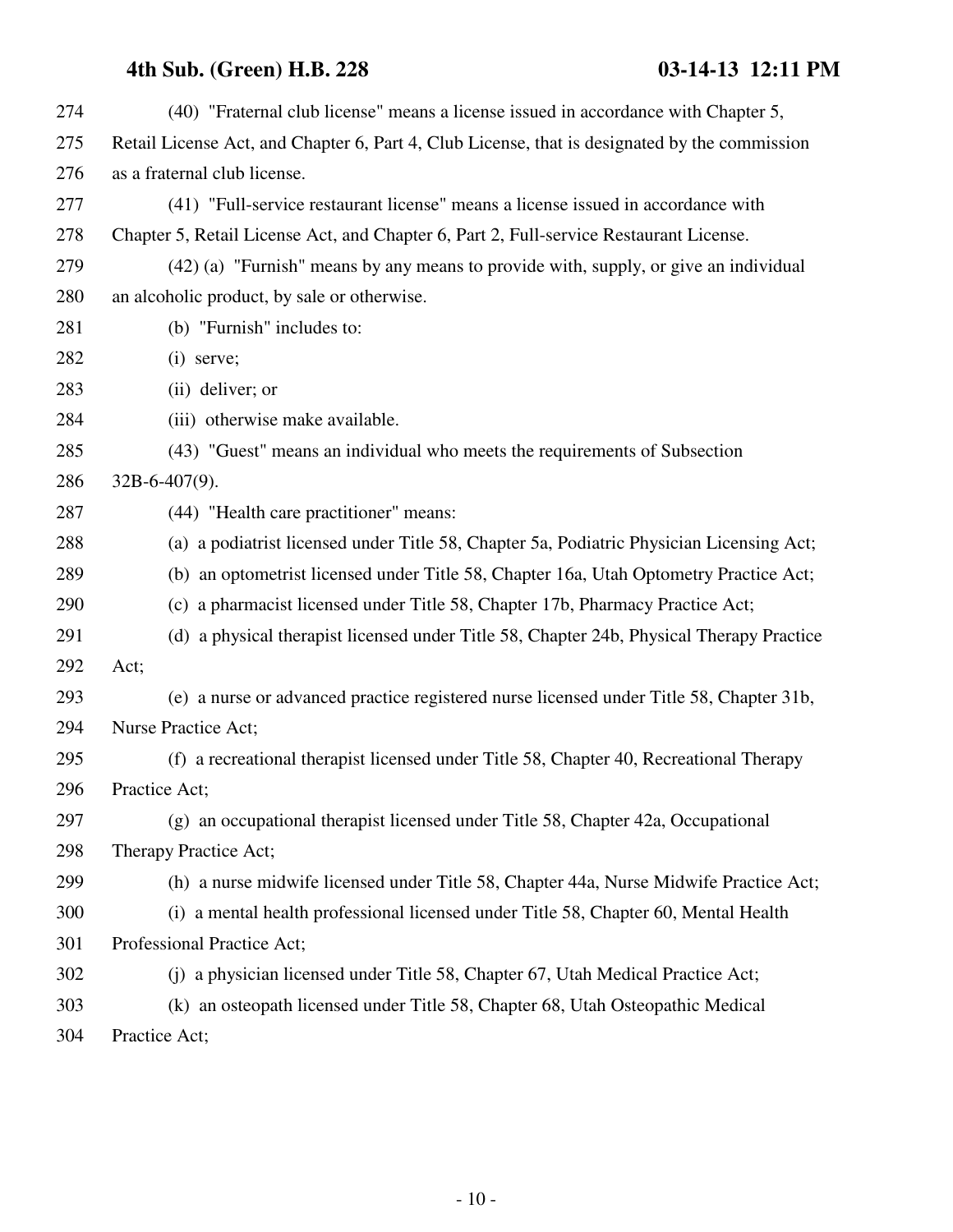| 305 | (1) a dentist or dental hygienist licensed under Title 58, Chapter 69, Dentist and Dental    |
|-----|----------------------------------------------------------------------------------------------|
| 306 | Hygienist Practice Act; and                                                                  |
| 307 | (m) a physician assistant licensed under Title 58, Chapter 70a, Physician Assistant Act.     |
| 308 | $(45)$ (a) "Heavy beer" means a product that:                                                |
| 309 | (i) contains more than $4\%$ alcohol by volume; and                                          |
| 310 | (ii) is obtained by fermentation, infusion, or decoction of malted grain.                    |
| 311 | (b) "Heavy beer" is considered liquor for the purposes of this title.                        |
| 312 | (46) "Hotel" is as defined by the commission by rule.                                        |
| 313 | (47) "Identification card" means an identification card issued under Title 53, Chapter 3,    |
| 314 | Part 8, Identification Card Act.                                                             |
| 315 | (48) "Industry representative" means an individual who is compensated by salary,             |
| 316 | commission, or other means for representing and selling an alcoholic product of a            |
| 317 | manufacturer, supplier, or importer of liquor.                                               |
| 318 | (49) "Industry representative sample" means liquor that is placed in the possession of       |
| 319 | the department for testing, analysis, and sampling by a local industry representative on the |
| 320 | premises of the department to educate the local industry representative of the quality and   |
| 321 | characteristics of the product.                                                              |
| 322 | (50) "Interdicted person" means a person to whom the sale, offer for sale, or furnishing     |
| 323 | of an alcoholic product is prohibited by:                                                    |
| 324 | $(a)$ law; or                                                                                |
| 325 | (b) court order.                                                                             |
| 326 | (51) "Intoxicated" means that a person:                                                      |
| 327 | (a) is significantly impaired as to the person's mental or physical functions as a result of |
| 328 | the use of:                                                                                  |
| 329 | (i) an alcoholic product;                                                                    |
| 330 | (ii) a controlled substance;                                                                 |
| 331 | (iii) a substance having the property of releasing toxic vapors; or                          |
| 332 | (iv) a combination of Subsections $(51)(a)(i)$ through (iii); and                            |
| 333 | (b) exhibits plain and easily observed outward manifestations of behavior or physical        |
| 334 | signs produced by the over consumption of an alcoholic product.                              |
| 335 | (52) "Investigator" means an individual who is:                                              |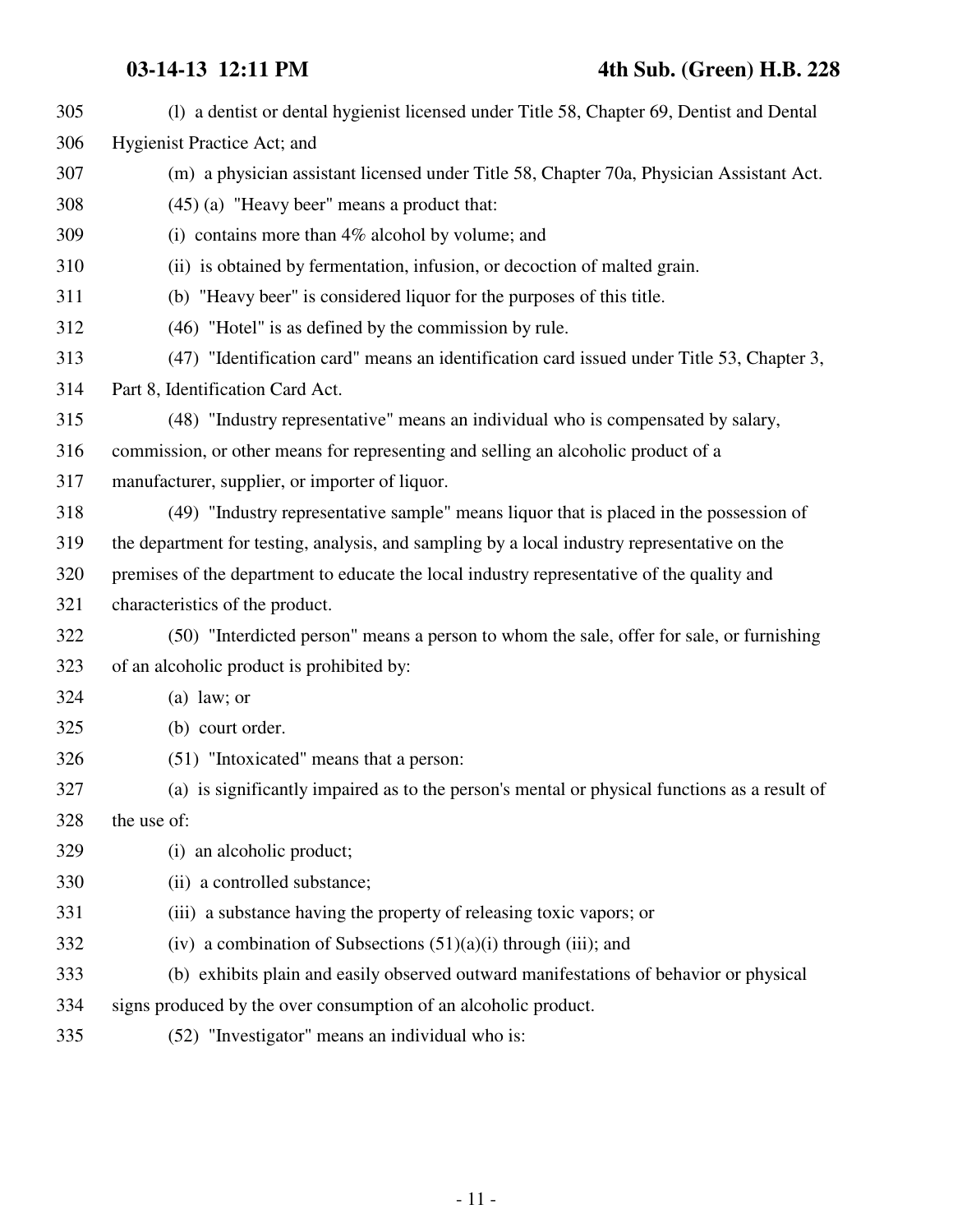| 336 | (a) a department compliance officer; or                                                   |
|-----|-------------------------------------------------------------------------------------------|
| 337 | (b) a nondepartment enforcement officer.                                                  |
| 338 | (53) "Invitee" is as defined in Section 32B-8-102.                                        |
| 339 | (54) "License" means:                                                                     |
| 340 | (a) a retail license;                                                                     |
| 341 | (b) a license issued in accordance with Chapter 11, Manufacturing and Related             |
| 342 | Licenses Act;                                                                             |
| 343 | (c) a license issued in accordance with Chapter 12, Liquor Warehousing License Act;       |
| 344 | or                                                                                        |
| 345 | (d) a license issued in accordance with Chapter 13, Beer Wholesaling License Act.         |
| 346 | (55) "Licensee" means a person who holds a license.                                       |
| 347 | (56) "Limited-service restaurant license" means a license issued in accordance with       |
| 348 | Chapter 5, Retail License Act, and Chapter 6, Part 3, Limited-service Restaurant License. |
| 349 | (57) "Limousine" means a motor vehicle licensed by the state or a local authority, other  |
| 350 | than a bus or taxicab:                                                                    |
| 351 | (a) in which the driver and a passenger are separated by a partition, glass, or other     |
| 352 | barrier;                                                                                  |
| 353 | (b) that is provided by a business entity to one or more individuals at a fixed charge in |
| 354 | accordance with the business entity's tariff; and                                         |
| 355 | (c) to give the one or more individuals the exclusive use of the limousine and a driver   |
| 356 | to travel to one or more specified destinations.                                          |
| 357 | $(58)$ (a) (i) "Liquor" means a liquid that:                                              |
| 358 | $(A)$ is:                                                                                 |
| 359 | (I) alcohol;                                                                              |
| 360 | (II) an alcoholic, spirituous, vinous, fermented, malt, or other liquid;                  |
| 361 | (III) a combination of liquids a part of which is spirituous, vinous, or fermented; or    |
| 362 | (IV) other drink or drinkable liquid; and                                                 |
| 363 | (B) (I) contains at least .5% alcohol by volume; and                                      |
| 364 | (II) is suitable to use for beverage purposes.                                            |
| 365 | (ii) "Liquor" includes:                                                                   |
| 366 | (A) heavy beer;                                                                           |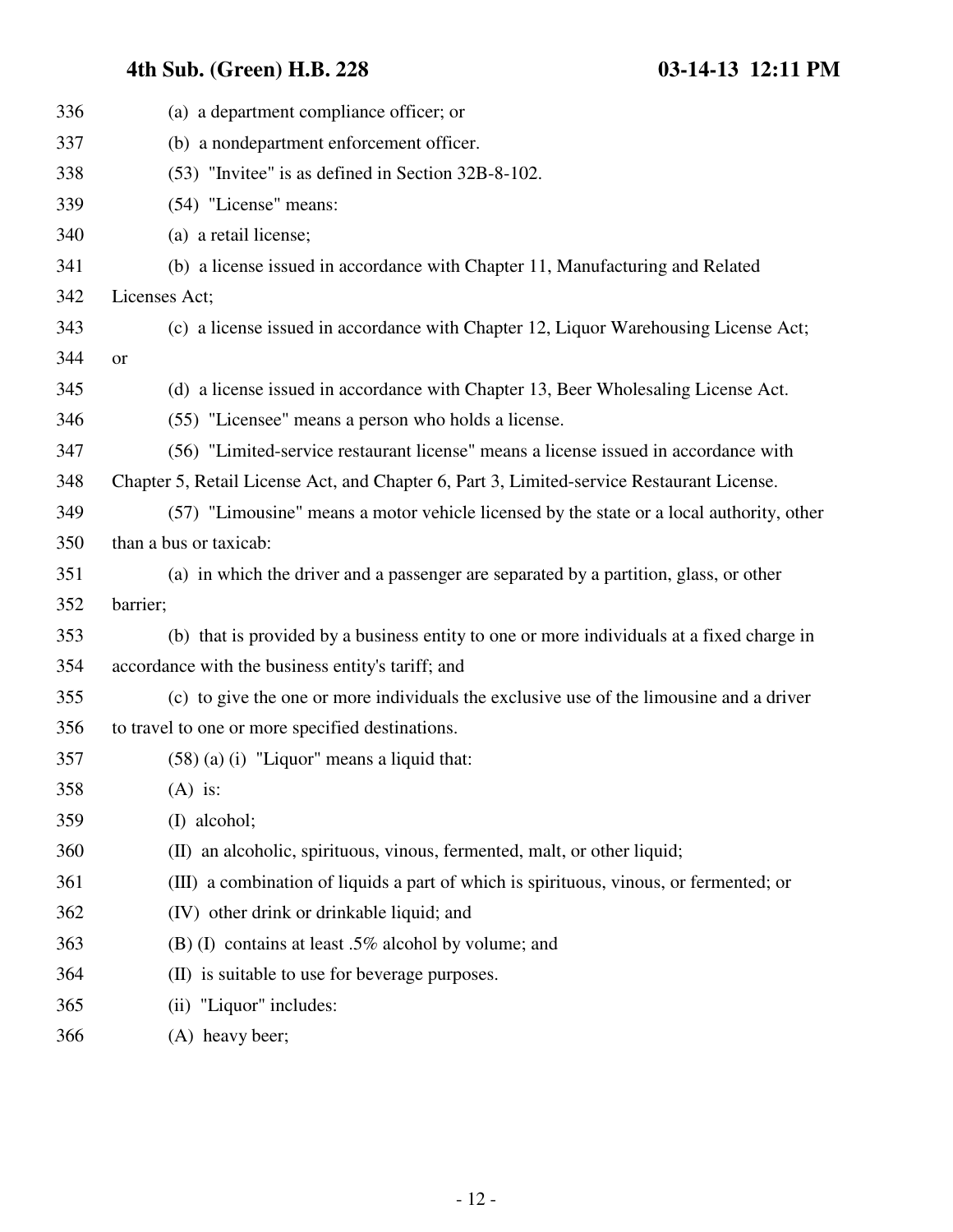| 367 | (B) wine; and                                                                                |
|-----|----------------------------------------------------------------------------------------------|
| 368 | (C) a flavored malt beverage.                                                                |
| 369 | (b) "Liquor" does not include beer.                                                          |
| 370 | (59) "Liquor Control Fund" means the enterprise fund created by Section 32B-2-301.           |
| 371 | (60) "Liquor warehousing license" means a license that is issued:                            |
| 372 | (a) in accordance with Chapter 12, Liquor Warehousing License Act; and                       |
| 373 | (b) to a person, other than a licensed manufacturer, who engages in the importation for      |
| 374 | storage, sale, or distribution of liquor regardless of amount.                               |
| 375 | (61) "Local authority" means:                                                                |
| 376 | (a) for premises that are located in an unincorporated area of a county, the governing       |
| 377 | body of a county; or                                                                         |
| 378 | (b) for premises that are located in an incorporated city or a town, the governing body      |
| 379 | of the city or town.                                                                         |
| 380 | (62) "Lounge or bar area" is as defined by rule made by the commission.                      |
| 381 | (63) "Manufacture" means to distill, brew, rectify, mix, compound, process, ferment, or      |
| 382 | otherwise make an alcoholic product for personal use or for sale or distribution to others.  |
| 383 | (64) "Member" means an individual who, after paying regular dues, has full privileges        |
| 384 | in an equity club licensee or fraternal club licensee.                                       |
| 385 | (65) (a) "Military installation" means a base, air field, camp, post, station, yard, center, |
| 386 | or homeport facility for a ship:                                                             |
| 387 | (i) (A) under the control of the United States Department of Defense; or                     |
| 388 | (B) of the National Guard;                                                                   |
| 389 | (ii) that is located within the state; and                                                   |
| 390 | (iii) including a leased facility.                                                           |
| 391 | (b) "Military installation" does not include a facility used primarily for:                  |
| 392 | (i) civil works;                                                                             |
| 393 | (ii) a rivers and harbors project; or                                                        |
| 394 | (iii) a flood control project.                                                               |
| 395 | (66) "Minor" means an individual under the age of 21 years.                                  |
| 396 | (67) "Nondepartment enforcement agency" means an agency that:                                |
| 397 | (a) (i) is a state agency other than the department; or                                      |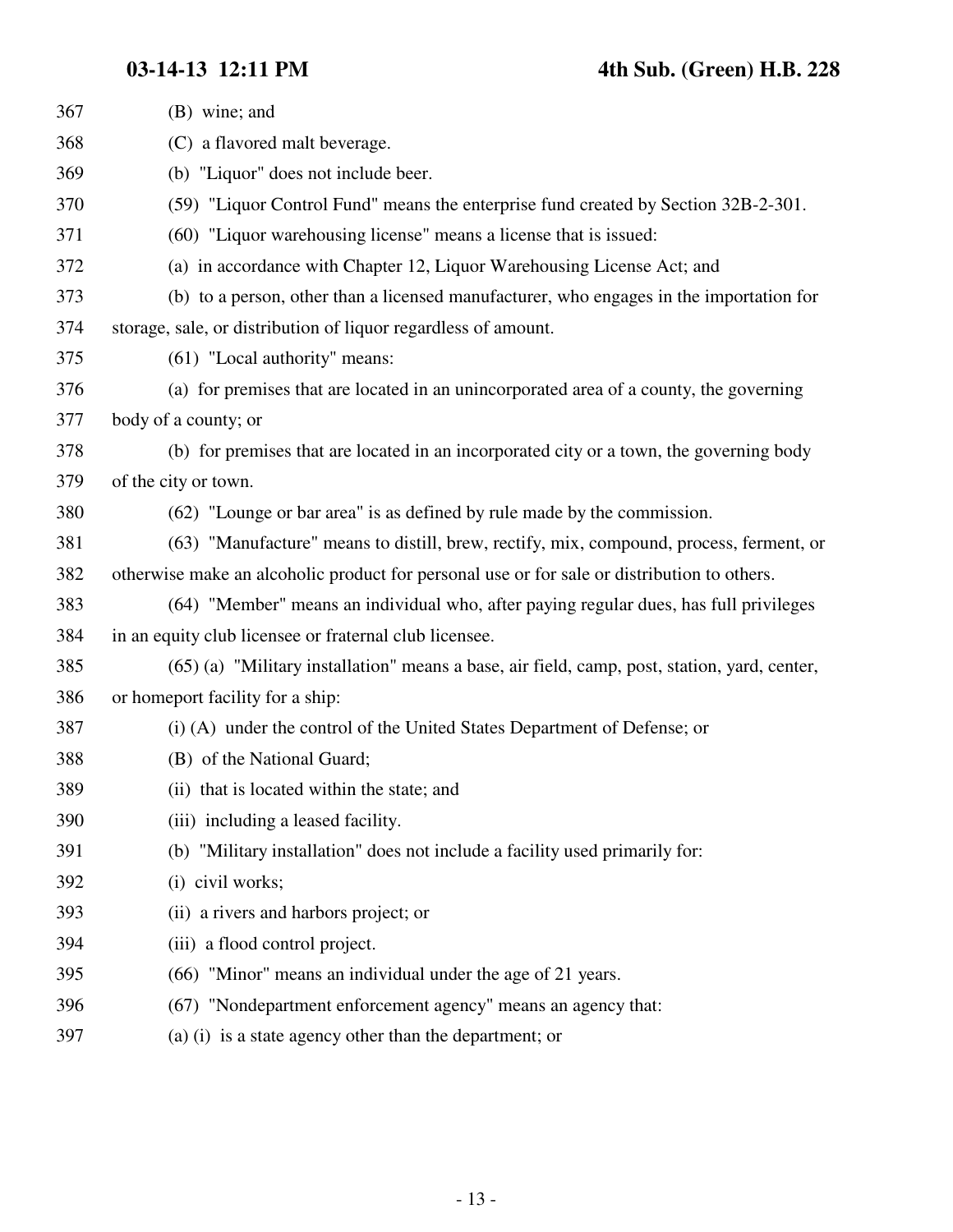| 398 | (ii) is an agency of a county, city, or town; and                                           |
|-----|---------------------------------------------------------------------------------------------|
| 399 | (b) has a responsibility to enforce one or more provisions of this title.                   |
| 400 | (68) "Nondepartment enforcement officer" means an individual who is:                        |
| 401 | (a) a peace officer, examiner, or investigator; and                                         |
| 402 | (b) employed by a nondepartment enforcement agency.                                         |
| 403 | $(69)$ (a) "Off-premise beer retailer" means a beer retailer who is:                        |
| 404 | (i) licensed in accordance with Chapter 7, Part 2, Off-premise Beer Retailer Local          |
| 405 | Authority; and                                                                              |
| 406 | (ii) engaged in the retail sale of beer to a patron for consumption off the beer retailer's |
| 407 | premises.                                                                                   |
| 408 | (b) "Off-premise beer retailer" does not include an on-premise beer retailer.               |
| 409 | (70) "On-premise banquet license" means a license issued in accordance with Chapter         |
| 410 | 5, Retail License Act, and Chapter 6, Part 6, On-premise Banquet License.                   |
| 411 | (71) "On-premise beer retailer" means a beer retailer who is:                               |
| 412 | (a) authorized to sell, offer for sale, or furnish beer under a license issued in           |
| 413 | accordance with Chapter 5, Retail License Act, and Chapter 6, Part 7, On-premise Beer       |
| 414 | Retailer License; and                                                                       |
| 415 | (b) engaged in the sale of beer to a patron for consumption on the beer retailer's          |
| 416 | premises:                                                                                   |
| 417 | (i) regardless of whether the beer retailer sells beer for consumption off the licensed     |
| 418 | premises; and                                                                               |
| 419 | (ii) on and after March 1, 2012, operating:                                                 |
| 420 | $(A)$ as a tavern; or                                                                       |
| 421 | (B) in a manner that meets the requirements of Subsection $32B-6-703(2)(e)(i)$ .            |
| 422 | (72) "Opaque" means impenetrable to sight.                                                  |
| 423 | (73) "Package agency" means a retail liquor location operated:                              |
| 424 | (a) under an agreement with the department; and                                             |
| 425 | (b) by a person:                                                                            |
| 426 | (i) other than the state; and                                                               |
| 427 | (ii) who is authorized by the commission in accordance with Chapter 2, Part 6, Package      |
| 428 | Agency, to sell packaged liquor for consumption off the premises of the package agency.     |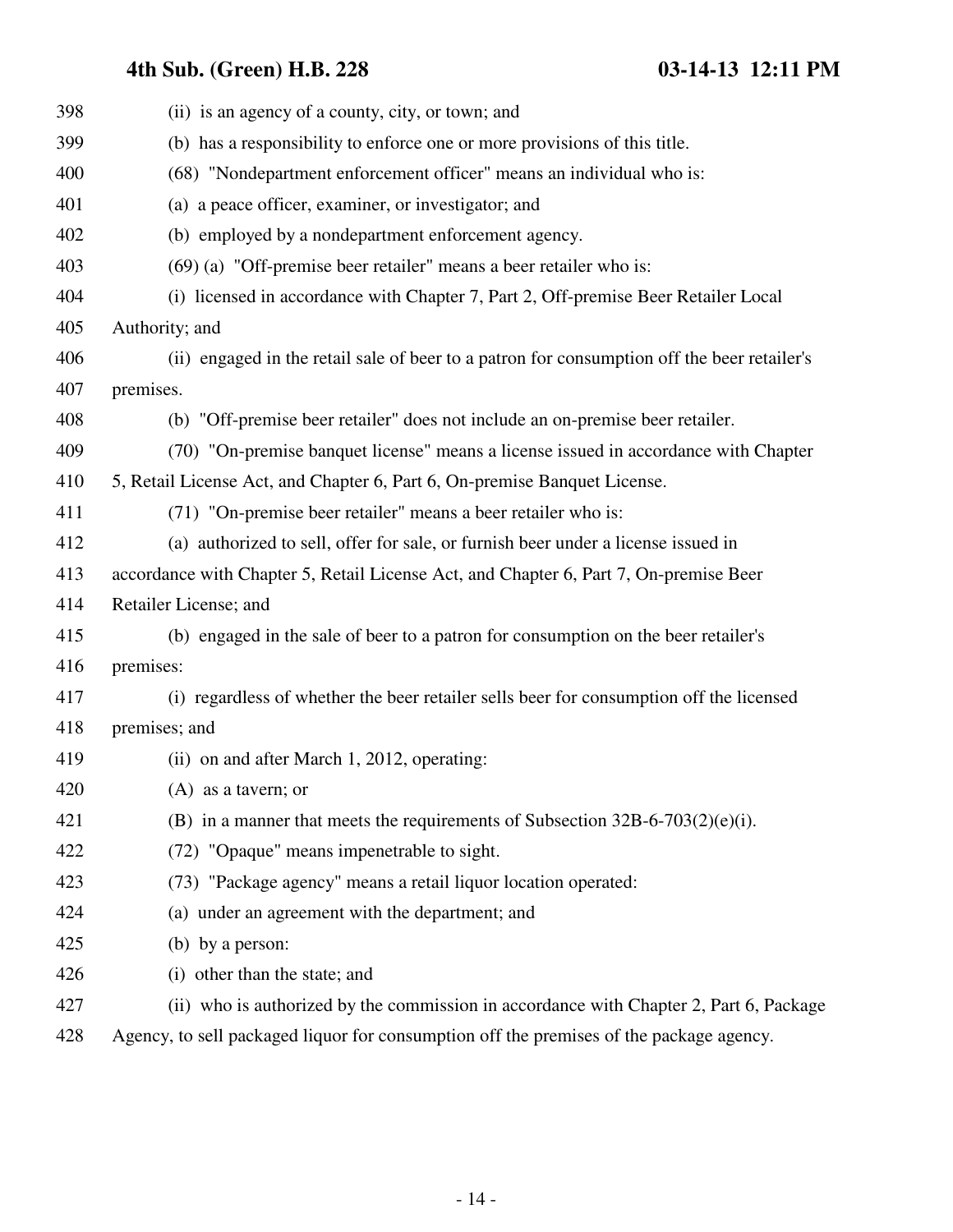| 429 |                                                                                                |
|-----|------------------------------------------------------------------------------------------------|
|     | (74) "Package agent" means a person who holds a package agency.                                |
| 430 | (75) "Patron" means an individual to whom food, beverages, or services are sold,               |
| 431 | offered for sale, or furnished, or who consumes an alcoholic product including:                |
| 432 | (a) a customer;                                                                                |
| 433 | (b) a member;                                                                                  |
| 434 | $(c)$ a guest;                                                                                 |
| 435 | (d) an attendee of a banquet or event;                                                         |
| 436 | (e) an individual who receives room service;                                                   |
| 437 | (f) a resident of a resort;                                                                    |
| 438 | (g) a public customer under a resort spa sublicense, as defined in Section 32B-8-102;          |
| 439 | <b>or</b>                                                                                      |
| 440 | (h) an invitee.                                                                                |
| 441 | (76) "Permittee" means a person issued a permit under:                                         |
| 442 | (a) Chapter 9, Event Permit Act; or                                                            |
| 443 | (b) Chapter 10, Special Use Permit Act.                                                        |
| 444 | (77) "Person subject to administrative action" means:                                          |
| 445 | (a) a licensee;                                                                                |
| 446 | (b) a permittee;                                                                               |
| 447 | (c) a manufacturer;                                                                            |
| 448 | $(d)$ a supplier;                                                                              |
| 449 | (e) an importer;                                                                               |
| 450 | (f) one of the following holding a certificate of approval:                                    |
| 451 | (i) an out-of-state brewer;                                                                    |
| 452 | (ii) an out-of-state importer of beer, heavy beer, or flavored malt beverages; or              |
| 453 | (iii) an out-of-state supplier of beer, heavy beer, or flavored malt beverages; or             |
| 454 | $(g)$ staff of:                                                                                |
| 455 | a person listed in Subsections $(77)(a)$ through $(f)$ ; or<br>(i)                             |
| 456 | (ii) a package agent.                                                                          |
| 457 | (78) "Premises" means a building, enclosure, or room used in connection with the               |
| 458 | storage, sale, furnishing, consumption, manufacture, or distribution, of an alcoholic product, |
| 459 | unless otherwise defined in this title or rules made by the commission.                        |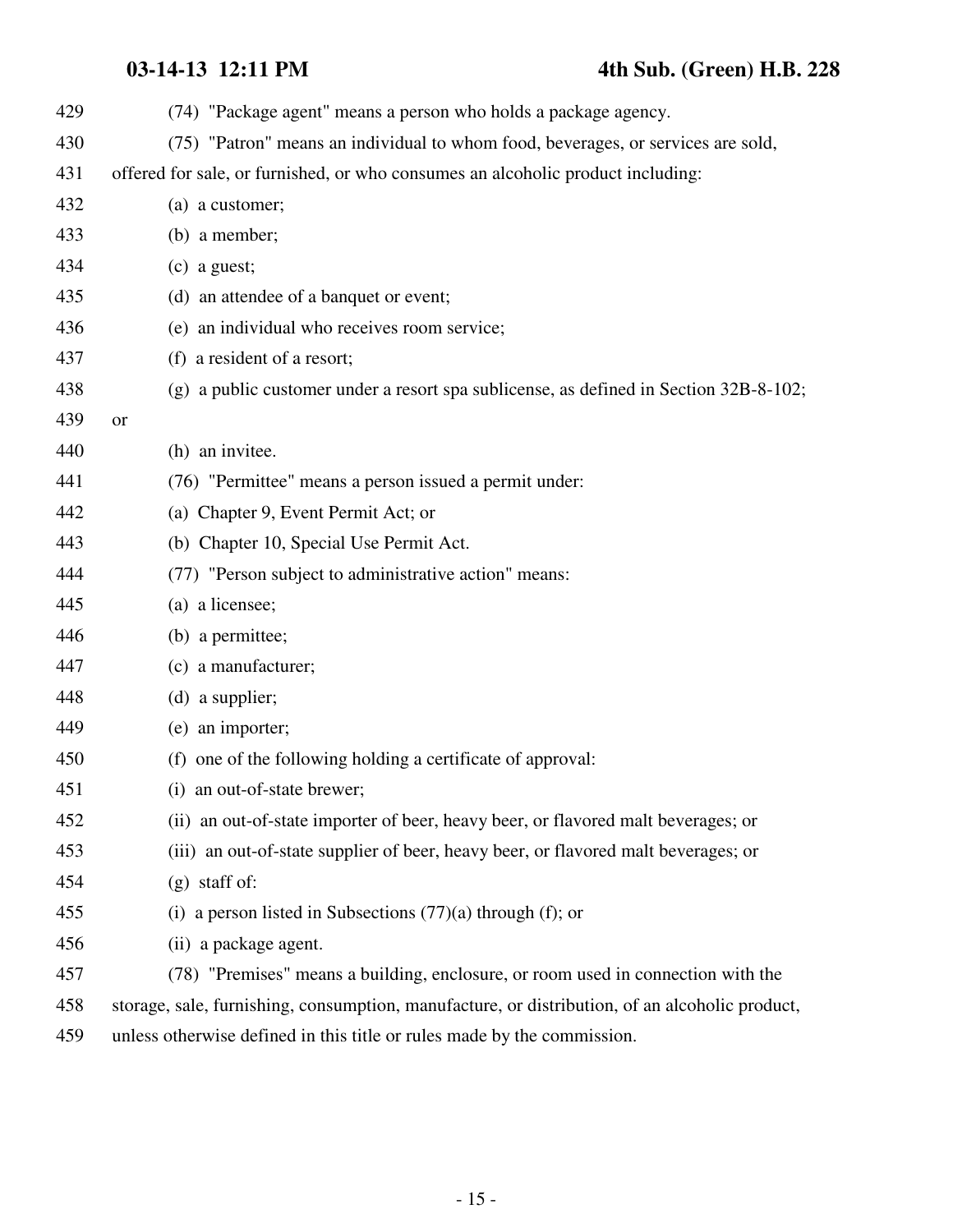| 460 | (79) "Prescription" means an order issued by a health care practitioner when:               |
|-----|---------------------------------------------------------------------------------------------|
| 461 | (a) the health care practitioner is licensed under Title 58, Occupations and Professions,   |
| 462 | to prescribe a controlled substance, other drug, or device for medicinal purposes;          |
| 463 | (b) the order is made in the course of that health care practitioner's professional         |
| 464 | practice; and                                                                               |
| 465 | (c) the order is made for obtaining an alcoholic product for medicinal purposes only.       |
| 466 | (80) (a) "Private event" means a specific social, business, or recreational event:          |
| 467 | (i) for which an entire room, area, or hall is leased or rented in advance by an identified |
| 468 | group; and                                                                                  |
| 469 | (ii) that is limited in attendance to people who are specifically designated and their      |
| 470 | guests.                                                                                     |
| 471 | (b) "Private event" does not include an event to which the general public is invited,       |
| 472 | whether for an admission fee or not.                                                        |
| 473 | $(81)$ (a) "Proof of age" means:                                                            |
| 474 | (i) an identification card;                                                                 |
| 475 | (ii) an identification that:                                                                |
| 476 | (A) is substantially similar to an identification card;                                     |
| 477 | (B) is issued in accordance with the laws of a state other than Utah in which the           |
| 478 | identification is issued;                                                                   |
| 479 | (C) includes date of birth; and                                                             |
| 480 | (D) has a picture affixed;                                                                  |
| 481 | (iii) a valid driver license certificate that:                                              |
| 482 | (A) includes date of birth;                                                                 |
| 483 | (B) has a picture affixed; and                                                              |
| 484 | $(C)$ is issued:                                                                            |
| 485 | (I) under Title 53, Chapter 3, Uniform Driver License Act; or                               |
| 486 | (II) in accordance with the laws of the state in which it is issued;                        |
| 487 | (iv) a military identification card that:                                                   |
| 488 | (A) includes date of birth; and                                                             |
| 489 | (B) has a picture affixed; or                                                               |
| 490 | (v) a valid passport.                                                                       |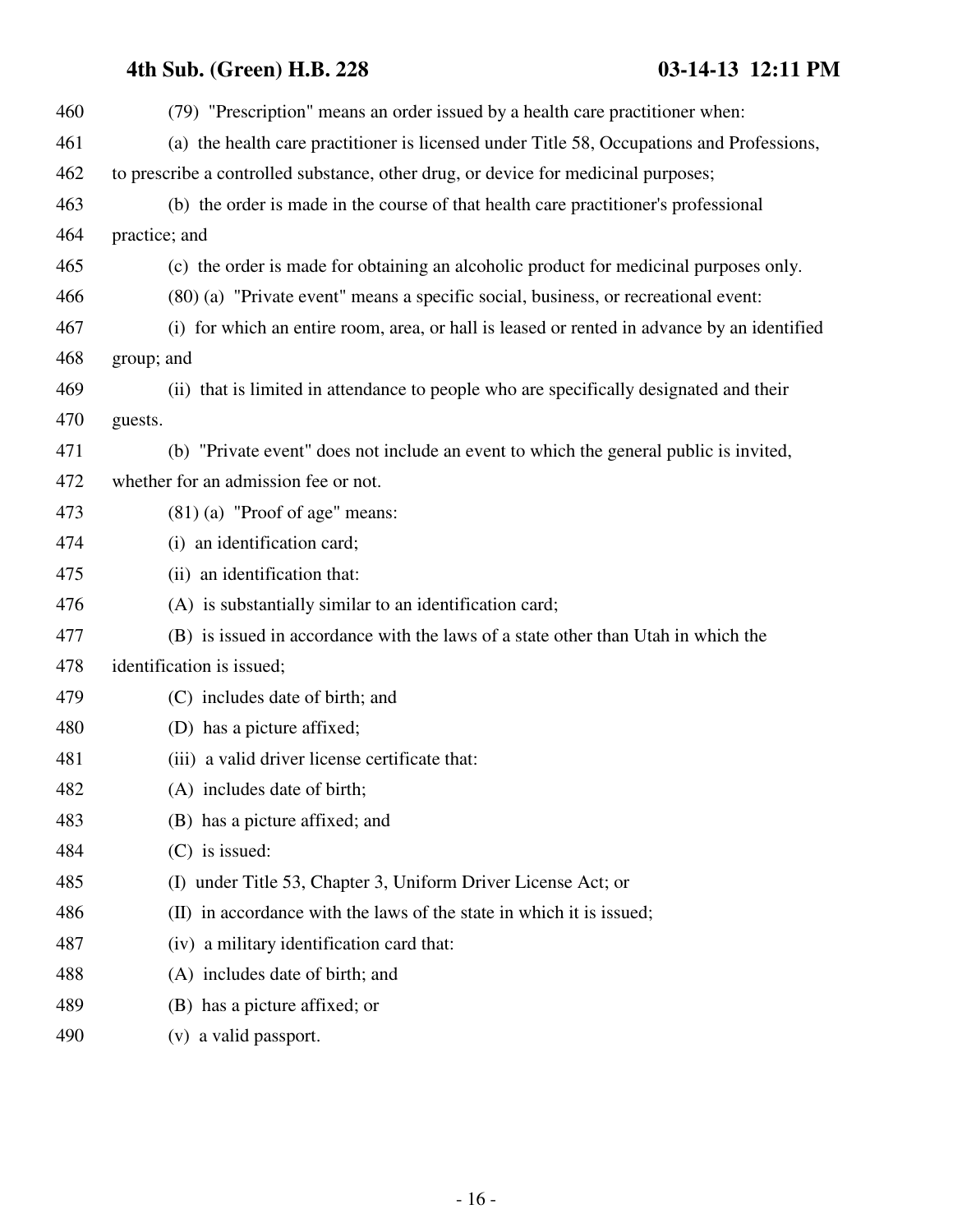| 491 | (b) "Proof of age" does not include a driving privilege card issued in accordance with           |
|-----|--------------------------------------------------------------------------------------------------|
| 492 | Section 53-3-207.                                                                                |
| 493 | (82) (a) "Public building" means a building or permanent structure that is:                      |
| 494 | (i) owned or leased by:                                                                          |
| 495 | $(A)$ the state; or                                                                              |
| 496 | (B) a local government entity; and                                                               |
| 497 | (ii) used for:                                                                                   |
| 498 | (A) public education;                                                                            |
| 499 | (B) transacting public business; or                                                              |
| 500 | (C) regularly conducting government activities.                                                  |
| 501 | (b) "Public building" does not include a building owned by the state or a local                  |
| 502 | government entity when the building is used by a person, in whole or in part, for a proprietary  |
| 503 | function.                                                                                        |
| 504 | (83) "Public conveyance" means a conveyance to which the public or a portion of the              |
| 505 | public has access to and a right to use for transportation, including an airline, railroad, bus, |
| 506 | boat, or other public conveyance.                                                                |
| 507 | (84) "Reception center" means a business that:                                                   |
| 508 | (a) operates facilities that are at least 5,000 square feet; and                                 |
| 509 | (b) has as its primary purpose the leasing of the facilities described in Subsection             |
| 510 | $(84)(a)$ to a third party for the third party's event.                                          |
| 511 | (85) "Reception center license" means a license issued in accordance with Chapter 5,             |
| 512 | Retail License Act, and Chapter 6, Part 8, Reception Center License.                             |
| 513 | $(86)$ (a) "Record" means information that is:                                                   |
| 514 | (i) inscribed on a tangible medium; or                                                           |
| 515 | (ii) stored in an electronic or other medium and is retrievable in a perceivable form.           |
| 516 | (b) "Record" includes:                                                                           |
| 517 | $(i)$ a book;                                                                                    |
| 518 | (ii) a book of account;                                                                          |
| 519 | (iii) a paper;                                                                                   |
| 520 | (iv) a contract;                                                                                 |
| 521 | (v) an agreement;                                                                                |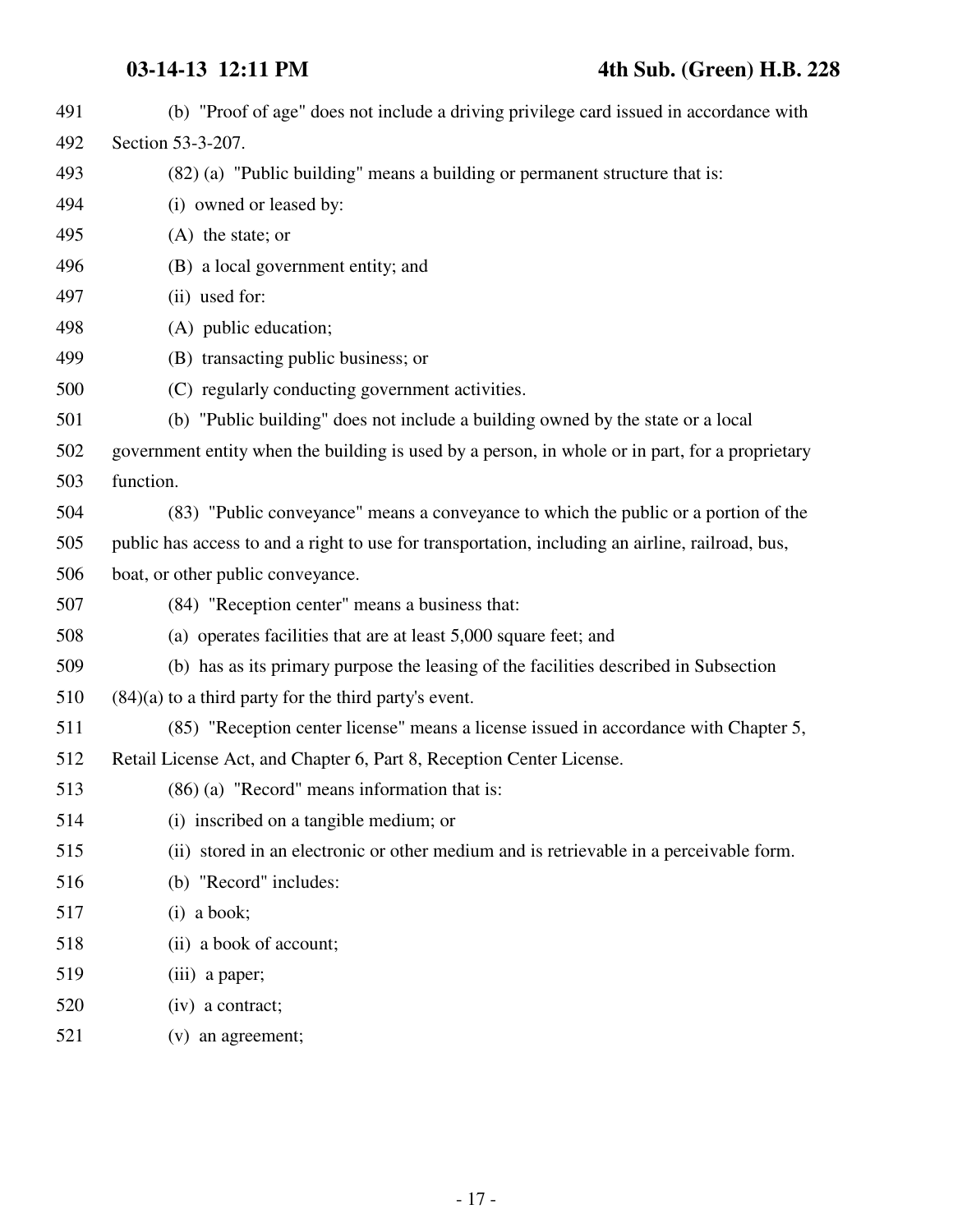| 522 | (vi) a document; or                                                                                                                                                                                                                                                                                                                                                                                                                                                                        |
|-----|--------------------------------------------------------------------------------------------------------------------------------------------------------------------------------------------------------------------------------------------------------------------------------------------------------------------------------------------------------------------------------------------------------------------------------------------------------------------------------------------|
| 523 | (vii) a recording in any medium.                                                                                                                                                                                                                                                                                                                                                                                                                                                           |
| 524 | (87) "Residence" means a person's principal place of abode within Utah.                                                                                                                                                                                                                                                                                                                                                                                                                    |
| 525 | (88) "Resident," in relation to a resort, is as defined in Section 32B-8-102.                                                                                                                                                                                                                                                                                                                                                                                                              |
| 526 | (89) "Resort" is as defined in Section 32B-8-102.                                                                                                                                                                                                                                                                                                                                                                                                                                          |
| 527 | (90) "Resort facility" is as defined by the commission by rule.                                                                                                                                                                                                                                                                                                                                                                                                                            |
| 528 | (91) "Resort license" means a license issued in accordance with Chapter 5, Retail                                                                                                                                                                                                                                                                                                                                                                                                          |
| 529 | License Act, and Chapter 8, Resort License Act.                                                                                                                                                                                                                                                                                                                                                                                                                                            |
| 530 | (92) "Restaurant" means a business location:                                                                                                                                                                                                                                                                                                                                                                                                                                               |
| 531 | (a) at which a variety of foods are prepared;                                                                                                                                                                                                                                                                                                                                                                                                                                              |
| 532 | (b) at which complete meals are served to the general public; and                                                                                                                                                                                                                                                                                                                                                                                                                          |
| 533 | (c) that is engaged primarily in serving meals to the general public.                                                                                                                                                                                                                                                                                                                                                                                                                      |
| 534 | (93) "Retail license" means one of the following licenses issued under this title:                                                                                                                                                                                                                                                                                                                                                                                                         |
| 535 | (a) a full-service restaurant license;                                                                                                                                                                                                                                                                                                                                                                                                                                                     |
| 536 | (b) a master full-service restaurant license;                                                                                                                                                                                                                                                                                                                                                                                                                                              |
| 537 | $[\langle b \rangle]$ (c) a limited-service restaurant license;                                                                                                                                                                                                                                                                                                                                                                                                                            |
| 538 | (d) a master limited-service restaurant license;                                                                                                                                                                                                                                                                                                                                                                                                                                           |
| 539 | $[\text{e}]$ (e) a club license;                                                                                                                                                                                                                                                                                                                                                                                                                                                           |
| 540 | $[\text{d} \cdot \text{d} \cdot \text{d} \cdot \text{d} \cdot \text{d} \cdot \text{d} \cdot \text{d} \cdot \text{d} \cdot \text{d} \cdot \text{d} \cdot \text{d} \cdot \text{d} \cdot \text{d} \cdot \text{d} \cdot \text{d} \cdot \text{d} \cdot \text{d} \cdot \text{d} \cdot \text{d} \cdot \text{d} \cdot \text{d} \cdot \text{d} \cdot \text{d} \cdot \text{d} \cdot \text{d} \cdot \text{d} \cdot \text{d} \cdot \text{d} \cdot \text{d} \cdot \text{d} \cdot \text{d} \cdot \text{$ |
| 541 | $[\text{e}(\text{e})]$ (g) an on-premise banquet license;                                                                                                                                                                                                                                                                                                                                                                                                                                  |
| 542 | $[f(f)]$ (h) an on-premise beer license;                                                                                                                                                                                                                                                                                                                                                                                                                                                   |
| 543 | $\left[\frac{1}{2}\right]$ (i) a reception center license; or                                                                                                                                                                                                                                                                                                                                                                                                                              |
| 544 | $[\frac{h}{\ln}]$ (i) a beer-only restaurant license.                                                                                                                                                                                                                                                                                                                                                                                                                                      |
| 545 | (94) "Room service" means furnishing an alcoholic product to a person in a guest room                                                                                                                                                                                                                                                                                                                                                                                                      |
| 546 | of a:                                                                                                                                                                                                                                                                                                                                                                                                                                                                                      |
| 547 | (a) hotel; or                                                                                                                                                                                                                                                                                                                                                                                                                                                                              |
| 548 | (b) resort facility.                                                                                                                                                                                                                                                                                                                                                                                                                                                                       |
| 549 | (95) "Serve" means to place an alcoholic product before an individual.                                                                                                                                                                                                                                                                                                                                                                                                                     |
| 550 | (96) (a) "School" means a building used primarily for the general education of minors.                                                                                                                                                                                                                                                                                                                                                                                                     |
| 551 | (b) "School" does not include an educational facility.                                                                                                                                                                                                                                                                                                                                                                                                                                     |
| 552 | (97) "Sell" or "offer for sale" means a transaction, exchange, or barter whereby, for                                                                                                                                                                                                                                                                                                                                                                                                      |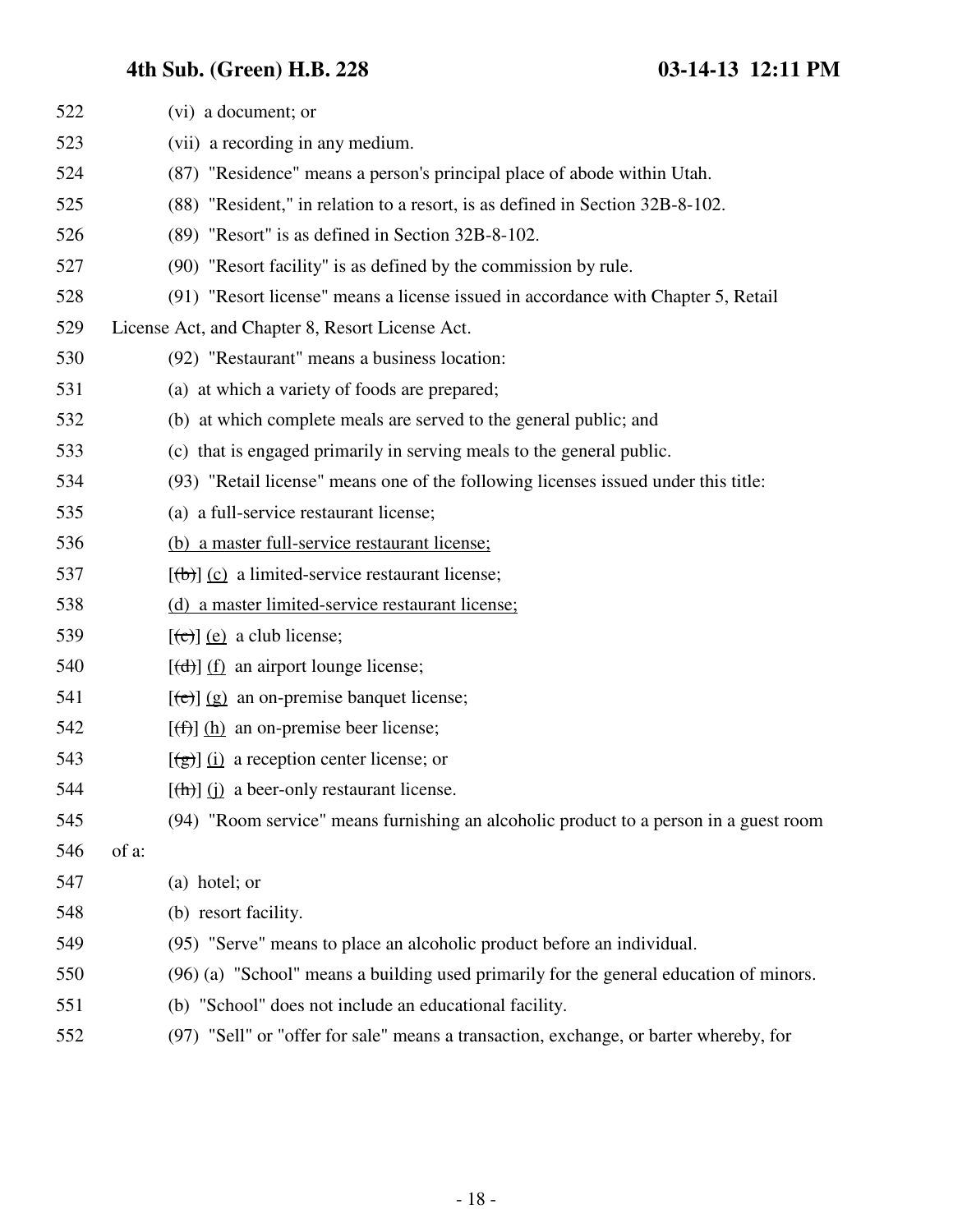### **03-14-13 12:11 PM 4th Sub. (Green) H.B. 228**

| 553 | consideration, an alcoholic product is either directly or indirectly transferred, solicited, ordered, |
|-----|-------------------------------------------------------------------------------------------------------|
| 554 | delivered for value, or by a means or under a pretext is promised or obtained, whether done by        |
| 555 | a person as a principal, proprietor, or as staff, unless otherwise defined in this title or the rules |
| 556 | made by the commission.                                                                               |
| 557 | (98) "Sexually oriented entertainer" means a person who while in a state of seminudity                |
| 558 | appears at or performs:                                                                               |
| 559 | (a) for the entertainment of one or more patrons;                                                     |
| 560 | (b) on the premises of:                                                                               |
| 561 | (i) a social club licensee; or                                                                        |
| 562 | (ii) a tavern;                                                                                        |
| 563 | (c) on behalf of or at the request of the licensee described in Subsection $(98)(b)$ ;                |
| 564 | (d) on a contractual or voluntary basis; and                                                          |
| 565 | (e) whether or not the person is designated as:                                                       |
| 566 | (i) an employee;                                                                                      |
| 567 | (ii) an independent contractor;                                                                       |
| 568 | (iii) an agent of the licensee; or                                                                    |
| 569 | (iv) a different type of classification.                                                              |
| 570 | (99) "Single event permit" means a permit issued in accordance with Chapter 9, Part 3,                |
| 571 | Single Event Permit.                                                                                  |
| 572 | (100) "Small brewer" means a brewer who manufactures less than 60,000 barrels of                      |
| 573 | beer, heavy beer, and flavored malt beverages per year.                                               |
| 574 | (101) "Social club license" means a license issued in accordance with Chapter 5, Retail               |
| 575 | License Act, and Chapter 6, Part 4, Club License, that is designated by the commission as a           |
| 576 | social club license.                                                                                  |
| 577 | (102) "Special use permit" means a permit issued in accordance with Chapter 10,                       |
| 578 | Special Use Permit Act.                                                                               |
| 579 | $(103)$ (a) "Spirituous liquor" means liquor that is distilled.                                       |
| 580 | (b) "Spirituous liquor" includes an alcoholic product defined as a "distilled spirit" by              |
| 581 | 27 U.S.C. Sec. 211 and 27 C.F.R. Sec. 5.11 through 5.23.                                              |
| 582 | (104) "Sports center" is as defined by the commission by rule.                                        |
| 583 | (105) (a) "Staff" means an individual who engages in activity governed by this title:                 |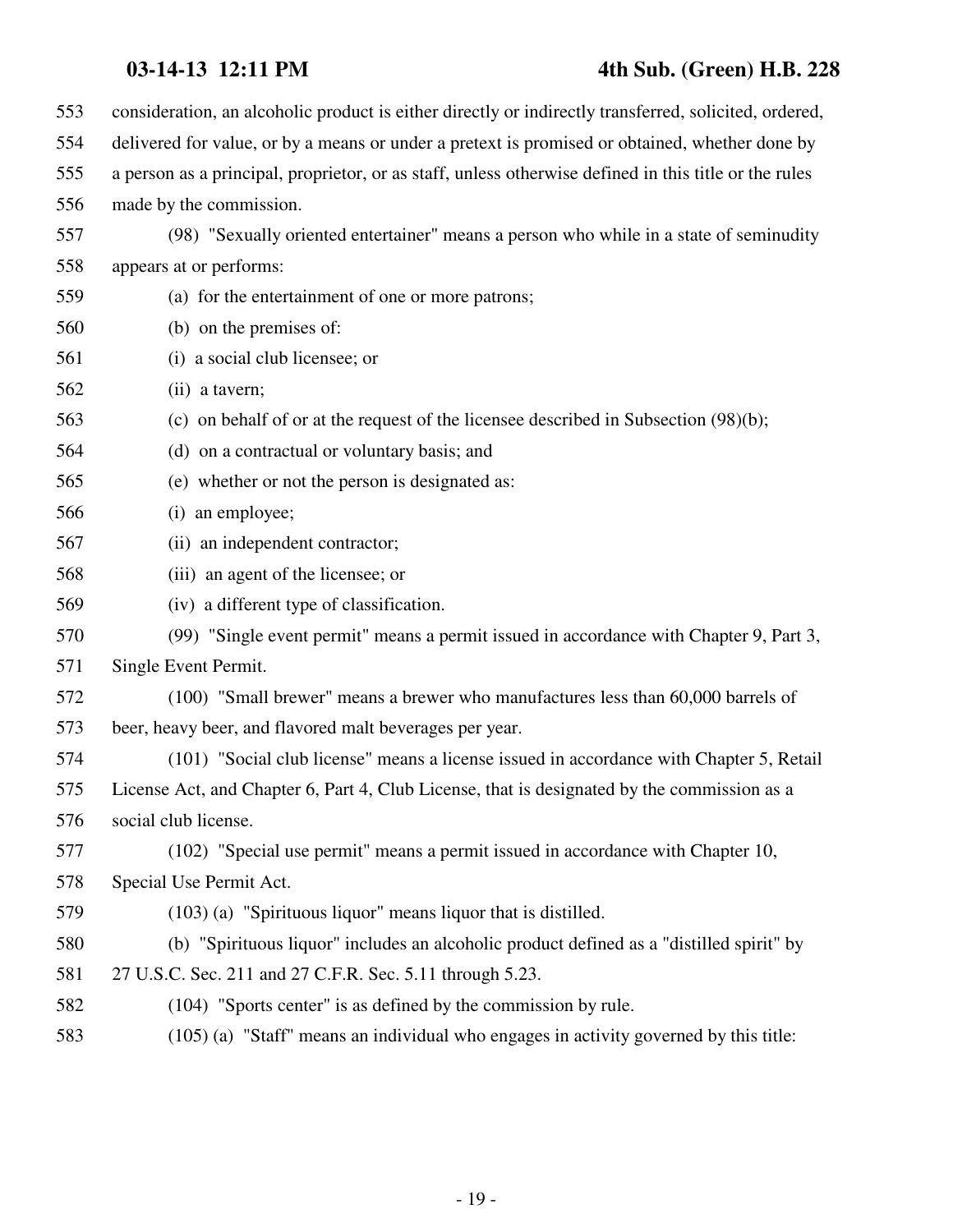| 584 | (i) on behalf of a business, including a package agent, licensee, permittee, or certificate |
|-----|---------------------------------------------------------------------------------------------|
| 585 | holder;                                                                                     |
| 586 | (ii) at the request of the business, including a package agent, licensee, permittee, or     |
| 587 | certificate holder; or                                                                      |
| 588 | (iii) under the authority of the business, including a package agent, licensee, permittee,  |
| 589 | or certificate holder.                                                                      |
| 590 | (b) "Staff" includes:                                                                       |
| 591 | (i) an officer;                                                                             |
| 592 | (ii) a director;                                                                            |
| 593 | (iii) an employee;                                                                          |
| 594 | (iv) personnel management;                                                                  |
| 595 | (v) an agent of the licensee, including a managing agent;                                   |
| 596 | (vi) an operator; or                                                                        |
| 597 | (vii) a representative.                                                                     |
| 598 | (106) "State of nudity" means:                                                              |
| 599 | (a) the appearance of:                                                                      |
| 600 | (i) the nipple or areola of a female human breast;                                          |
| 601 | (ii) a human genital;                                                                       |
| 602 | (iii) a human pubic area; or                                                                |
| 603 | (iv) a human anus; or                                                                       |
| 604 | (b) a state of dress that fails to opaquely cover:                                          |
| 605 | (i) the nipple or areola of a female human breast;                                          |
| 606 | (ii) a human genital;                                                                       |
| 607 | (iii) a human pubic area; or                                                                |
| 608 | (iv) a human anus.                                                                          |
| 609 | (107) "State of seminudity" means a state of dress in which opaque clothing covers no       |
| 610 | more than:                                                                                  |
| 611 | (a) the nipple and areola of the female human breast in a shape and color other than the    |
| 612 | natural shape and color of the nipple and areola; and                                       |
| 613 | (b) the human genitals, pubic area, and anus:                                               |
| 614 | (i) with no less than the following at its widest point:                                    |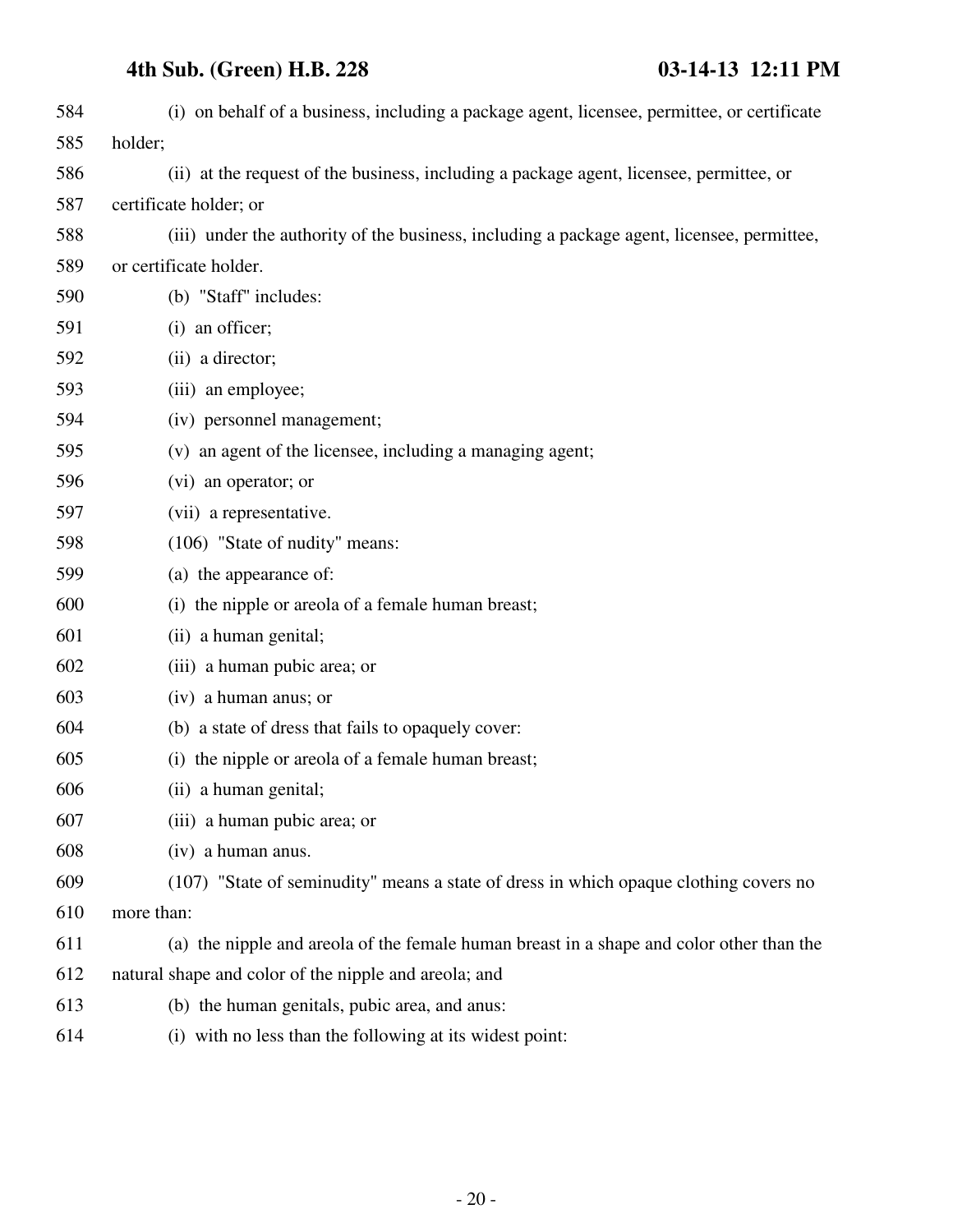**03-14-13 12:11 PM 4th Sub. (Green) H.B. 228**

| 615 | (A) four inches coverage width in the front of the human body; and                              |
|-----|-------------------------------------------------------------------------------------------------|
| 616 | (B) five inches coverage width in the back of the human body; and                               |
| 617 | (ii) with coverage that does not taper to less than one inch wide at the narrowest point.       |
| 618 | (108) (a) "State store" means a facility for the sale of packaged liquor:                       |
| 619 | (i) located on premises owned or leased by the state; and                                       |
| 620 | (ii) operated by a state employee.                                                              |
| 621 | (b) "State store" does not include:                                                             |
| 622 | (i) a package agency;                                                                           |
| 623 | (ii) a licensee; or                                                                             |
| 624 | (iii) a permittee.                                                                              |
| 625 | (109) (a) "Storage area" means an area on licensed premises where the licensee stores           |
| 626 | an alcoholic product.                                                                           |
| 627 | (b) "Store" means to place or maintain in a location an alcoholic product from which a          |
| 628 | person draws to prepare an alcoholic product to be furnished to a patron, except as provided in |
| 629 | Subsection 32B-6-205(12)(b)(ii), 32B-6-305(12)(b)(ii), 32B-6-805(15)(b)(ii), or                 |
| 630 | $32B-6-905(12)(b)(ii)$ .                                                                        |
| 631 | (110) "Sublicense" is as defined in Section 32B-8-102.                                          |
| 632 | (111) "Supplier" means a person who sells an alcoholic product to the department.               |
| 633 | (112) "Tavern" means an on-premise beer retailer who is:                                        |
| 634 | (a) issued a license by the commission in accordance with Chapter 5, Retail License             |
| 635 | Act, and Chapter 6, Part 7, On-premise Beer Retailer License; and                               |
| 636 | (b) designated by the commission as a tavern in accordance with Chapter 6, Part 7,              |
| 637 | On-premise Beer Retailer License.                                                               |
| 638 | (113) "Temporary beer event permit" means a permit issued in accordance with                    |
| 639 | Chapter 9, Part 4, Temporary Beer Event Permit.                                                 |
| 640 | (114) "Temporary domicile" means the principal place of abode within Utah of a                  |
| 641 | person who does not have a present intention to continue residency within Utah permanently or   |
| 642 | indefinitely.                                                                                   |
| 643 | (115) "Translucent" means a substance that allows light to pass through, but does not           |
| 644 | allow an object or person to be seen through the substance.                                     |
| 645 | (116) "Unsaleable liquor merchandise" means a container that:                                   |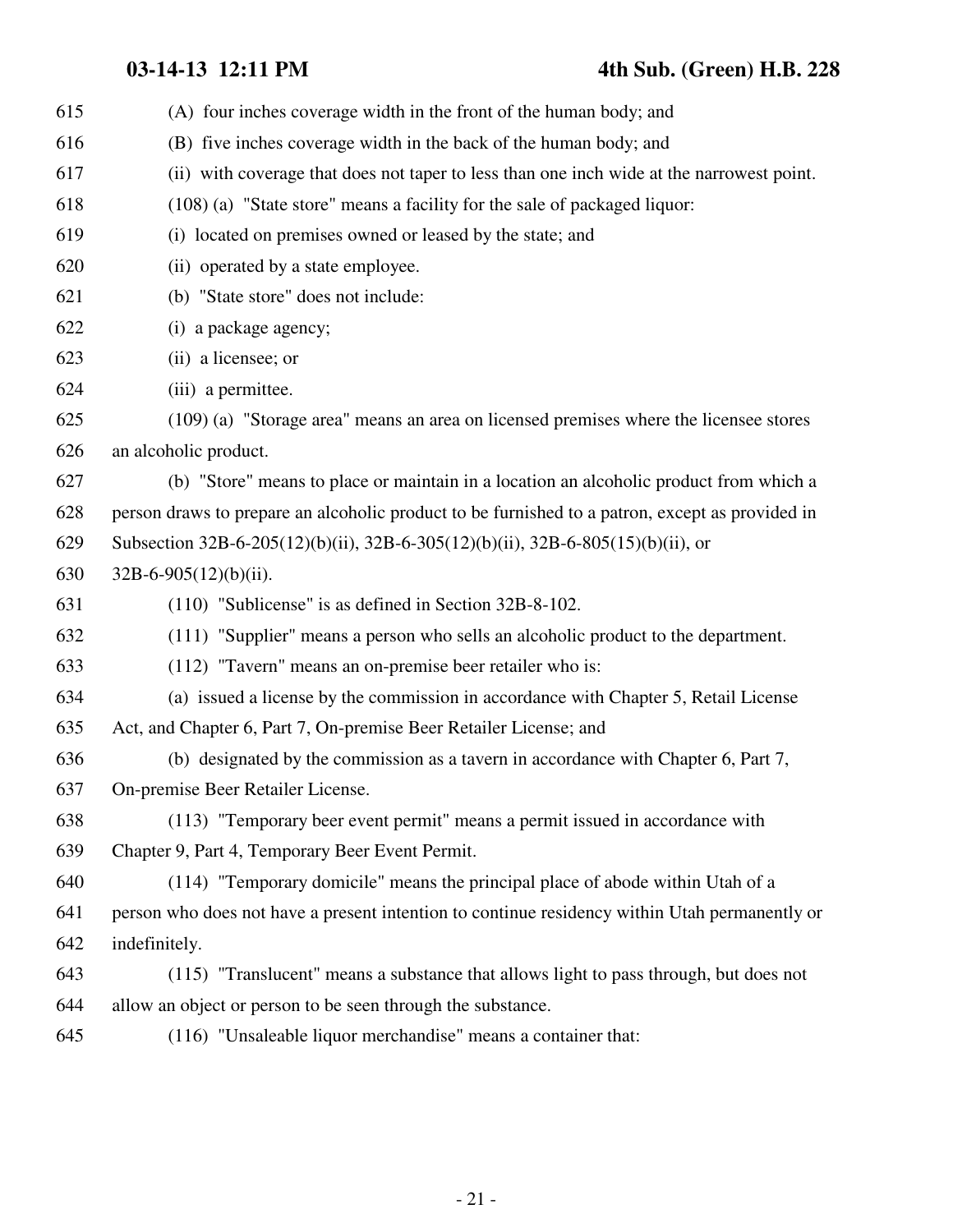| 646 | (a) is unsaleable because the container is:                                                      |
|-----|--------------------------------------------------------------------------------------------------|
| 647 | (i) unlabeled;                                                                                   |
| 648 | (ii) leaky;                                                                                      |
| 649 | (iii) damaged;                                                                                   |
| 650 | (iv) difficult to open; or                                                                       |
| 651 | (v) partly filled;                                                                               |
| 652 | (b) (i) has faded labels or defective caps or corks;                                             |
| 653 | (ii) has contents that are:                                                                      |
| 654 | $(A)$ cloudy;                                                                                    |
| 655 | (B) spoiled; or                                                                                  |
| 656 | (C) chemically determined to be impure; or                                                       |
| 657 | (iii) contains:                                                                                  |
| 658 | (A) sediment; or                                                                                 |
| 659 | (B) a foreign substance; or                                                                      |
| 660 | (c) is otherwise considered by the department as unfit for sale.                                 |
| 661 | $(117)$ (a) "Wine" means an alcoholic product obtained by the fermentation of the                |
| 662 | natural sugar content of fruits, plants, honey, or milk, or other like substance, whether or not |
| 663 | another ingredient is added.                                                                     |
| 664 | (b) "Wine" is considered liquor for purposes of this title, except as otherwise provided         |
| 665 | in this title.                                                                                   |
| 666 | (118) "Winery manufacturing license" means a license issued in accordance with                   |
| 667 | Chapter 11, Part 3, Winery Manufacturing License.                                                |
| 668 | Section 2. Section 32B-1-201 is amended to read:                                                 |
| 669 | 32B-1-201. Restrictions on number of retail licenses that may be issued --                       |
| 670 | Determining population -- Exempt licenses.                                                       |
| 671 | (1) As used in this section:                                                                     |
| 672 | (a) "Alcohol-related law enforcement officer" means a law enforcement officer                    |
| 673 | employed by the Department of Public Safety that has as a primary responsibility:                |
| 674 | (i) the enforcement of this title; or                                                            |
| 675 | (ii) the enforcement of Title 41, Chapter 6a, Part 5, Driving Under the Influence and            |
| 676 | Reckless Driving.                                                                                |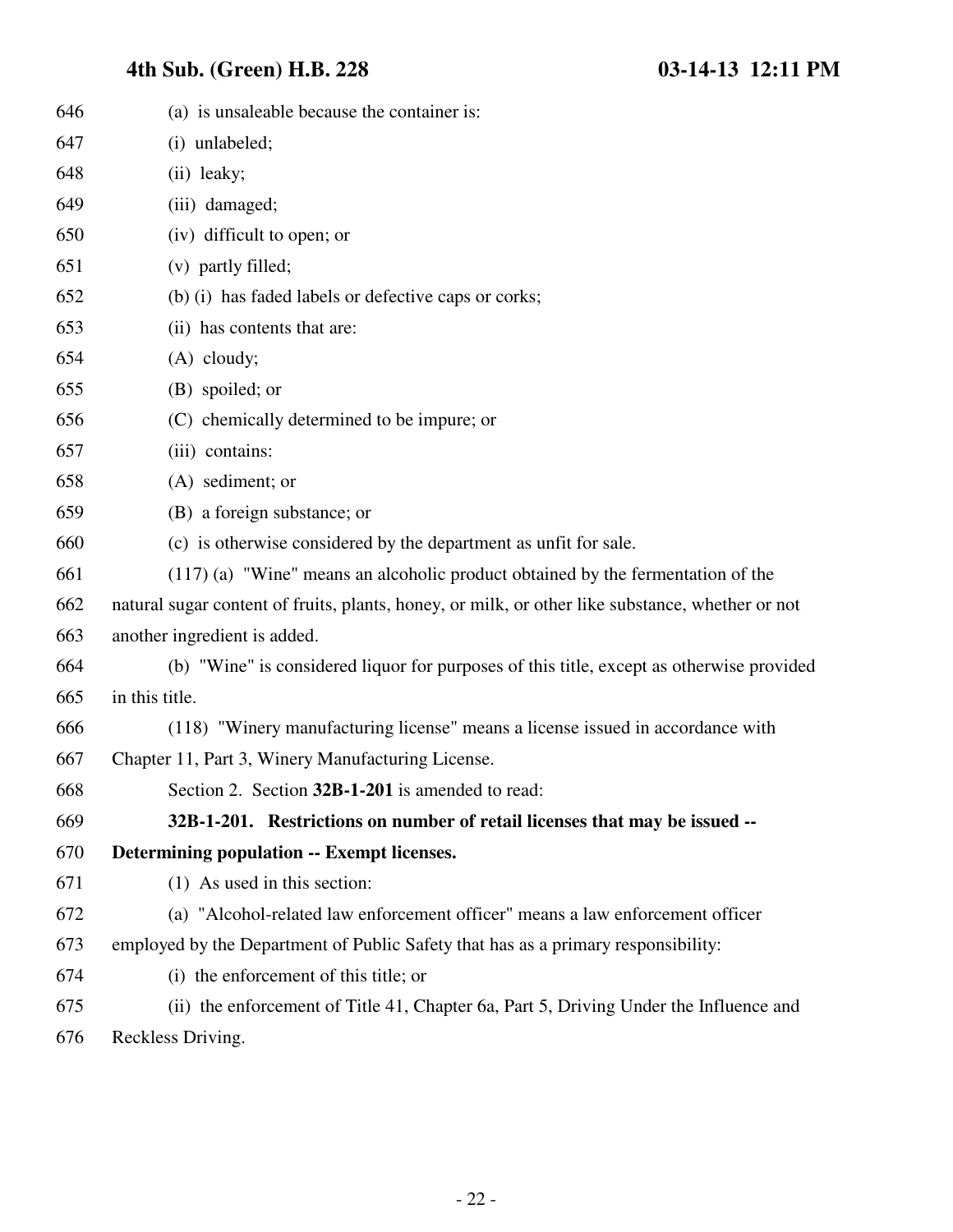**03-14-13 12:11 PM 4th Sub. (Green) H.B. 228**

| 677 | (b) "Enforcement ratio" is the number calculated as follows:                                   |
|-----|------------------------------------------------------------------------------------------------|
| 678 | (i) determine the quotient equal to the sum of the total number of quota retail licenses       |
| 679 | available and the total number of licensed premises operating under a master full-service      |
| 680 | restaurant license or under a master limited-service restaurant license divided by the total   |
| 681 | number of alcohol-related law enforcement officers; and                                        |
| 682 | (ii) round the number determined in accordance with Subsection $(1)(b)(ii)$ up to the          |
| 683 | nearest whole number.                                                                          |
| 684 | (c) "Quota retail license" means:                                                              |
| 685 | (i) a full-service restaurant license;                                                         |
| 686 | (ii) a limited-service restaurant license;                                                     |
| 687 | (iii) a club license;                                                                          |
| 688 | (iv) an on-premise banquet license;                                                            |
| 689 | (v) an on-premise beer retailer operating as a tavern; and                                     |
| 690 | (vi) a reception center license.                                                               |
| 691 | (d) "Total number of alcohol-related law enforcement officers" means the total number          |
| 692 | of positions designated as alcohol-related law enforcement officers that are funded as of a    |
| 693 | specified date as certified by the Department of Public Safety to the department.              |
| 694 | (e) "Total number of quota retail licenses available" means the number calculated by:          |
| 695 | (i) determining as of a specified date for each quota retail license the number of             |
| 696 | licenses that the commission may not exceed calculated by dividing the population of the state |
| 697 | by the number specified in the relevant provision for the quota retail license; and            |
| 698 | (ii) adding together the numbers determined under Subsection $(1)(d)(i)$ .                     |
| 699 | (2) (a) Beginning on July 1, 2012, the department shall annually determine the                 |
| 700 | enforcement ratio as of July 1 of that year.                                                   |
| 701 | (b) If, beginning on July 1, 2012, the enforcement ratio is greater than 52, the               |
| 702 | commission may not issue a quota retail license for the 12-month period beginning on the July  |
| 703 | 1 for which the enforcement ratio is greater than 52.                                          |
| 704 | (c) Notwithstanding Subsection $(2)(b)$ , the commission may issue a quota retail license      |
| 705 | during the 12-month period described in Subsection $(2)(b)$ beginning on the day on which a    |
| 706 | sufficient number of alcohol-related law enforcement officers are employed so that if the      |
| 707 | enforcement ratio is calculated, the enforcement ratio would be equal to or less than 52.      |
|     |                                                                                                |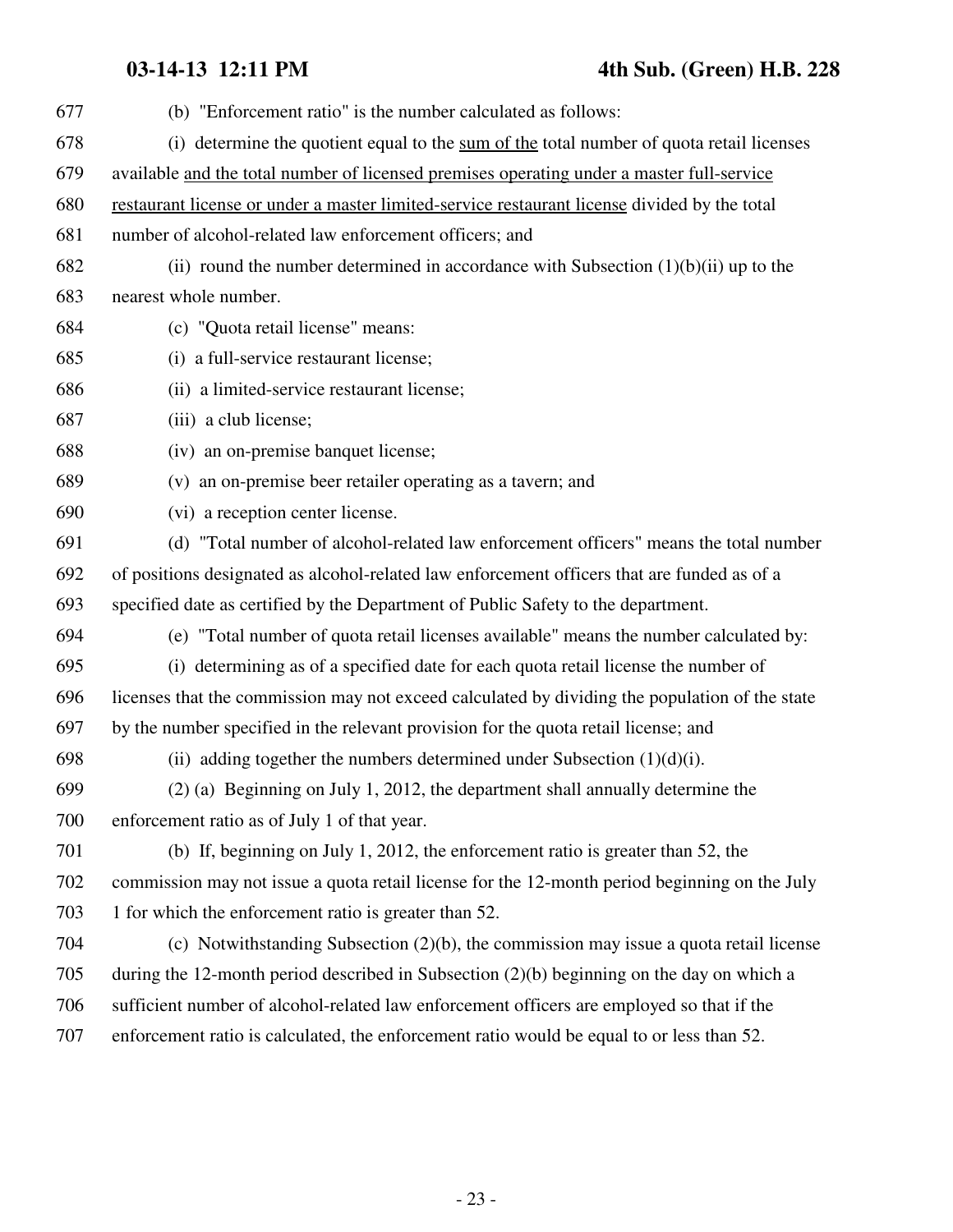| 708 | (d) Once the Department of Public Safety certifies under Subsection $(1)(d)$ the total            |
|-----|---------------------------------------------------------------------------------------------------|
| 709 | number of positions designated as alcohol-related law enforcement officers that are funded as     |
| 710 | of July 1, the Department of Public Safety may not use the funding for the designated             |
| 711 | alcohol-related law enforcement officers for a purpose other than funding those positions.        |
| 712 | (3) For purposes of determining the number of state stores that the commission may                |
| 713 | establish or the number of package agencies or retail licenses that the commission may issue,     |
| 714 | the commission shall determine population by:                                                     |
| 715 | (a) the most recent United States decennial or special census; or                                 |
| 716 | (b) another population determination made by the United States or state governments.              |
| 717 | (4) The commission may not consider a retail license that meets the following                     |
| 718 | conditions in determining the total number of licenses available for that type of retail license  |
| 719 | that the commission may issue at any time:                                                        |
| 720 | (a) the retail license was issued to a club licensee designated as a dining club as of July       |
| 721 | $1, 2011$ ; and                                                                                   |
| 722 | (b) the dining club license is converted to another type of retail license in accordance          |
| 723 | with Section 32B-6-409.                                                                           |
| 724 | Section 3. Section 32B-2-202 is amended to read:                                                  |
| 725 | 32B-2-202. Powers and duties of the commission.                                                   |
| 726 | (1) The commission shall:                                                                         |
| 727 | (a) consistent with the policy established by the Legislature by statute, act as a general        |
| 728 | policymaking body on the subject of alcoholic product control;                                    |
| 729 |                                                                                                   |
| 730 | (b) adopt and issue policies, rules, and procedures;                                              |
|     | (c) set policy by written rules that establish criteria and procedures for:                       |
| 731 | (i) issuing, denying, not renewing, suspending, or revoking a package agency, license,            |
| 732 | permit, or certificate of approval; and                                                           |
| 733 | (ii) determining the location of a state store, package agency, or retail licensee;               |
| 734 | (d) decide within the limits, and under the conditions imposed by this title, the number          |
| 735 | and location of state stores, package agencies, and retail licensees in the state;                |
| 736 | (e) issue, deny, suspend, revoke, or not renew the following package agencies, licenses,          |
| 737 | permits, or certificates of approval for the purchase, storage, sale, offer for sale, furnishing, |
| 738 | consumption, manufacture, and distribution of an alcoholic product:                               |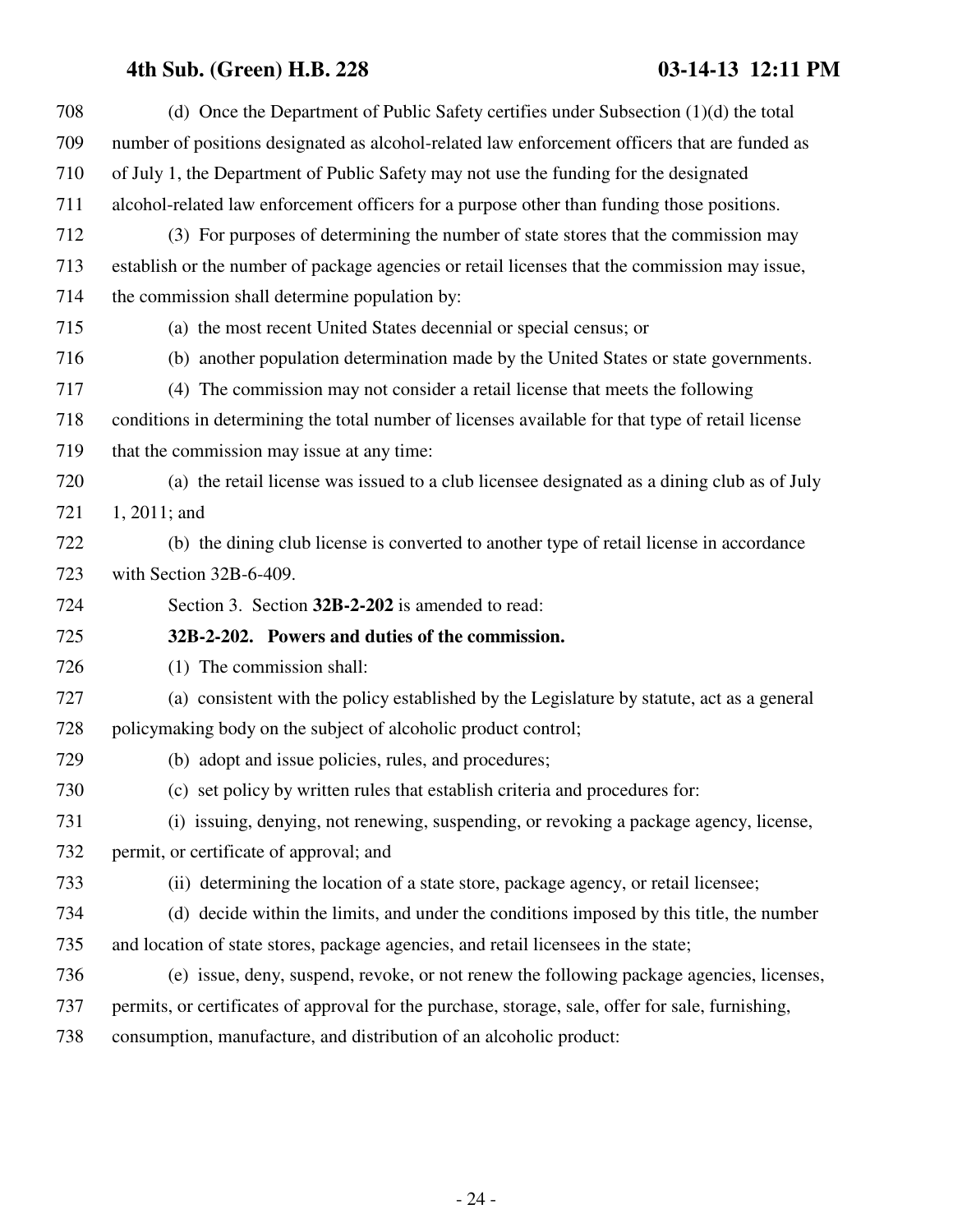| 739 | (i) a package agency;                                                                                 |
|-----|-------------------------------------------------------------------------------------------------------|
| 740 | (ii) a full-service restaurant license;                                                               |
| 741 | (iii) a master full-service restaurant license;                                                       |
| 742 | $[\overrightarrow{fiii}]\overrightarrow{fiv}$ a limited-service restaurant license;                   |
| 743 | (v) a master limited-service restaurant license;                                                      |
| 744 | $\left[\frac{div}{dx}\right]$ (vi) a club license;                                                    |
| 745 | $[\forall \forall]$ (vii) an airport lounge license;                                                  |
| 746 | $[\overrightarrow{vii}]$ (viii) an on-premise banquet license;                                        |
| 747 | $[\overrightarrow{vii}]$ (ix) a resort license, under which four or more sublicenses may be included; |
| 748 | $[\overrightarrow{viii}] (x)$ an on-premise beer retailer license;                                    |
| 749 | $[\overline{(\text{tx})}]$ (xi) a reception center license;                                           |
| 750 | $\left[\frac{f(x)}{g(x)}\right]$ (xii) a beer-only restaurant license;                                |
| 751 | $[\overline{(\pi i)}]$ (xiii) subject to Subsection (4), a single event permit;                       |
| 752 | $[\overline{xii}]$ (xiv) subject to Subsection (4), a temporary beer event permit;                    |
| 753 | $[\overrightarrow{xiii}]$ $(xv)$ a special use permit;                                                |
| 754 | $[\overrightarrow{xiv}]$ (xvi) a manufacturing license;                                               |
| 755 | $[\overline{(xv)}]$ (xvii) a liquor warehousing license;                                              |
| 756 | $[\overrightarrow{xyi}]$ (xviii) a beer wholesaling license; and                                      |
| 757 | $[\overline{(\overline{xvii})}]$ (xix) one of the following that holds a certificate of approval:     |
| 758 | (A) an out-of-state brewer;                                                                           |
| 759 | (B) an out-of-state importer of beer, heavy beer, or flavored malt beverages; and                     |
| 760 | (C) an out-of-state supplier of beer, heavy beer, or flavored malt beverages;                         |
| 761 | (f) in accordance with Section 32B-5-205, issue, deny, suspend, or revoke $[one of the]$              |
| 762 | following] conditional licenses for the purchase, storage, sale, furnishing, consumption,             |
| 763 | manufacture, and distribution of an alcoholic product[:];                                             |
| 764 | $[(i)$ a conditional full-service restaurant license; or                                              |
| 765 | $[(ii)$ a conditional limited-service restaurant license;                                             |
| 766 | (g) prescribe the duties of the department in assisting the commission in issuing a                   |
| 767 | package agency, license, permit, or certificate of approval under this title;                         |
| 768 | (h) to the extent a fee is not specified in this title, establish a fee allowed under this title      |
| 769 | in accordance with Section 63J-1-504;                                                                 |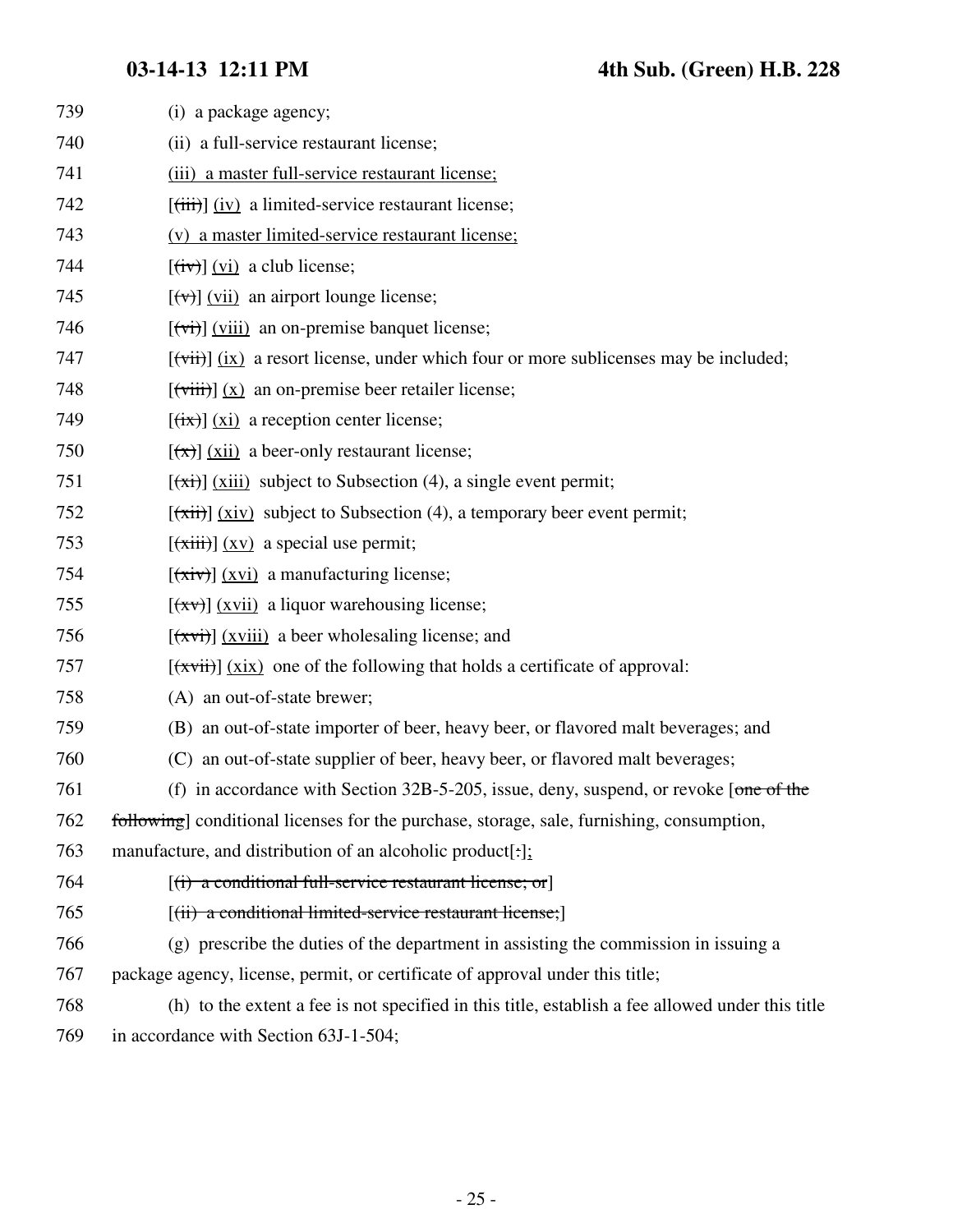| 770 | (i) fix prices at which liquor is sold that are the same at all state stores, package          |
|-----|------------------------------------------------------------------------------------------------|
| 771 | agencies, and retail licensees;                                                                |
| 772 | (i) issue and distribute price lists showing the price to be paid by a purchaser for each      |
| 773 | class, variety, or brand of liquor kept for sale by the department;                            |
| 774 | (k) (i) require the director to follow sound management principles; and                        |
| 775 | (ii) require periodic reporting from the director to ensure that:                              |
| 776 | (A) sound management principles are being followed; and                                        |
| 777 | (B) policies established by the commission are being observed;                                 |
| 778 | (1) (i) receive, consider, and act in a timely manner upon the reports, recommendations,       |
| 779 | and matters submitted by the director to the commission; and                                   |
| 780 | (ii) do the things necessary to support the department in properly performing the              |
| 781 | department's duties;                                                                           |
| 782 | (m) obtain temporarily and for special purposes the services of an expert or person            |
| 783 | engaged in the practice of a profession, or a person who possesses a needed skill if:          |
| 784 | (i) considered expedient; and                                                                  |
| 785 | (ii) approved by the governor;                                                                 |
| 786 | (n) prescribe the conduct, management, and equipment of premises upon which an                 |
| 787 | alcoholic product may be stored, sold, offered for sale, furnished, or consumed;               |
| 788 | (o) make rules governing the credit terms of beer sales within the state to retail             |
| 789 | licensees; and                                                                                 |
| 790 | (p) in accordance with Chapter 3, Disciplinary Actions and Enforcement Act, take               |
| 791 | disciplinary action against a person subject to administrative action.                         |
| 792 | (2) Consistent with the policy established by the Legislature by statute, the power of         |
| 793 | the commission to do the following is plenary, except as otherwise provided by this title, and |
| 794 | not subject to review:                                                                         |
| 795 | (a) establish a state store;                                                                   |
| 796 | (b) issue authority to act as a package agent or operate a package agency; and                 |
| 797 | (c) issue or deny a license, permit, or certificate of approval.                               |
| 798 | (3) If the commission is authorized or required to make a rule under this title, the           |
| 799 | commission shall make the rule in accordance with Title 63G, Chapter 3, Utah Administrative    |
|     |                                                                                                |

800 Rulemaking Act.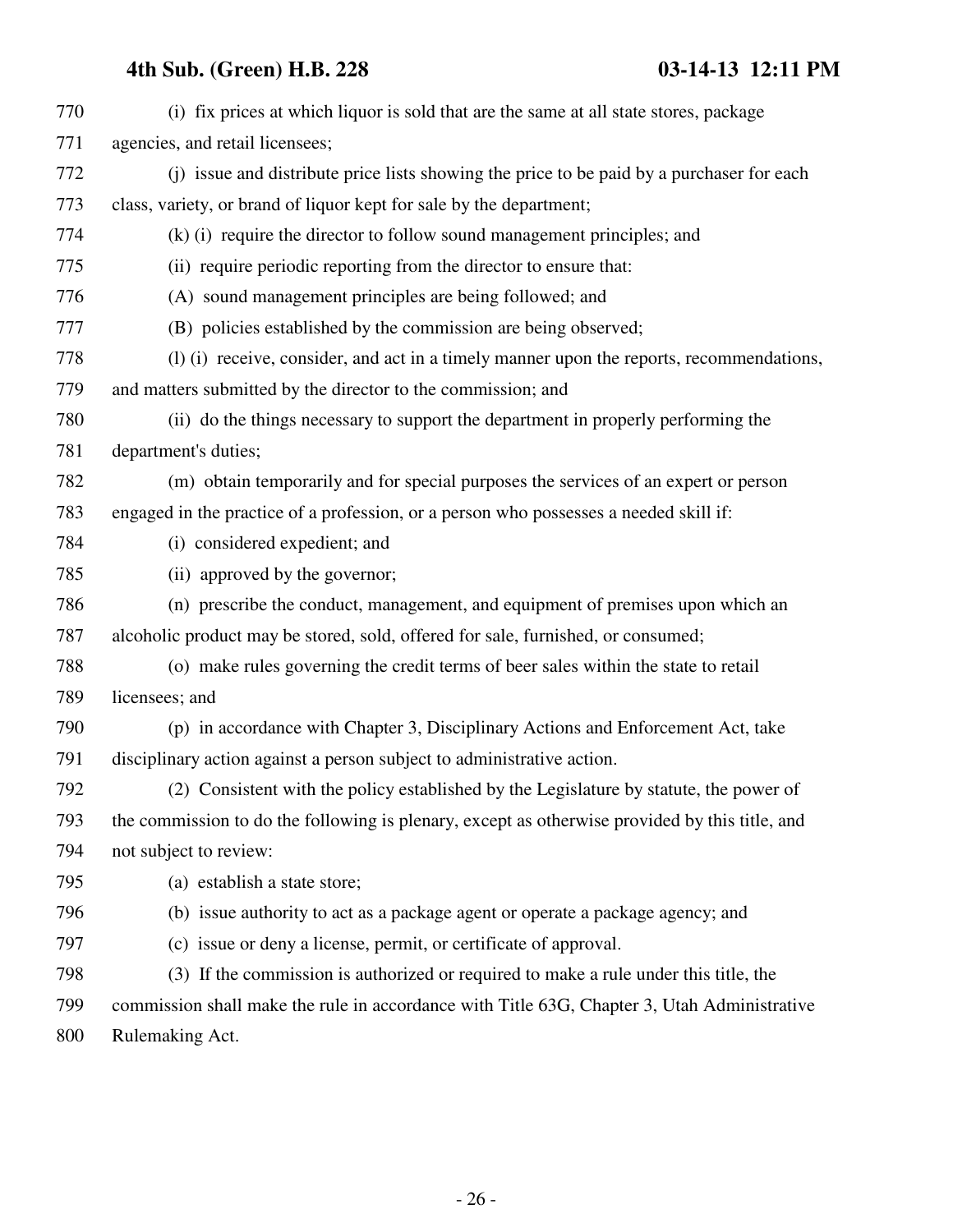| 801 | (4) Notwithstanding Subsections $(1)(e)(xi)$ and $(xii)$ , the director or deputy director        |
|-----|---------------------------------------------------------------------------------------------------|
| 802 | may issue an event permit in accordance with Chapter 9, Event Permit Act.                         |
| 803 | Section 4. Section 32B-2-301 is amended to read:                                                  |
| 804 | 32B-2-301. State property -- Liquor Control Fund -- Markup Holding Fund.                          |
| 805 | (1) The following are property of the state:                                                      |
| 806 | (a) the money received in the administration of this title, except as otherwise provided;         |
| 807 | and                                                                                               |
| 808 | (b) property acquired, administered, possessed, or received by the department.                    |
| 809 | (2) (a) There is created an enterprise fund known as the "Liquor Control Fund."                   |
| 810 | (b) Except as provided in Sections 32B-3-205 and 32B-2-304, money received in the                 |
| 811 | administration of this title shall be transferred to the Liquor Control Fund.                     |
| 812 | (3) (a) There is created an enterprise fund known as the "Markup Holding Fund."                   |
| 813 | (b) In accordance with Section 32B-2-304, the State Tax Commission shall deposit                  |
| 814 | revenue remitted to the State Tax Commission from the markup imposed under Section                |
| 815 | 32B-2-304 into the Markup Holding Fund.                                                           |
| 816 | (c) Money deposited into the Markup Holding Fund may be expended:                                 |
| 817 | (i) to the extent appropriated by the Legislature; and                                            |
| 818 | (ii) to fund the deposits required by Subsection 32B-2-304(4) and Subsection                      |
| 819 | $32B-2-305(4)$ .                                                                                  |
| 820 | $(4)$ The state treasurer shall by warrant draw from the Liquor Control Fund and, to the          |
| 821 | extent appropriated by the Legislature, from the Markup Holding Fund, the expenses, debts,        |
| 822 | and liabilities incurred by the department in connection with the administration of this title or |
| 823 | any other expense necessary for the administration of this title, including:                      |
| 824 | $[(a)$ salaries;                                                                                  |
| 825 | $[(b)$ premiums, if any, on a bond for which the department pays premiums; and                    |
| 826 | $(c)$ an expenditure incurred in establishing, operating, or maintaining a state store or         |
| 827 | package agency.                                                                                   |
| 828 | (4) The department may draw from the Liquor Control Fund only to the extent                       |
| 829 | appropriated by the Legislature or provided for by statute, except that the department may draw   |
| 830 | by warrant without an appropriation from the Liquor Control Fund for an expenditure that is       |
| 831 | directly incurred by the department:                                                              |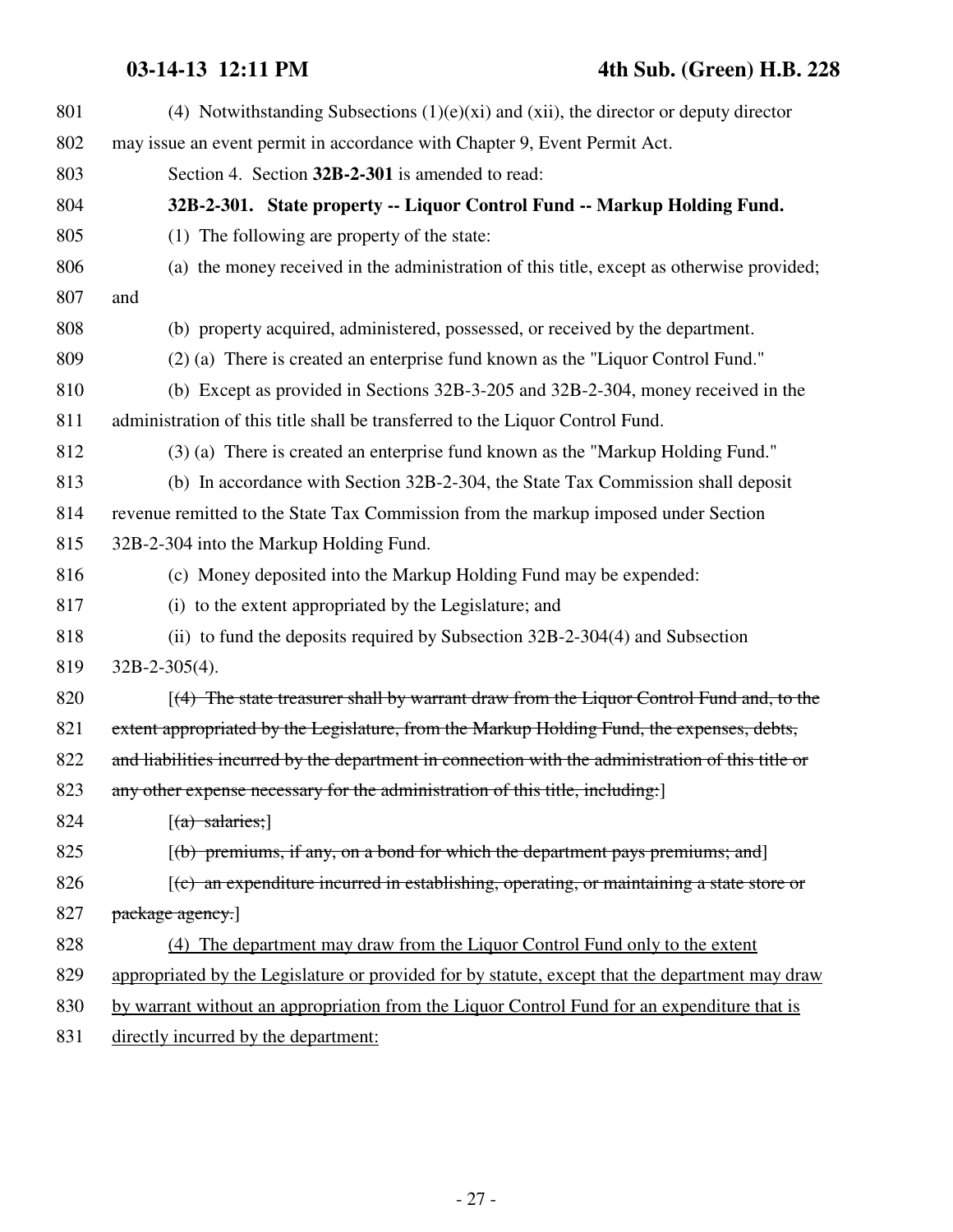| 832 | (a) to purchase an alcoholic product;                                                             |
|-----|---------------------------------------------------------------------------------------------------|
| 833 | (b) to transport an alcoholic product from the supplier to a warehouse of the                     |
| 834 | department; and                                                                                   |
| 835 | (c) for variances related to an alcoholic product.                                                |
| 836 | (5) The department shall transfer annually from the Liquor Control Fund and the State             |
| 837 | Tax Commission shall transfer annually from the Markup Holding Fund to the General Fund a         |
| 838 | sum equal to the amount of net profit earned from the sale of liquor since the preceding transfer |
| 839 | of money under this Subsection (5). The transfers shall be calculated by no later than            |
| 840 | September 1 and made by no later than September 30 after a fiscal year. The Division of           |
| 841 | Finance may make year-end closing entries in the Liquor Control Fund and the Markup               |
| 842 | Holding Fund in order to comply with Subsection 51-5-6(2).                                        |
| 843 | (6) (a) By the end of each day, the department shall:                                             |
| 844 | (i) make a deposit to a qualified depository, as defined in Section 51-7-3; and                   |
| 845 | (ii) report the deposit to the state treasurer.                                                   |
| 846 | (b) A commissioner or department employee is not personally liable for a loss caused              |
| 847 | by the default or failure of a qualified depository.                                              |
| 848 | (c) Money deposited in a qualified depository is entitled to the same priority of                 |
| 849 | payment as other public funds of the state.                                                       |
| 850 | (7) If the cash balance of the Liquor Control Fund is not adequate to cover a warrant             |
| 851 | drawn against the Liquor Control Fund by the [state treasurer] department, the cash resources     |
| 852 | of the General Fund may be used to the extent necessary. At no time may the fund equity of        |
| 853 | the Liquor Control Fund fall below zero.                                                          |
| 854 | Section 5. Section 32B-2-302 is amended to read:                                                  |
| 855 | 32B-2-302. Exempt from Division of Finance -- Application of procurement --                       |
| 856 | <b>External audits.</b>                                                                           |
| 857 | $(1)$ (a) The laws that govern the Division of Finance are not applicable to the                  |
| 858 | department in the purchase and sale of an alcoholic product.                                      |
| 859 | (b) The department is exempt from Title 63G, Chapter 6, Utah Procurement Code, for                |
| 860 | the purchase of an alcoholic product. The department is subject to Title 63G, Chapter 6, Utah     |
| 861 | Procurement Code, for any purchase other than for an alcoholic product.                           |
| 862 | (2) The state auditor shall:                                                                      |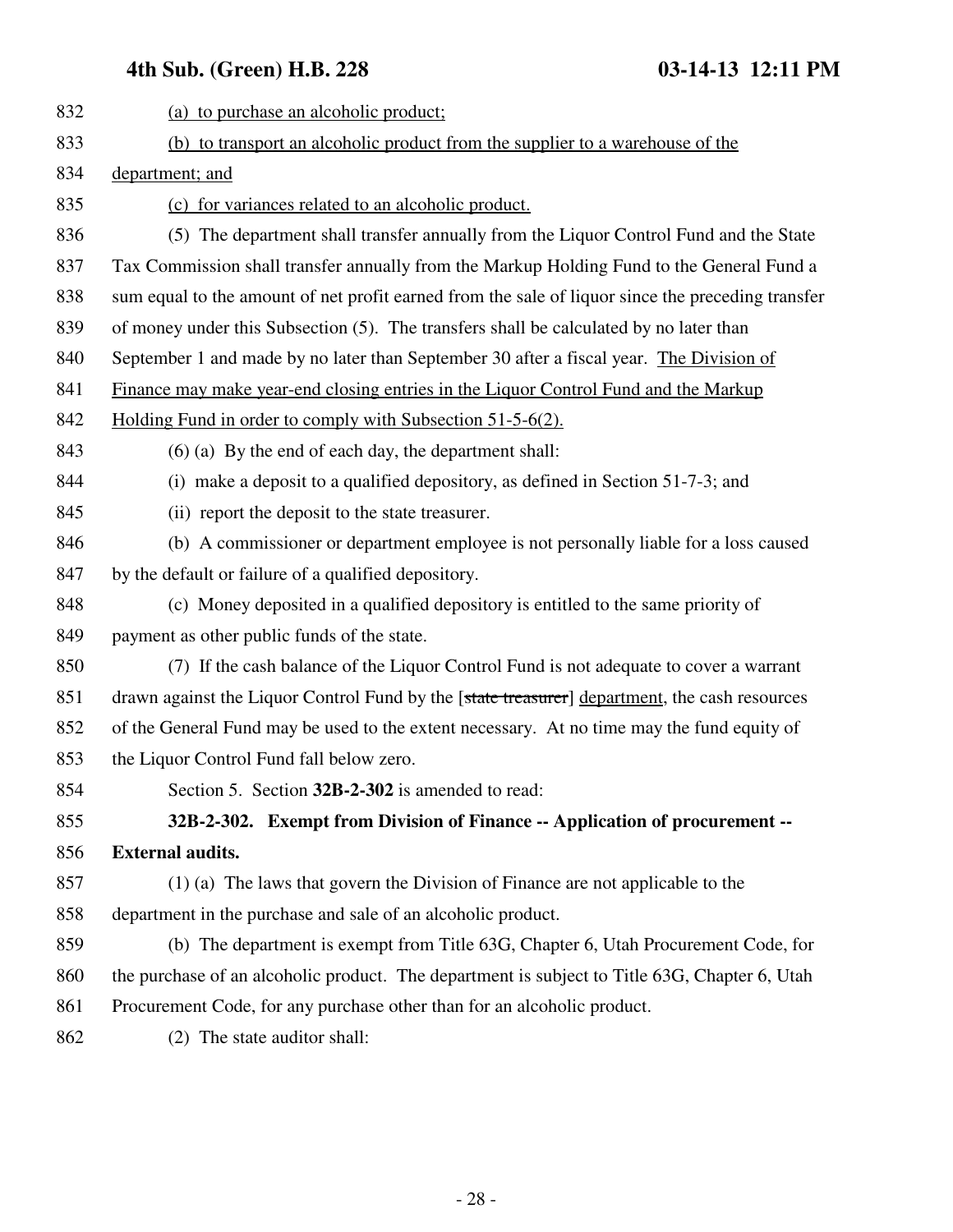| 863 | (a) [select a private person to] annually perform a financial audit of the department's                     |
|-----|-------------------------------------------------------------------------------------------------------------|
| 864 | accounts <sup>[</sup> , subject to the commission approving the private person selected to perform the      |
| 865 | financial audit]; and                                                                                       |
| 866 | $(t)$ notify the governor of the private person selected to perform the financial audit;                    |
| 867 | $and$ ]                                                                                                     |
| 868 | $[\text{(-c)}]$ (b) determine the scope and focus of the financial audit in an open meeting of the          |
| 869 | commission before the audit commences.                                                                      |
| 870 | (3) Every two years, beginning for fiscal year 2013-14, the state auditor shall conduct                     |
| 871 | an audit of the department's:                                                                               |
| 872 | (a) management operations, best practices, and efficiency; and                                              |
| 873 | (b) ethics and statutory compliance.                                                                        |
| 874 | (4) In addition to complying with Subsections (2) and (3), the state auditor may engage                     |
| 875 | in an activity related to the department or commission allowed under Utah Constitution, Article             |
| 876 | VII, Section 15 or Title 67, Chapter 3, Auditor.                                                            |
| 877 | (5) The [commission] state auditor shall forward an audit report issued under                               |
| 878 | Subsection $(2)$ or $(3)$ to the following by no later than 30 days after the day on which the audit        |
| 879 | report is made:                                                                                             |
| 880 | (a) the governor;                                                                                           |
| 881 | (b) the Legislative Management Committee;                                                                   |
| 882 | (c) the director; and                                                                                       |
| 883 | (d) the legislative auditor general.                                                                        |
| 884 | Section 6. Section 32B-5-205 is amended to read:                                                            |
| 885 | 32B-5-205. Conditional retail license.                                                                      |
| 886 | (1) As used in this section:                                                                                |
| 887 | (a) "Conditional retail license" means a retail license that:                                               |
| 888 | $[(i)$ is for one of the following:                                                                         |
| 889 | $[(A)$ a full-service restaurant license; or                                                                |
| 890 | $[(B)$ a limited-service restaurant license;                                                                |
| 891 | $[\overrightarrow{tii}]$ (i) conditions the holder's ability to sell, offer for sale, furnish, or allow the |
| 892 | consumption of an alcoholic product on its licensed premises on the person submitting to the                |

893 department a copy of the holder's current business license before obtaining a valid retail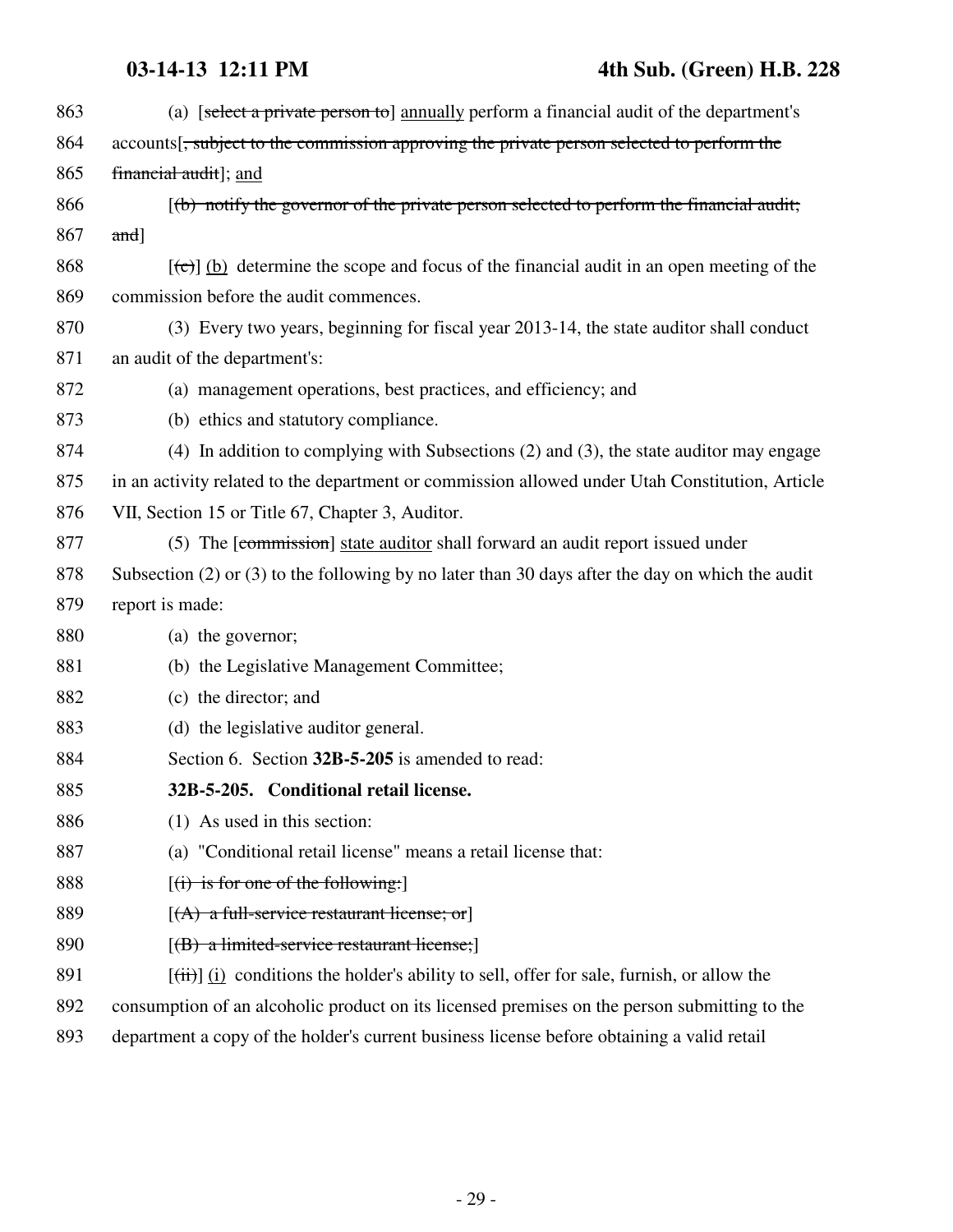894 license; and 895  $[(iii)]$  (ii) provides that the holder will be issued a valid retail license if the holder 896 complies with the requirements of Subsection (3). 897 (b) "Valid retail license" means a retail license issued pursuant to this part under which 898 the holder is permitted to sell, offer for sale, furnish, or allow the consumption of an alcoholic 899 product on its licensed premises. 900 (2) Subject to the requirements of this section, the commission may issue a conditional 901 retail license to a person if the person: 902 (a) meets the requirements to obtain the retail license for which the person is applying 903 except the requirement to submit a copy of the person's current business license; and 904 (b) agrees not to sell, offer for sale, furnish, or allow the consumption of an alcoholic 905 product on its licensed premises before obtaining a valid retail license. 906 (3) (a) A conditional retail license becomes a valid retail license on the day on which 907 the department notifies the person who holds the conditional retail license that the department 908 finds that the person has complied with Subsection (3)(b). 909 (b) For a conditional retail license to become a valid retail license, a person who holds 910 the conditional retail license shall: 911 (i) submit to the department a copy of the person's current business license; and 912 (ii) provide to the department evidence satisfactory to the department that: 913 (A) there has been no change in the information submitted to the commission as part of 914 the person's application for a retail license; and 915 (B) the person continues to qualify for the retail license. 916 (4) (a) A conditional retail license expires  $[s\ddot{x}]$  nine months after the day on which the 917 commission issues the conditional retail license, unless the conditional retail license becomes a 918 valid retail license before that day. 919 (b) Notwithstanding Subsection (4)(a), the commission may extend the time period of a 920 conditional retail license an additional three months if the holder of the conditional license can 921 show to the satisfaction of the commission that the holder of the conditional license: 922 (i) has an active building permit related to the licensed premises; and 923 (ii) is engaged in a good faith effort to pursue completion within the three-month 924 period.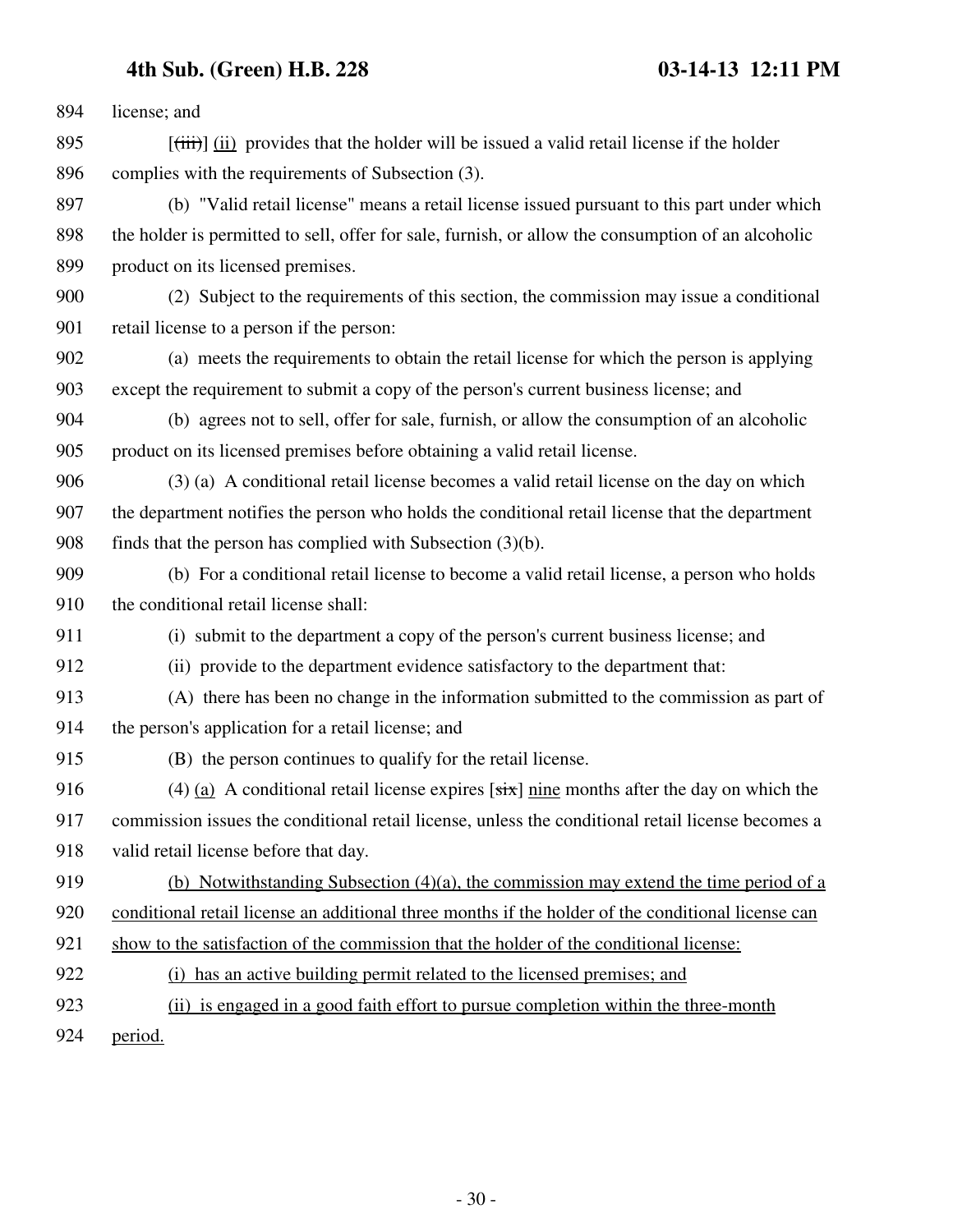| 925 | Section 7. Section 32B-6-206 is enacted to read:                                                  |
|-----|---------------------------------------------------------------------------------------------------|
| 926 | 32B-6-206. Master full-service restaurant license.                                                |
| 927 | $(1)$ (a) The commission may issue a master full-service restaurant license that                  |
| 928 | authorizes a person to store, sell, offer for sale, furnish, or allow the consumption of an       |
| 929 | alcoholic product on premises at multiple locations as full-service restaurants if the person     |
| 930 | applying for the master full-service restaurant license:                                          |
| 931 | (i) owns each of the full-service restaurants;                                                    |
| 932 | (ii) except for the fee requirements, establishes to the satisfaction of the commission           |
| 933 | that each location of a full-service restaurant under the master full-service restaurant license  |
| 934 | separately meets the requirements of this part; and                                               |
| 935 | (iii) the master full-service restaurant license includes at least five full-service              |
| 936 | restaurant locations.                                                                             |
| 937 | (b) The person seeking a master full-service restaurant license shall designate which             |
| 938 | full-service restaurant locations the person seeks to have under the master full-service          |
| 939 | restaurant license.                                                                               |
| 940 | (c) A full-service restaurant location under a master full-service restaurant license is          |
| 941 | considered separately licensed for purposes of this title, except as provided in this section.    |
| 942 | (2) A master full-service restaurant license and each location designated under                   |
| 943 | Subsection (1) are considered a single full-service restaurant license for purposes of Subsection |
| 944 | $32B-6-203(3)(a)$ .                                                                               |
| 945 | (3) (a) A master full-service restaurant license expires on October 31 of each year.              |
| 946 | (b) To renew a person's full-service restaurant license, a person shall comply with the           |
| 947 | renewal requirements of Chapter 5, Part 2, Retail Licensing Process, by no later than             |
| 948 | September 30.                                                                                     |
| 949 | $(4)$ (a) The nonrefundable application fee for a master full-service restaurant license is       |
| 950 | \$330.                                                                                            |
| 951 | (b) The initial license fee for a master full-service restaurant license is \$10,000 plus a       |
| 952 | separate initial license fee for each newly licensed full-service restaurant license under the    |
| 953 | master full-service restaurant license determined in accordance with Subsection                   |
| 954 | $32B-6-204(3)(b)$ .                                                                               |
| 955 | (c) The renewal fee for a master full-service restaurant license is \$1,000 plus a separate       |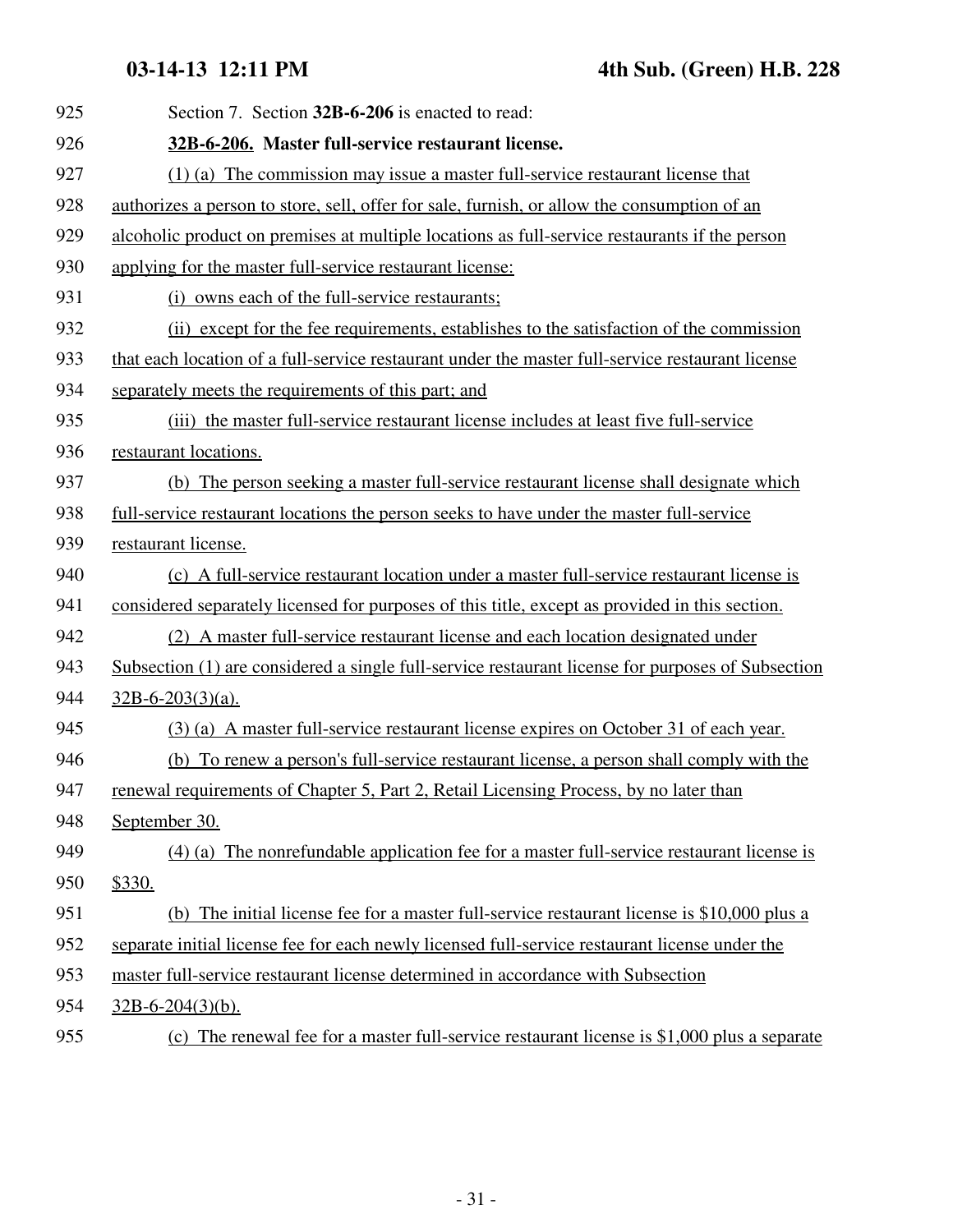| 956 | renewal fee for each full-service license under the master full-service restaurant license        |
|-----|---------------------------------------------------------------------------------------------------|
| 957 | determined in accordance with Subsection $32B-6-204(3)(c)$ .                                      |
| 958 | (5) A new location may be added to a master full-service restaurant license after the             |
| 959 | master full-service restaurant license is issued if:                                              |
| 960 | (a) the master full-service restaurant licensee pays a nonrefundable application fee of           |
| 961 | \$330; and                                                                                        |
| 962 | (b) including payment of the initial license fee, the location separately meets the               |
| 963 | requirements of this part.                                                                        |
| 964 | (6) (a) A master full-service restaurant licensee shall notify the department of a change         |
| 965 | in the persons managing a location covered by a master full-service restaurant license:           |
| 966 | (i) immediately, if the management personnel is not management personnel at a                     |
| 967 | location covered by the master full-service restaurant licensee at the time of the change; or     |
| 968 | (ii) within 30 days of the change, if the master full-service restaurant licensee is              |
| 969 | transferring management personnel from one location to another location covered by the master     |
| 970 | full-service restaurant licensee.                                                                 |
| 971 | (b) A location covered by a master full-service restaurant license shall keep its own             |
| 972 | records on its premises so that the department may audit the records.                             |
| 973 | (c) A master full-service restaurant licensee may not transfer alcoholic products                 |
| 974 | between different locations covered by the master full-service restaurant license.                |
| 975 | (7) (a) If there is a violation of this title at a location covered by a master full-service      |
| 976 | restaurant license, the violation may result in disciplinary action in accordance with Chapter 3, |
| 977 | Disciplinary Actions and Enforcement Act, against:                                                |
| 978 | (i) the single location under a master full-service restaurant license;                           |
| 979 | (ii) individual staff of the location under the master full-service restaurant license; or        |
| 980 | (iii) a combination of persons or locations described in Subsections $(7)(a)(i)$ and (ii).        |
| 981 | (b) In addition to disciplinary action under Subsection $(7)(a)$ , disciplinary action in         |
| 982 | accordance with Chapter 3, Disciplinary Actions and Enforcement Act, may be taken against a       |
| 983 | master full-service restaurant licensee or individual staff of the master full-service restaurant |
| 984 | licensee if during a period beginning on November 1 and ending October 31:                        |
| 985 | (i) at least 25% of the locations covered by the master full-service restaurant license           |
| 986 | have been found by the commission to have committed a serious or grave violation of this title,   |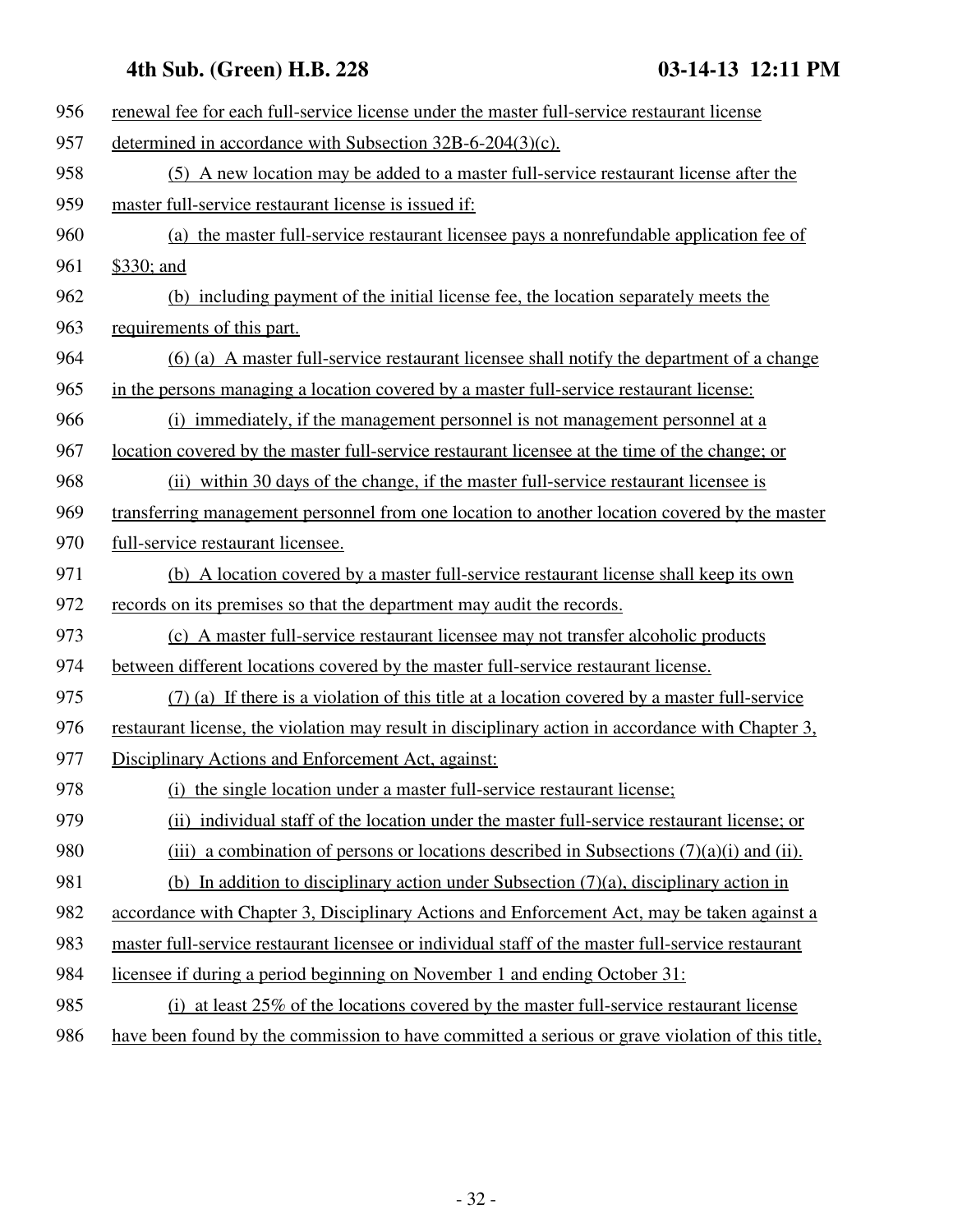| 987  | as defined by rule made by the commission; or                                                    |
|------|--------------------------------------------------------------------------------------------------|
| 988  | (ii) at least 50% of the locations covered by the master full-service restaurant license         |
| 989  | have been found by the commission to have violated this title.                                   |
| 990  | (8) The commission may make rules, in accordance with Title 63G, Chapter 3, Utah                 |
| 991  | Administrative Rulemaking Act, to establish how a person may apply for a master full-service     |
| 992  | restaurant license under this section.                                                           |
| 993  | Section 8. Section 32B-6-306 is enacted to read:                                                 |
| 994  | 32B-6-306. Master limited-service restaurant license.                                            |
| 995  | (1) (a) The commission may issue a master limited-service restaurant license that                |
| 996  | authorizes a person to store, sell, offer for sale, furnish, or allow the consumption of an      |
| 997  | alcoholic product on premises at multiple locations as limited-service restaurants if the person |
| 998  | applying for the master limited-service restaurant license:                                      |
| 999  | (i) owns each of the limited-service restaurants;                                                |
| 1000 | (ii) except for the fee requirements, establishes to the satisfaction of the commission          |
| 1001 | that each location of a limited-service restaurant under the master limited-service restaurant   |
| 1002 | license separately meets the requirements of this part; and                                      |
| 1003 | (iii) the master limited-service restaurant includes at least five limited-service               |
| 1004 | restaurant locations.                                                                            |
| 1005 | (b) The person seeking a master limited-service restaurant license shall designate               |
| 1006 | which limited-service restaurant locations the person seeks to have under the master             |
| 1007 | limited-service restaurant license.                                                              |
| 1008 | (c) A limited-service restaurant location under a master limited-service restaurant              |
| 1009 | license is considered separately licensed for purposes of this title, except as provided in this |
| 1010 | section.                                                                                         |
| 1011 | (2) A master limited-service restaurant license and each location under Subsection (1)           |
| 1012 | are considered a single limited-service restaurant license for purposes of Subsection            |
| 1013 | $32B-6-303(3)(a)$ .                                                                              |
| 1014 | (3) (a) A master limited-service restaurant license expires on October 31 of each year.          |
| 1015 | (b) To renew a person's master limited-service restaurant license, a person shall comply         |
| 1016 | with the renewal requirements of Chapter 5, Part 2, Retail Licensing Process, by no later than   |
|      |                                                                                                  |

1017 September 30.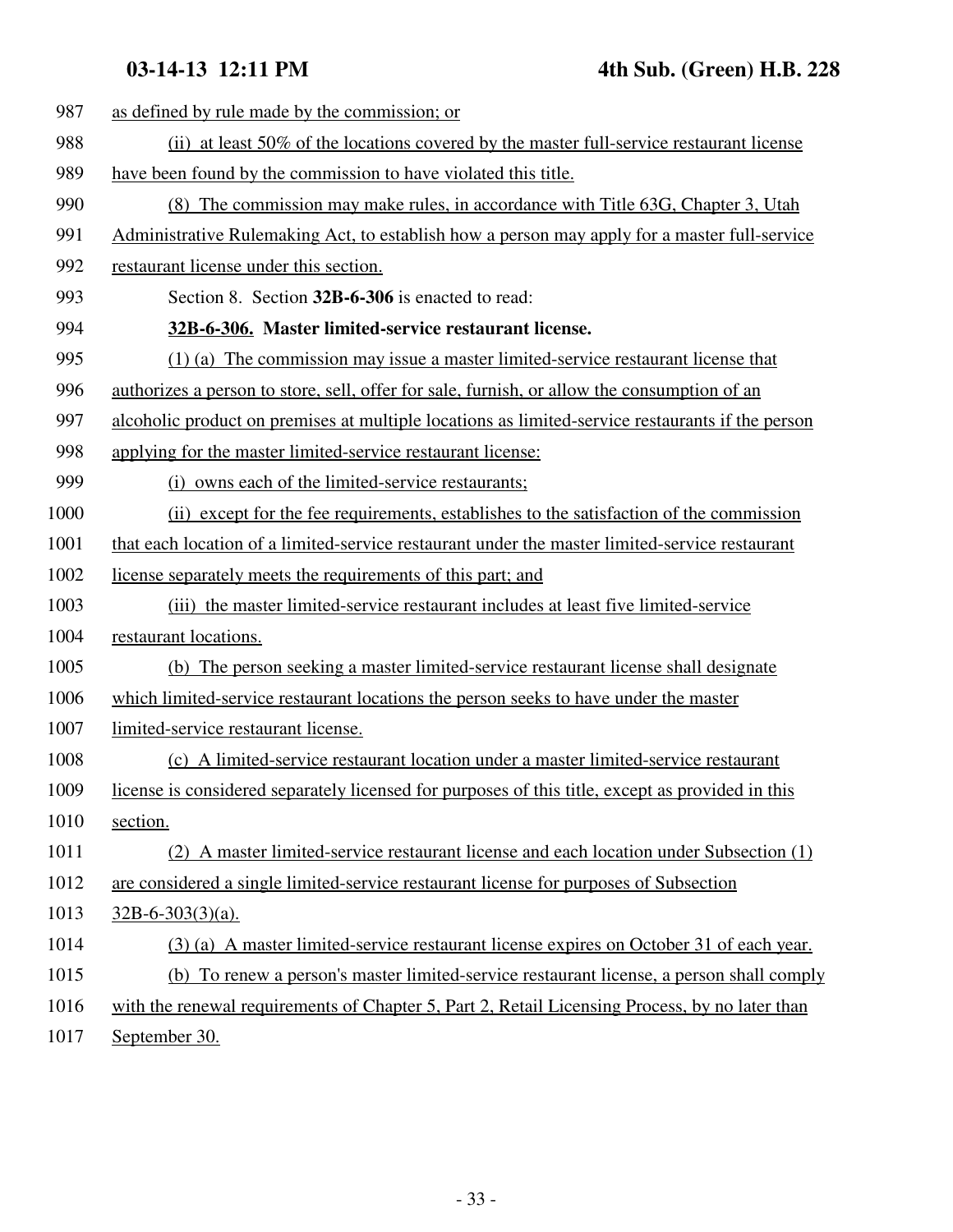| 1018 | (4) (a) The nonrefundable application fee for a master limited-service restaurant license               |
|------|---------------------------------------------------------------------------------------------------------|
| 1019 | is \$330.                                                                                               |
| 1020 | (b) The initial license fee for a master limited-service restaurant license is \$5,000 plus             |
| 1021 | a separate initial license fee for each newly licensed limited-service restaurant license under the     |
| 1022 | master limited-service restaurant license determined in accordance with Subsection                      |
| 1023 | $32B-6-304(3)(b)$ .                                                                                     |
| 1024 | (c) The renewal fee for a master limited-service restaurant license is \$500 plus a                     |
| 1025 | separate renewal fee for each limited-service license under the master limited-service restaurant       |
| 1026 | license determined in accordance with Subsection 32B-6-304(3)(c).                                       |
| 1027 | (5) A new location may be added to a master limited-service restaurant license after the                |
| 1028 | master limited-service restaurant license is issued if:                                                 |
| 1029 | (a) the master limited-service restaurant licensee pays a nonrefundable application fee                 |
| 1030 | of \$330; and                                                                                           |
| 1031 | (b) including payment of the initial license fee, the location separately meets the                     |
| 1032 | requirements of this part.                                                                              |
| 1033 | (6) (a) A master limited-service restaurant licensee shall notify the department of a                   |
| 1034 | change in the persons managing a location covered by a master limited-service restaurant                |
| 1035 | license:                                                                                                |
| 1036 | (i) immediately, if the management personnel is not management personnel at a                           |
| 1037 | <u>location covered by the master limited-service restaurant licensee at the time of the change; or</u> |
| 1038 | (ii) within 30 days of the change, if the master limited-service restaurant licensee is                 |
| 1039 | transferring management personnel from one location to another location covered by the master           |
| 1040 | limited-service restaurant licensee.                                                                    |
| 1041 | (b) A location covered by a master limited-service restaurant license shall keep its own                |
| 1042 | records on its premises so that the department may audit the records.                                   |
| 1043 | (c) A master limited-service restaurant licensee may not transfer alcoholic products                    |
| 1044 | between different locations covered by the master limited-service restaurant license.                   |
| 1045 | $(7)$ (a) If there is a violation of this title at a location covered by a master                       |
| 1046 | limited-service restaurant license, the violation may result in disciplinary action in accordance       |
| 1047 | with Chapter 3, Disciplinary Actions and Enforcement Act, against:                                      |
| 1048 | (i) the single location under a master limited-service restaurant license;                              |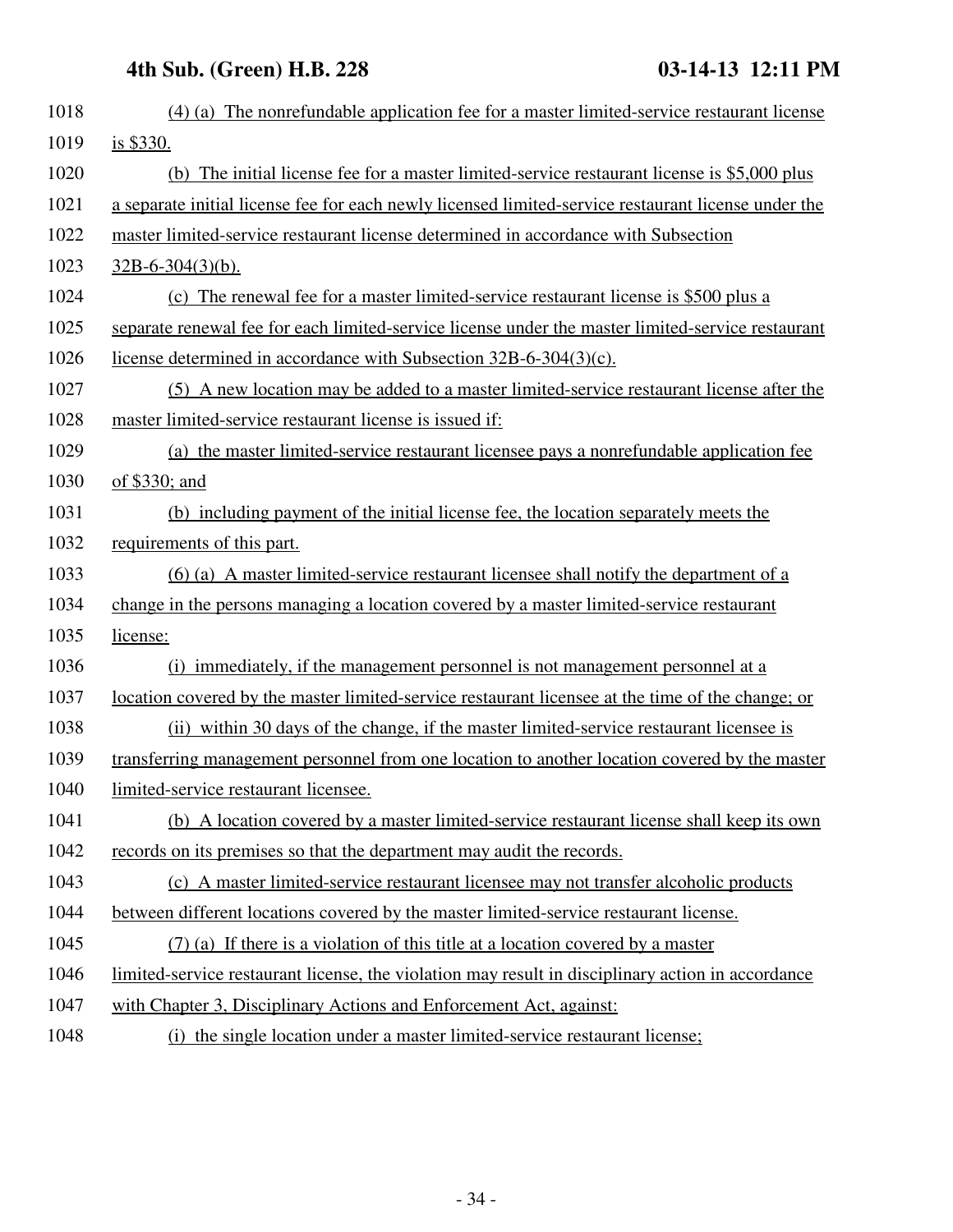| 1049 | (ii) individual staff of the location under the master limited-service restaurant licence;      |
|------|-------------------------------------------------------------------------------------------------|
| 1050 | or                                                                                              |
| 1051 | (iii) a combination of persons or locations described in Subsections $(7)(a)(i)$ and (ii).      |
| 1052 | (b) In addition to disciplinary action under Subsection $(7)(a)$ , disciplinary action in       |
| 1053 | accordance with Chapter 3, Disciplinary Actions and Enforcement Act, may be taken against a     |
| 1054 | master limited-service restaurant licensee or individual staff of the master limited-service    |
| 1055 | restaurant licensee if during a period beginning on November 1 and ending October 31:           |
| 1056 | (i) at least $25\%$ of the locations covered by the master limited-service restaurant license   |
| 1057 | have been found by the commission to have committed a serious or grave violation of this title, |
| 1058 | as defined by rule made by the commission; or                                                   |
| 1059 | (ii) at least 50% of the locations covered by the master limited-service restaurant             |
| 1060 | license have been found by the commission to have violated this title.                          |
| 1061 | (8) The commission may make rules, in accordance with Title 63G, Chapter 3, Utah                |
| 1062 | <u>Administrative Rulemaking Act, to establish how a person may apply for a master</u>          |
| 1063 | limited-service restaurant license under this section.                                          |
| 1064 | Section 9. Section 32B-6-407 is amended to read:                                                |
| 1065 | 32B-6-407. Specific operational requirements for equity club license or fraternal               |
| 1066 | club license.                                                                                   |
| 1067 | (1) For purposes of this section only:                                                          |
| 1068 | (a) "Club licensee" means an equity club licensee or fraternal club licensee.                   |
| 1069 | (b) "Club licensee" does not include a dining club licensee or social club licensee.            |
| 1070 | (2) (a) A club licensee shall have a governing body that:                                       |
| 1071 | (i) consists of three or more members of the club; and                                          |
| 1072 | (ii) holds regular meetings to:                                                                 |
| 1073 | (A) review membership applications; and                                                         |
| 1074 | (B) conduct other business as required by the bylaws or house rules of the club.                |
| 1075 | (b) (i) A club licensee shall maintain a minute book that is posted currently by the club       |
| 1076 | licensee.                                                                                       |
| 1077 | (ii) The minute book required by this Subsection (2) shall contain the minutes of a             |
| 1078 | regular or special meeting of the governing body.                                               |
| 1079 | (3) A club licensee may admit an individual as a member only on written application             |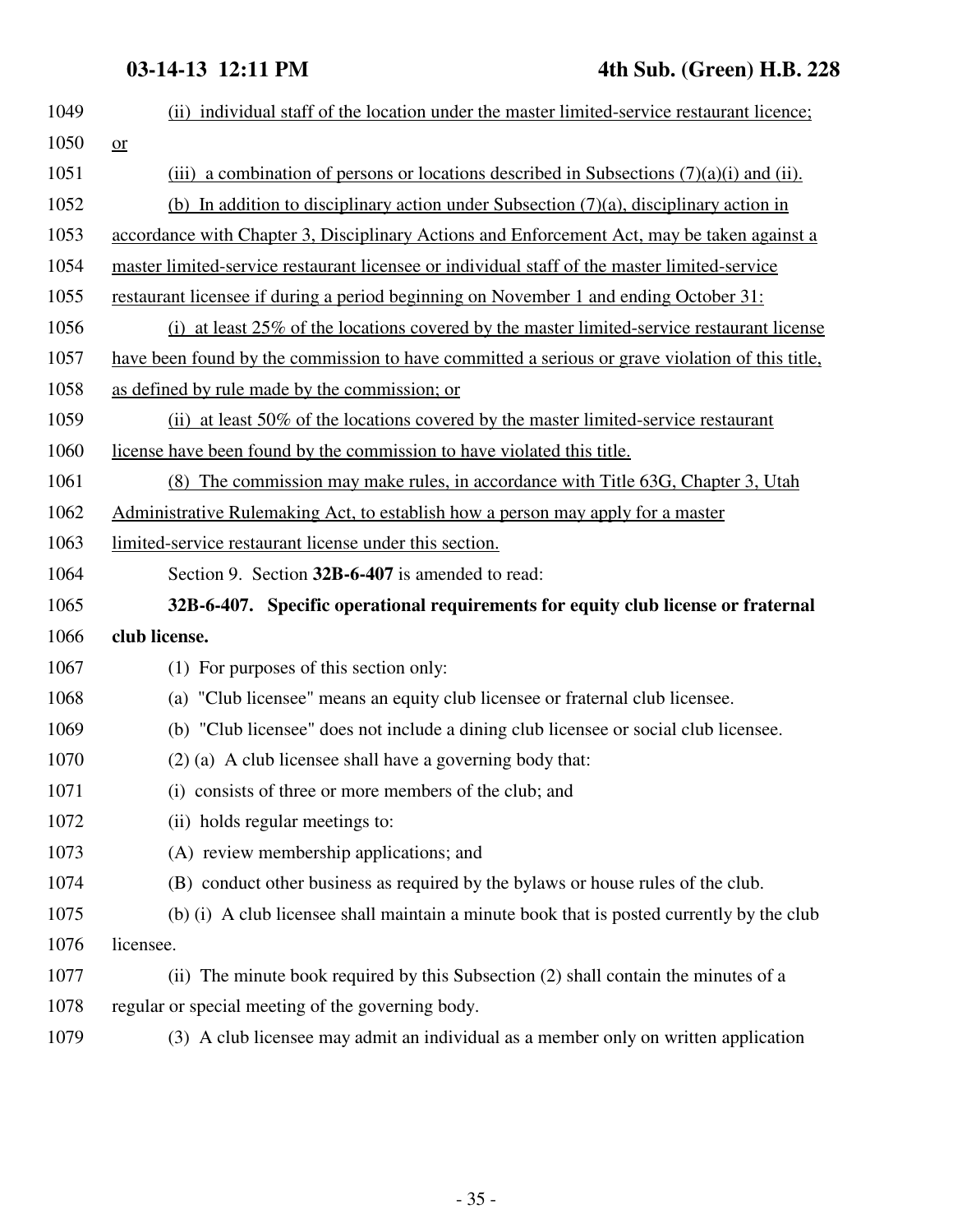| 1080 | signed by the person, subject to:                                                          |
|------|--------------------------------------------------------------------------------------------|
| 1081 | (a) the person paying an application fee; and                                              |
| 1082 | (b) investigation, vote, and approval of a quorum of the governing body.                   |
| 1083 | (4) A club licensee shall:                                                                 |
| 1084 | (a) record an admission of a member in the official minutes of a regular meeting of the    |
| 1085 | governing body; and                                                                        |
| 1086 | (b) whether approved or disapproved, file an application as a part of the official records |
| 1087 | of the club licensee.                                                                      |
| 1088 | (5) The spouse of a member of a club licensee has the rights and privileges of the         |
| 1089 | member:                                                                                    |
| 1090 | (a) to the extent permitted by the bylaws or house rules of the club licensee; and         |
| 1091 | (b) except to the extent restricted by this title.                                         |
| 1092 | (6) A minor child of a member of a club licensee has the rights and privileges of the      |
| 1093 | member:                                                                                    |
| 1094 | (a) to the extent permitted by the bylaws or house rules of the club licensee; and         |
| 1095 | (b) except to the extent restricted by this title.                                         |
| 1096 | (7) A club licensee shall maintain:                                                        |
| 1097 | (a) a current and complete membership record showing:                                      |
| 1098 | (i) the date of application of a proposed member;                                          |
| 1099 | (ii) a member's address;                                                                   |
| 1100 | (iii) the date the governing body approved a member's admission;                           |
| 1101 | (iv) the date initiation fees and dues are assessed and paid; and                          |
| 1102 | (v) the serial number of the membership card issued to a member;                           |
| 1103 | (b) a membership list; and                                                                 |
| 1104 | (c) a current record indicating when a member is removed as a member or resigns.           |
| 1105 | (8) (a) A club licensee shall have bylaws or house rules that include provisions           |
| 1106 | respecting the following:                                                                  |
| 1107 | (i) standards of eligibility for members;                                                  |
| 1108 | (ii) limitation of members, consistent with the nature and purpose of the club;            |
| 1109 | (iii) the period for which dues are paid, and the date upon which the period expires;      |
| 1110 | (iv) provisions for removing a member from the club membership for the nonpayment          |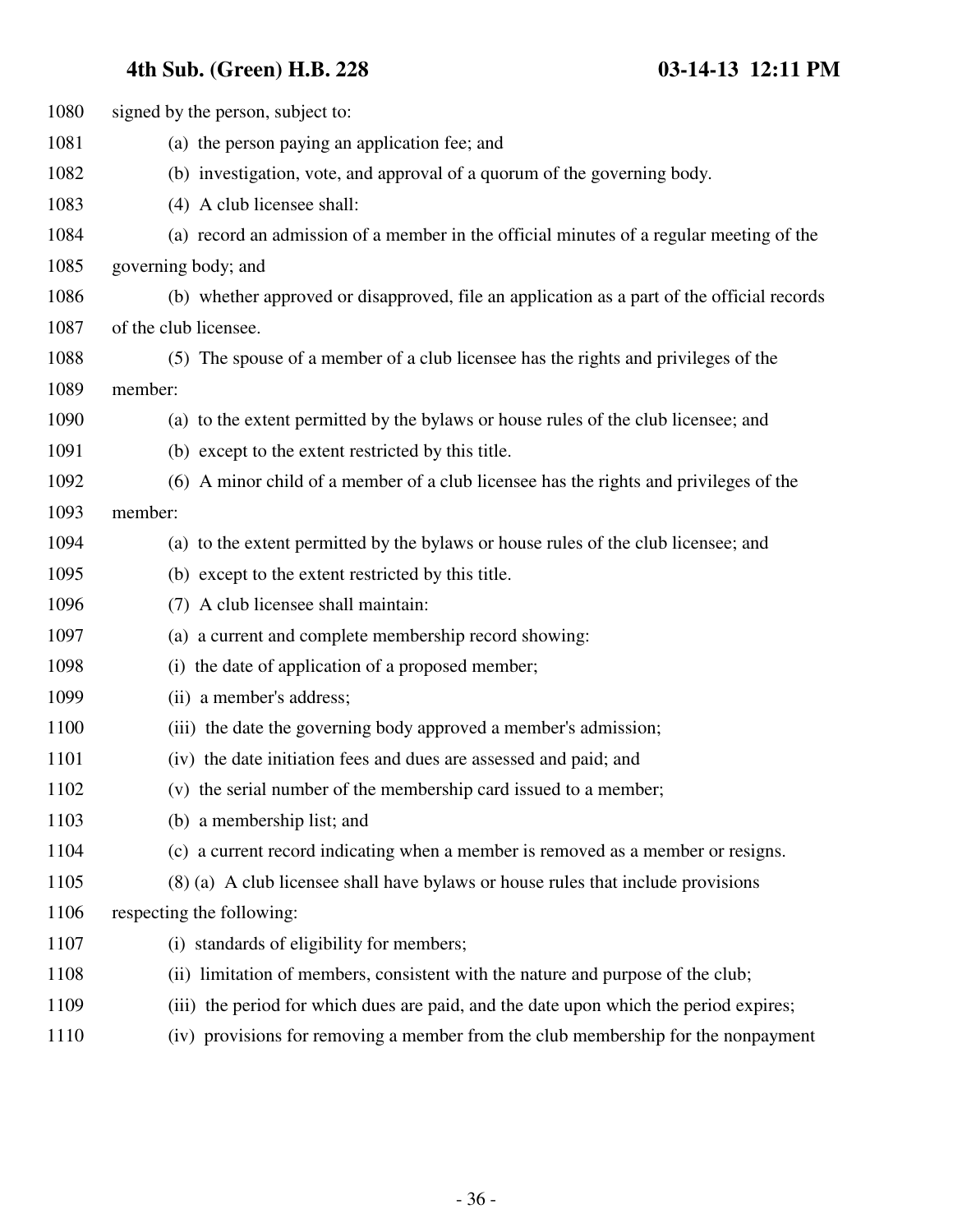| 1111 | of dues or other cause;                                                                      |
|------|----------------------------------------------------------------------------------------------|
| 1112 | (v) provisions for guests; and                                                               |
| 1113 | (vi) application fees and membership dues.                                                   |
| 1114 | (b) A club licensee shall maintain a current copy of the club licensee's current bylaws      |
| 1115 | and current house rules.                                                                     |
| 1116 | (c) A club licensee shall maintain its bylaws or house rules, and any amendments to          |
| 1117 | those records, on file with the department at all times.                                     |
| 1118 | (9) A club licensee may, in its discretion, allow an individual to be admitted to or use     |
| 1119 | the club licensed premises as a guest subject to the following conditions:                   |
| 1120 | (a) the individual is allowed to use the club licensee premises only to the extent           |
| 1121 | permitted by the club licensee's bylaws or house rules;                                      |
| 1122 | (b) the individual shall be previously authorized by a member of the club who agrees to      |
| 1123 | host the individual as a guest into the club;                                                |
| 1124 | (c) the individual has only those privileges derived from the individual's host for the      |
| 1125 | duration of the individual's visit to the club licensee premises; and                        |
| 1126 | (d) a club licensee or staff of the club licensee may not enter into an agreement or         |
| 1127 | arrangement with a club member to indiscriminately host a member of the general public into  |
| 1128 | the club licensee premises as a guest.                                                       |
| 1129 | (10) Notwithstanding Subsection (9), an individual may be allowed as a guest in a club       |
| 1130 | licensed premises without a host if:                                                         |
| 1131 | (a) (i) the club licensee is an equity club licensee; and                                    |
| 1132 | (ii) the individual is a member of an equity club licensee that has reciprocal guest         |
| 1133 | privileges with the equity club licensee for which the individual is a guest; $[\sigma r]$   |
| 1134 | (b) (i) the club licensee is a fraternal club licensee; and                                  |
| 1135 | (ii) the individual is a member of the same fraternal organization as the fraternal club     |
| 1136 | licensee for which the individual is a guest[-]; or                                          |
| 1137 | (c) (i) the club licensee is a fraternal club licensee that holds the fraternal club license |
| 1138 | on July 1, 2013;                                                                             |
| 1139 | (ii) the club licensee's bylaws permit guests in the club licensed premises without a        |
| 1140 | host except that a minor may not be admitted as a guest without a host; and                  |
| 1141 | (iii) the club licensee maintains 60% of its total club business from the sale of food, not  |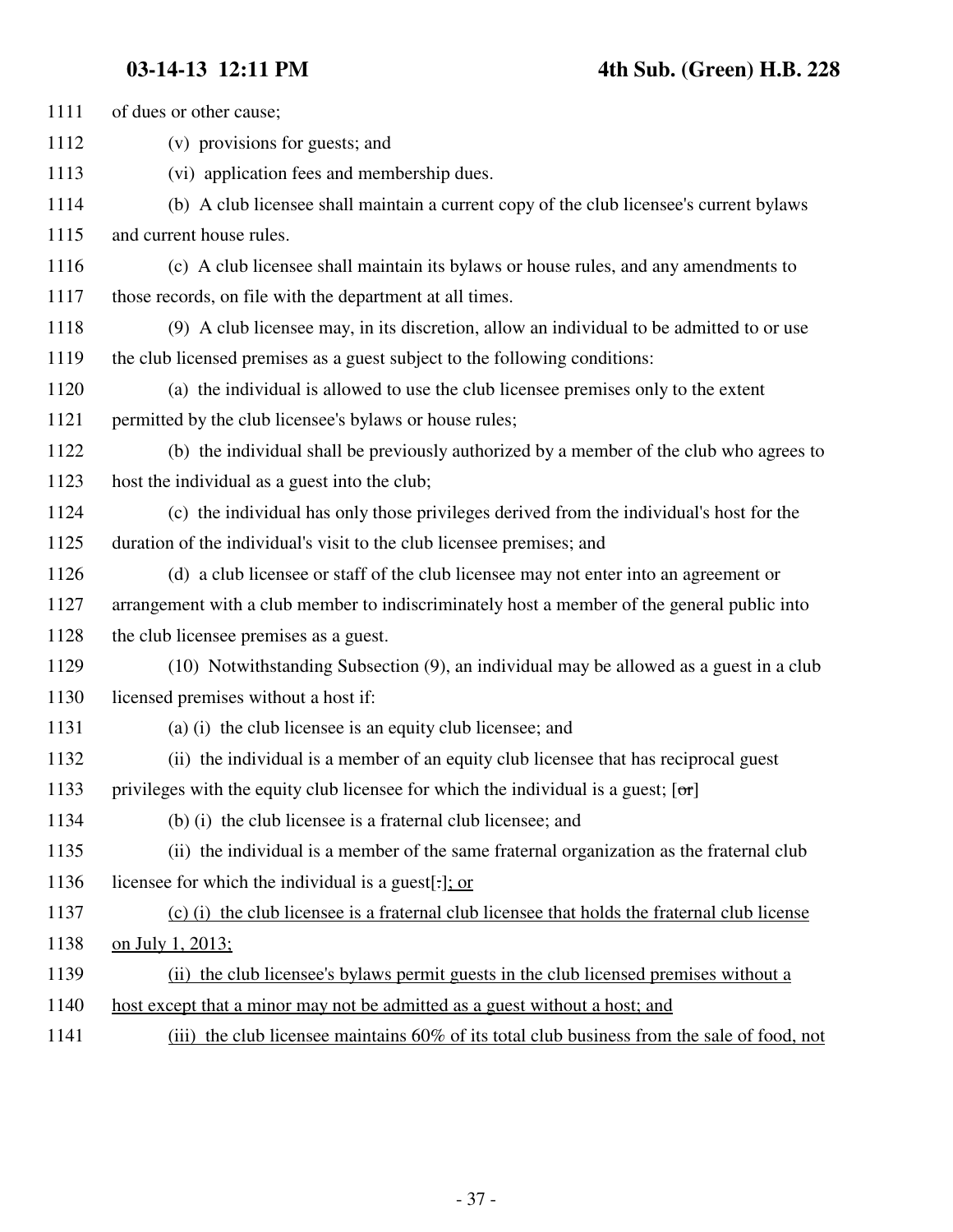| 1142 | including mix for alcoholic products, or service charges.                                             |
|------|-------------------------------------------------------------------------------------------------------|
| 1143 | (11) Unless the patron is a member or guest, a club licensee may not:                                 |
| 1144 | (a) sell, offer for sale, or furnish an alcoholic product to the patron; or                           |
| 1145 | (b) allow the patron to be admitted to or use the licensed premises.                                  |
| 1146 | (12) A minor may not be a member, officer, director, or trustee of a club licensee.                   |
| 1147 | $(13)$ Public advertising related to a club licensee by the following shall clearly identify          |
| 1148 | a club as being "a club for members":                                                                 |
| 1149 | $[(a)$ the club licensee;                                                                             |
| 1150 | $[$ (b) staff of the club licensee; or]                                                               |
| 1151 | $[$ (c) a person under a contract or agreement with the club licensee.]                               |
| 1152 | Section 10. Section 32B-8a-201 (Effective 07/01/13) is amended to read:                               |
| 1153 | 32B-8a-201 (Effective 07/01/13). Transferability of retail license.                                   |
| 1154 | $(1)$ (a) A retail license is separate from other property of a retail licensee.                      |
| 1155 | (b) Notwithstanding Subsection $(1)(a)$ , the Legislature may terminate or modify the                 |
| 1156 | existence of any type of retail license.                                                              |
| 1157 | (c) Except as provided in this chapter, a person may not:                                             |
| 1158 | (i) transfer a retail license from one location to another location; or                               |
| 1159 | (ii) sell, transfer, assign, exchange, barter, give, or attempt in any way to dispose of the          |
| 1160 | retail license to another person whether for monetary gain or not.                                    |
| 1161 | (d) If approved by the commission and subject to the requirements of this chapter, a                  |
| 1162 | retail licensee may transfer a retail license:                                                        |
| 1163 | (i) from the retail licensee to another person, regardless of whether it is for the same              |
| 1164 | premises; and                                                                                         |
| 1165 | (ii) from one premises of the retail licensee to another premises of the retail licensee.             |
| 1166 | (2) (a) The commission may not approve the transfer of a retail license that results in a             |
| 1167 | transferee holding a different type of retail license than is held by the transferor.                 |
| 1168 | (b) The commission may not approve the transfer of a retail license from one location                 |
| 1169 | to another location, if the location of the premises to which the retail license would be             |
| 1170 | transferred is in a different county than the location of the licensed premises of the retail license |
| 1171 | being transferred.                                                                                    |
| 1172 | (3) The commission may not approve the transfer of a retail license if the transferee:                |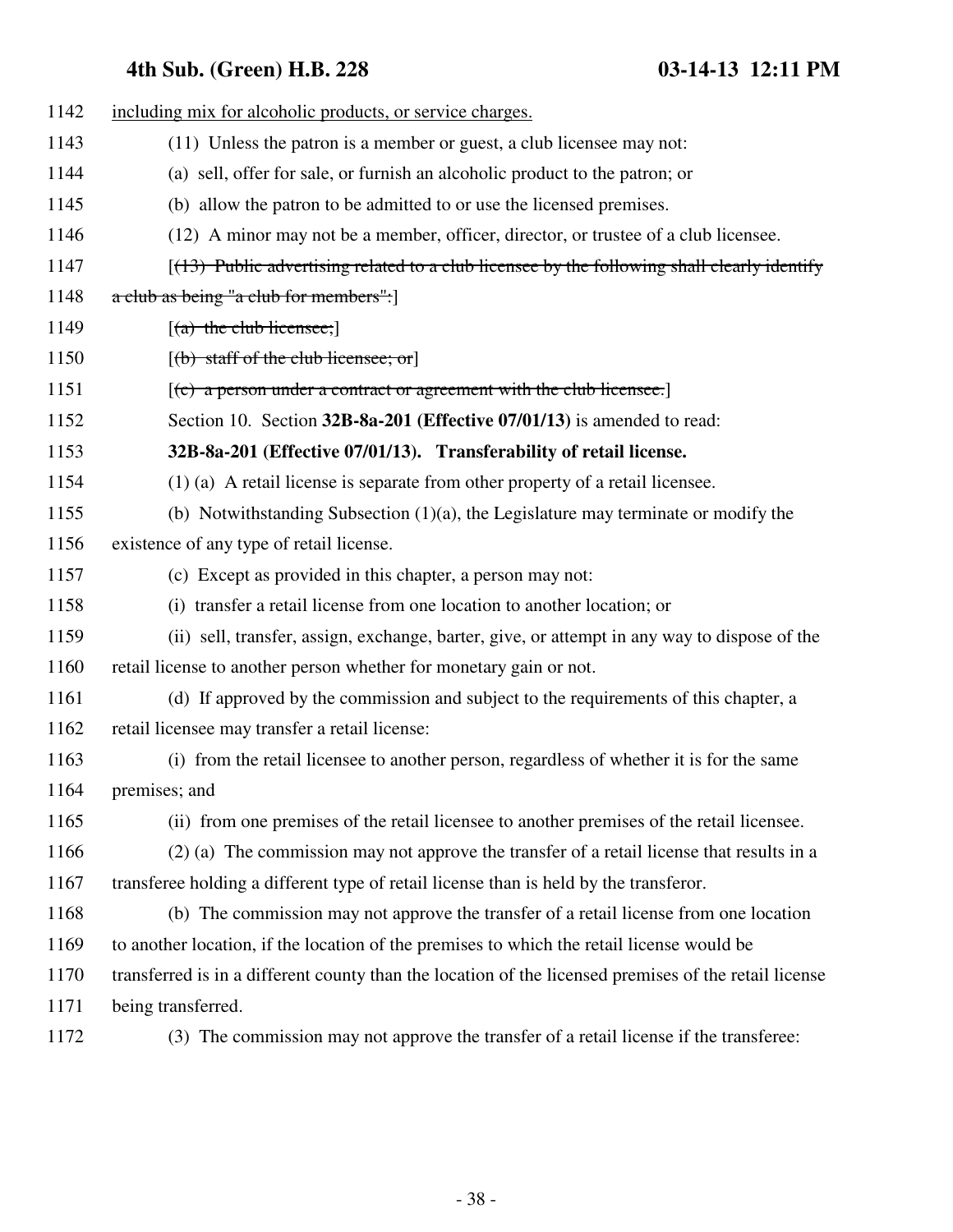### **03-14-13 12:11 PM 4th Sub. (Green) H.B. 228**

| 1173 | (a) is not eligible to hold the same type of retail license as the retail license to be                        |
|------|----------------------------------------------------------------------------------------------------------------|
| 1174 | transferred at the premises to which the retail license would be transferred; or                               |
| 1175 | (b) is delinquent in the payment of any of the following that arises in full or in part out                    |
| 1176 | of the operation of a retail license:                                                                          |
| 1177 | (i) a tax, fee, or charge due under this title or Title 59, Revenue and Taxation; or                           |
| 1178 | (ii) an amount due under Title 35A, Chapter 4, Employment Security Act.                                        |
| 1179 | (4) This chapter does not apply to a:                                                                          |
| 1180 | (a) master full-service restaurant license; or                                                                 |
| 1181 | (b) master limited-service restaurant license.                                                                 |
| 1182 | Section 11. Uncodified Section 7, Laws of Utah 2012, Fourth Special Session,                                   |
| 1183 | <b>Chapter 1</b> is amended to read:                                                                           |
| 1184 | Section 7. Uncodified Section 110, Laws of Utah 2011, Chapter 334 is amended to                                |
| 1185 | read:                                                                                                          |
| 1186 | Section 110. Effective date.                                                                                   |
| 1187 | (1) Except as provided in Subsection (2), this bill takes effect on July 1, 2011.                              |
| 1188 | (2) (a) The repeal of Subsection 32B-6-603(4) [ $f$ Effective 07/01/11)] in this bill takes                    |
| 1189 | effect on November 1, 2011.                                                                                    |
| 1190 | (b) Title 32B, Chapter 6, Part 8, Reception Center License, enacted by this bill takes                         |
| 1191 | effect on November 1, 2011.                                                                                    |
| 1192 | (c) Title 32B, Chapter 6, Part 9, Beer-only Restaurant License, enacted by this bill                           |
| 1193 | takes effect on March 1, 2012.                                                                                 |
| 1194 | (d) The following take effect on July 1, $[2013]$ 2014:                                                        |
| 1195 | (i) Section 32B-5-309 [ $\left(\frac{f}{f} \left( \frac{f}{f} \right)$ (Effective 07/01/13) as amended by this |
| 1196 | bill; and                                                                                                      |
| 1197 | (ii) Title 32B, Chapter 8a, Transfer of Retail License Act, enacted by this bill.                              |
| 1198 | Section 12. Uncodified Section 8, Laws of Utah 2012, Fourth Special Session,                                   |
| 1199 | <b>Chapter 1</b> is amended to read:                                                                           |
| 1200 | Section 8. Uncodified Section 24, Laws of Utah 2012, Chapter 365 is amended to                                 |
| 1201 | read:                                                                                                          |
| 1202 | Section 24. Effective date.                                                                                    |
| 1203 | This bill takes effect on July 1, 2012, except that the amendments made to Section                             |